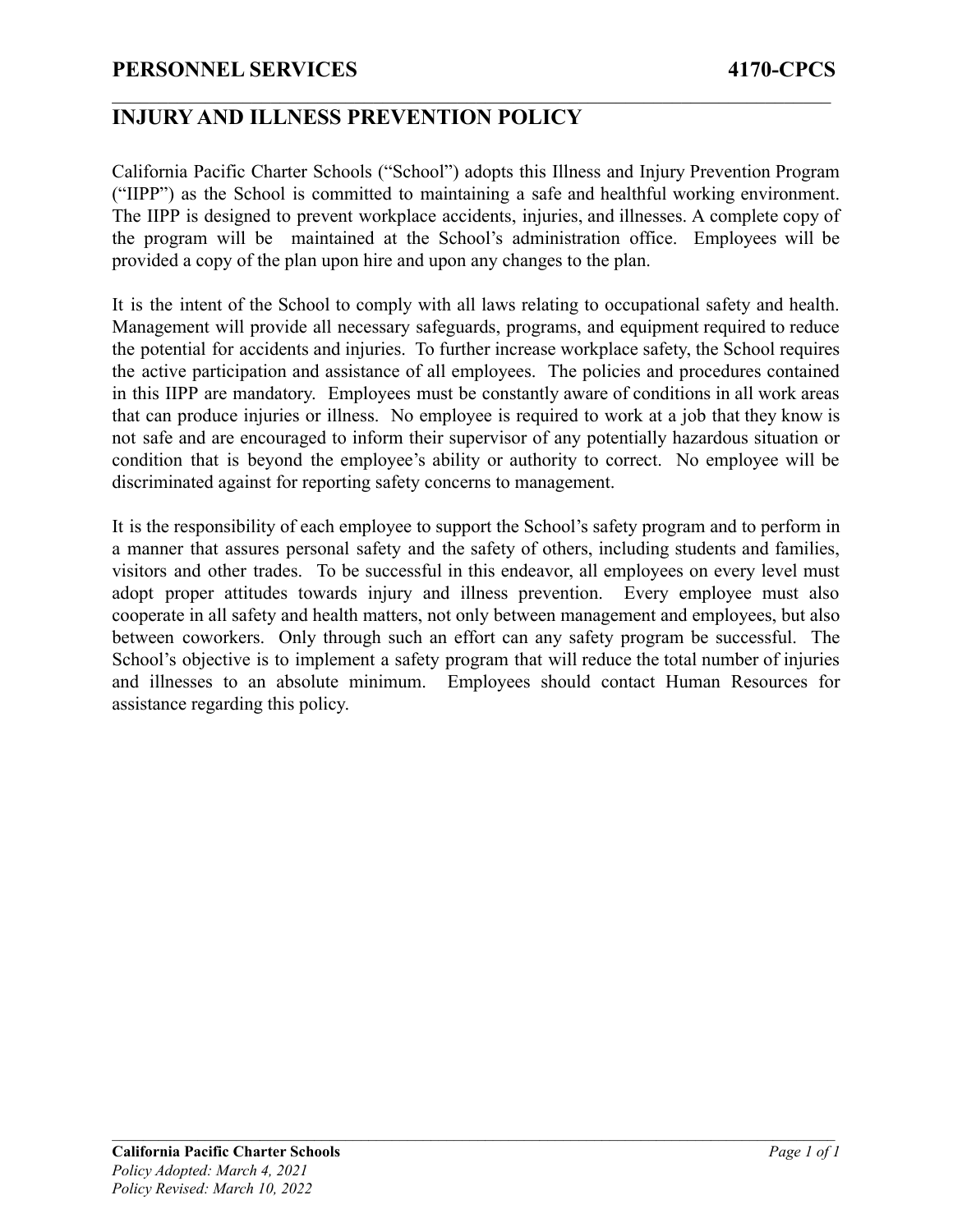

 $\mathcal{L}_\mathcal{L} = \{ \mathcal{L}_\mathcal{L} = \{ \mathcal{L}_\mathcal{L} = \{ \mathcal{L}_\mathcal{L} = \{ \mathcal{L}_\mathcal{L} = \{ \mathcal{L}_\mathcal{L} = \{ \mathcal{L}_\mathcal{L} = \{ \mathcal{L}_\mathcal{L} = \{ \mathcal{L}_\mathcal{L} = \{ \mathcal{L}_\mathcal{L} = \{ \mathcal{L}_\mathcal{L} = \{ \mathcal{L}_\mathcal{L} = \{ \mathcal{L}_\mathcal{L} = \{ \mathcal{L}_\mathcal{L} = \{ \mathcal{L}_\mathcal{$ 

# Injury and Illness Prevention Program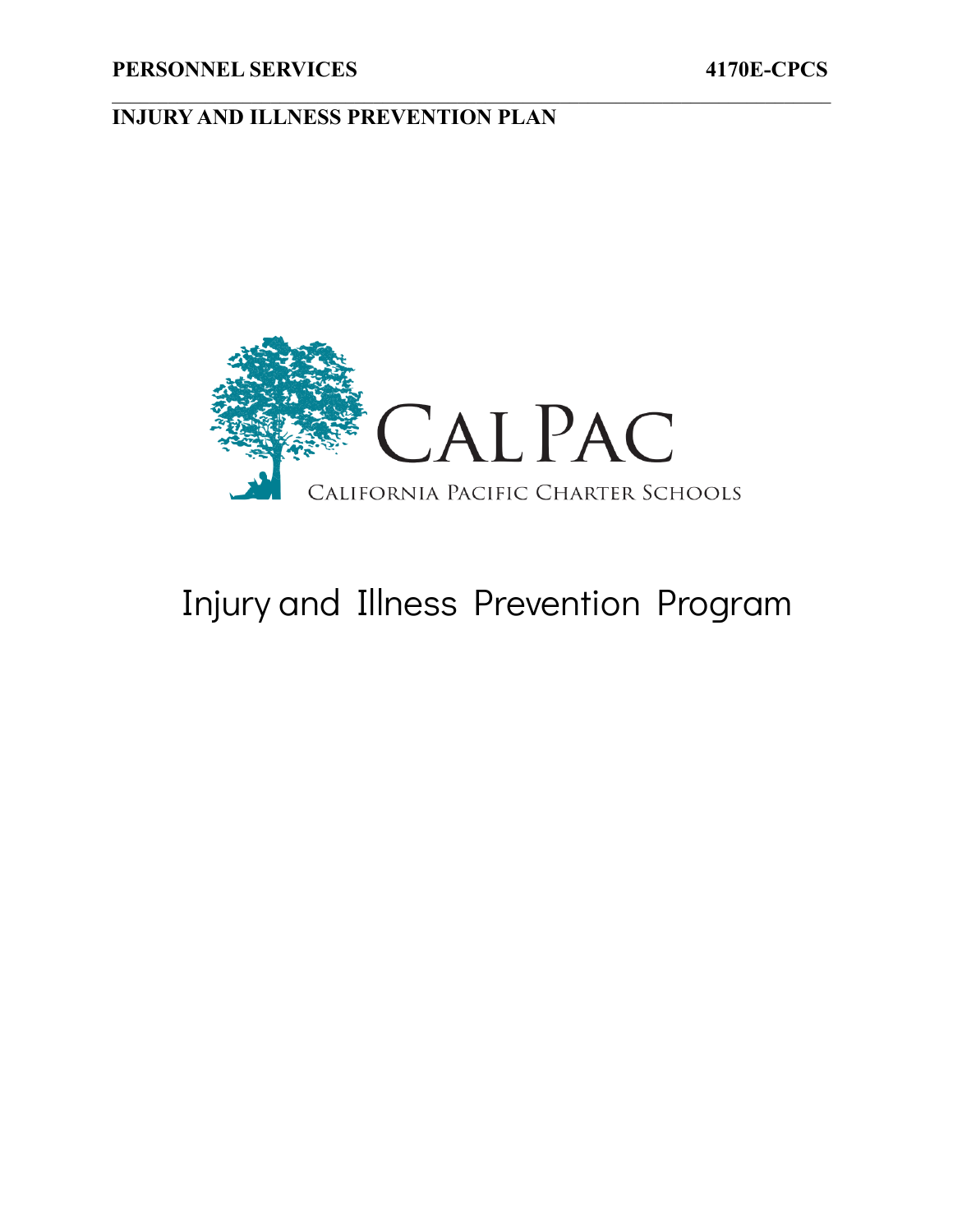# Table of Contents

 $\mathcal{L}_\mathcal{L} = \{ \mathcal{L}_\mathcal{L} = \{ \mathcal{L}_\mathcal{L} = \{ \mathcal{L}_\mathcal{L} = \{ \mathcal{L}_\mathcal{L} = \{ \mathcal{L}_\mathcal{L} = \{ \mathcal{L}_\mathcal{L} = \{ \mathcal{L}_\mathcal{L} = \{ \mathcal{L}_\mathcal{L} = \{ \mathcal{L}_\mathcal{L} = \{ \mathcal{L}_\mathcal{L} = \{ \mathcal{L}_\mathcal{L} = \{ \mathcal{L}_\mathcal{L} = \{ \mathcal{L}_\mathcal{L} = \{ \mathcal{L}_\mathcal{$ 

| <b>Code of Safe Practices</b>                                                  | 1                       |
|--------------------------------------------------------------------------------|-------------------------|
| <b>General Duties and Responsibilities for Safety</b>                          | $\overline{\mathbf{4}}$ |
|                                                                                | $\overline{4}$          |
| <b>Office Safety</b>                                                           | 6                       |
| Office Ergonomics                                                              | 8                       |
| Hazardous Material Inventory                                                   | 9                       |
| Safety Data Sheets ("SDS")                                                     | 9                       |
| <b>Container Labeling</b>                                                      | 9                       |
| Employee Information and Training                                              | 10                      |
| Employee Rights Under the Hazardous Materials and Chemicals Communication Plan | 10                      |
| <b>Hazard Identification and Evaluation</b>                                    | 11                      |
| Periodic Safety Inspections                                                    | 11                      |
| Documentation of Inspections                                                   | 12                      |
| <b>Hazard Correction</b>                                                       | 13                      |
| <b>Techniques for Correcting Hazards</b>                                       | 13                      |
| Documentation of Corrective Action                                             | 13                      |
| <b>Bloodborne Pathogen Exposure Control Plan</b>                               | 14                      |
| <b>Safety Communication</b>                                                    | 17                      |
| <b>Employee Safety Training</b>                                                | 18                      |
| <b>Emergency Medical Services and First Aid</b>                                | 20                      |
| First-Aid Kits                                                                 | 20                      |
| First Aid                                                                      | 20                      |
| <b>Accident Procedures</b>                                                     | 21                      |
| <b>Accident Investigation</b>                                                  | 22                      |
| Responsibility for Accident Investigation                                      | 22                      |
| The Purpose of Accident Investigations                                         | 22                      |
| What Types of Incidents Do We Investigate?                                     | 22                      |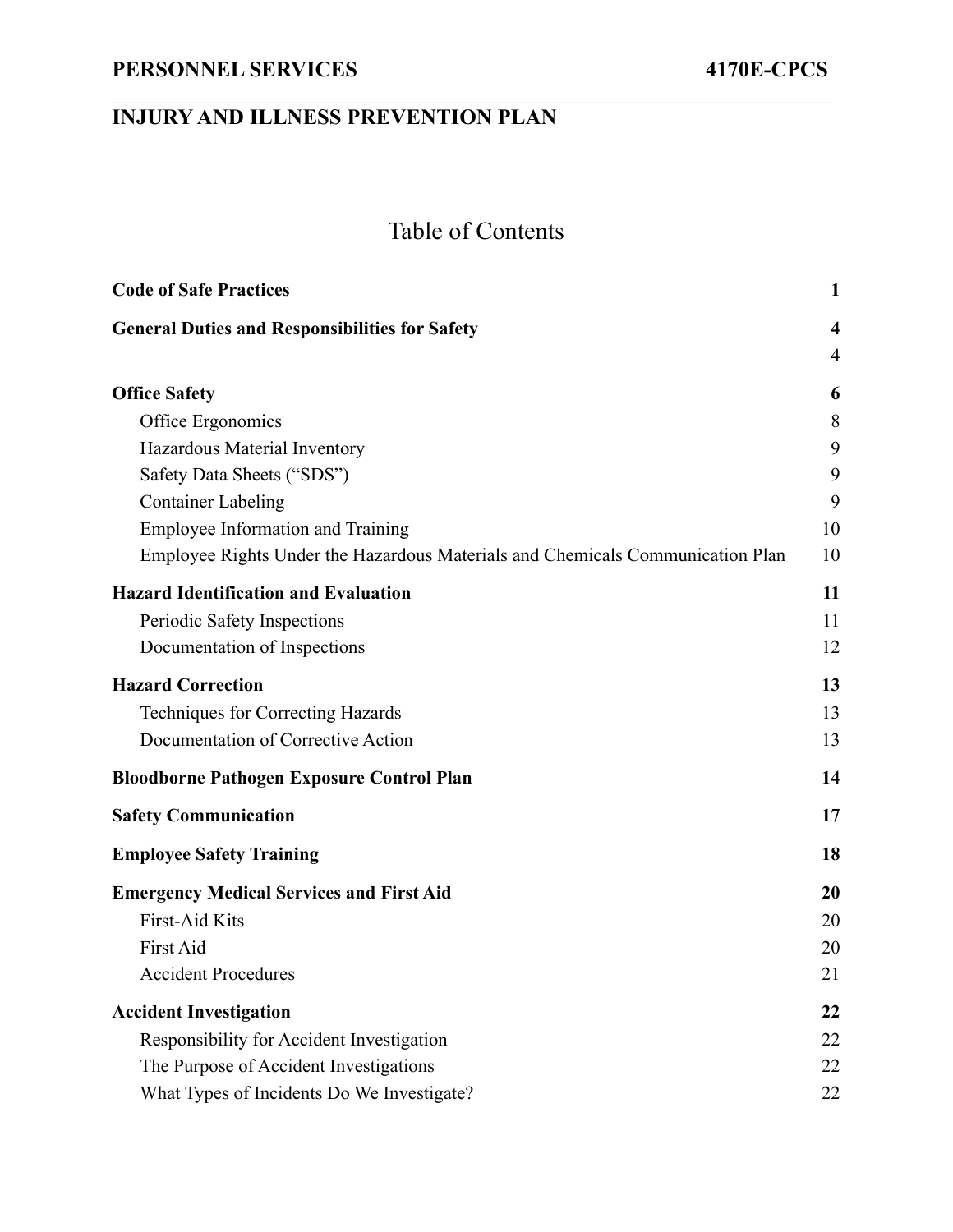# **INJURY AND ILLNESS PREVENTION PLAN**

| Procedures for Investigation of Accidents                   | 22 |
|-------------------------------------------------------------|----|
| Questions to Ask                                            | 23 |
| Once the Accident Investigation is Complete                 | 24 |
| <b>COVID-19 Prevention Plan</b>                             | 23 |
| <b>Enforcement of Safety Policies</b>                       | 32 |
| Disciplinary Action                                         | 33 |
| <b>APPENDIX A: Acknowledgement of Receipt of IIPP</b>       |    |
| <b>APPENDIX B:</b> Hepatitis B Vaccination Declination Form |    |

 $\mathcal{L}_\mathcal{L} = \{ \mathcal{L}_\mathcal{L} = \{ \mathcal{L}_\mathcal{L} = \{ \mathcal{L}_\mathcal{L} = \{ \mathcal{L}_\mathcal{L} = \{ \mathcal{L}_\mathcal{L} = \{ \mathcal{L}_\mathcal{L} = \{ \mathcal{L}_\mathcal{L} = \{ \mathcal{L}_\mathcal{L} = \{ \mathcal{L}_\mathcal{L} = \{ \mathcal{L}_\mathcal{L} = \{ \mathcal{L}_\mathcal{L} = \{ \mathcal{L}_\mathcal{L} = \{ \mathcal{L}_\mathcal{L} = \{ \mathcal{L}_\mathcal{$ 

**APPENDIX C: [Code of Safe Practices Acknowledgement](#page-38-0)**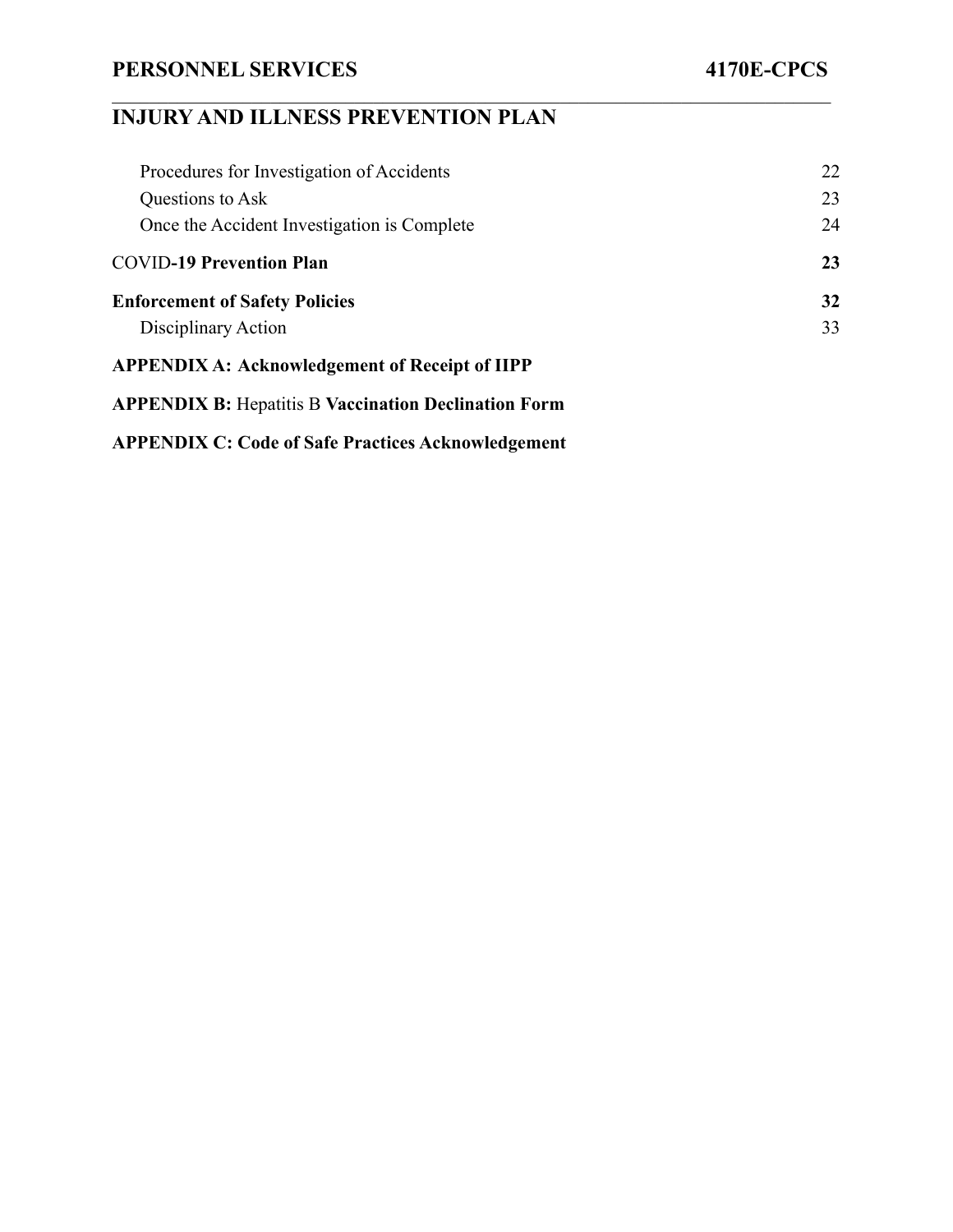### Code of Safe Practices

 $\mathcal{L}_\mathcal{L} = \{ \mathcal{L}_\mathcal{L} = \{ \mathcal{L}_\mathcal{L} = \{ \mathcal{L}_\mathcal{L} = \{ \mathcal{L}_\mathcal{L} = \{ \mathcal{L}_\mathcal{L} = \{ \mathcal{L}_\mathcal{L} = \{ \mathcal{L}_\mathcal{L} = \{ \mathcal{L}_\mathcal{L} = \{ \mathcal{L}_\mathcal{L} = \{ \mathcal{L}_\mathcal{L} = \{ \mathcal{L}_\mathcal{L} = \{ \mathcal{L}_\mathcal{L} = \{ \mathcal{L}_\mathcal{L} = \{ \mathcal{L}_\mathcal{$ 

#### <span id="page-4-0"></span>General Safety Rules

- 1. All persons shall follow this Code of Safe Practices and render every possible aid to ensure safe school operations.
- 2. Failure to abide by the Code of Safe Practices may result in disciplinary action up to and including termination.
- 3. Employees are to immediately report any unsafe conditions, accidents, injuries or illness to their supervisor.
- 4. If an employee is unsure of the safe method to do your job, STOP and ask your supervisor. Ignorance is no excuse for a safety violation.
- 5. No one shall be knowingly permitted to work while their ability or alertness is impaired by fatigue, illness, and prescription or over the counter drugs. Employees who are suspected of being under the influence of illegal or intoxicating substances, or impaired by fatigue or an illness, shall be prohibited from working.
- 6. Anyone known to be under the influence of any drugs or intoxicating substances which impair the employee's ability to safely perform the assigned duties shall not be allowed on the job.
- 7. Horseplay, scuffling, fighting and other acts that tend to have an adverse influence on workplace safety or employee well-being are prohibited.
- 8. Work shall be well-planned and supervised to prevent injuries in the handling of materials and operating equipment.
- 9. The work area must be kept clean and free of debris, electrical cords and other hazards.
- 10. Employees must immediately clean up spilled liquids.
- 11. Do not attempt to operate equipment until you are fully trained and authorized.
- 12. Employees may never bring firearms, weapons, illegal drugs or alcoholic beverages on school facilities.
- 13. The School will ensure that all equipment and chemicals are appropriately labeled. All such notices and procedures must be observed and obeyed.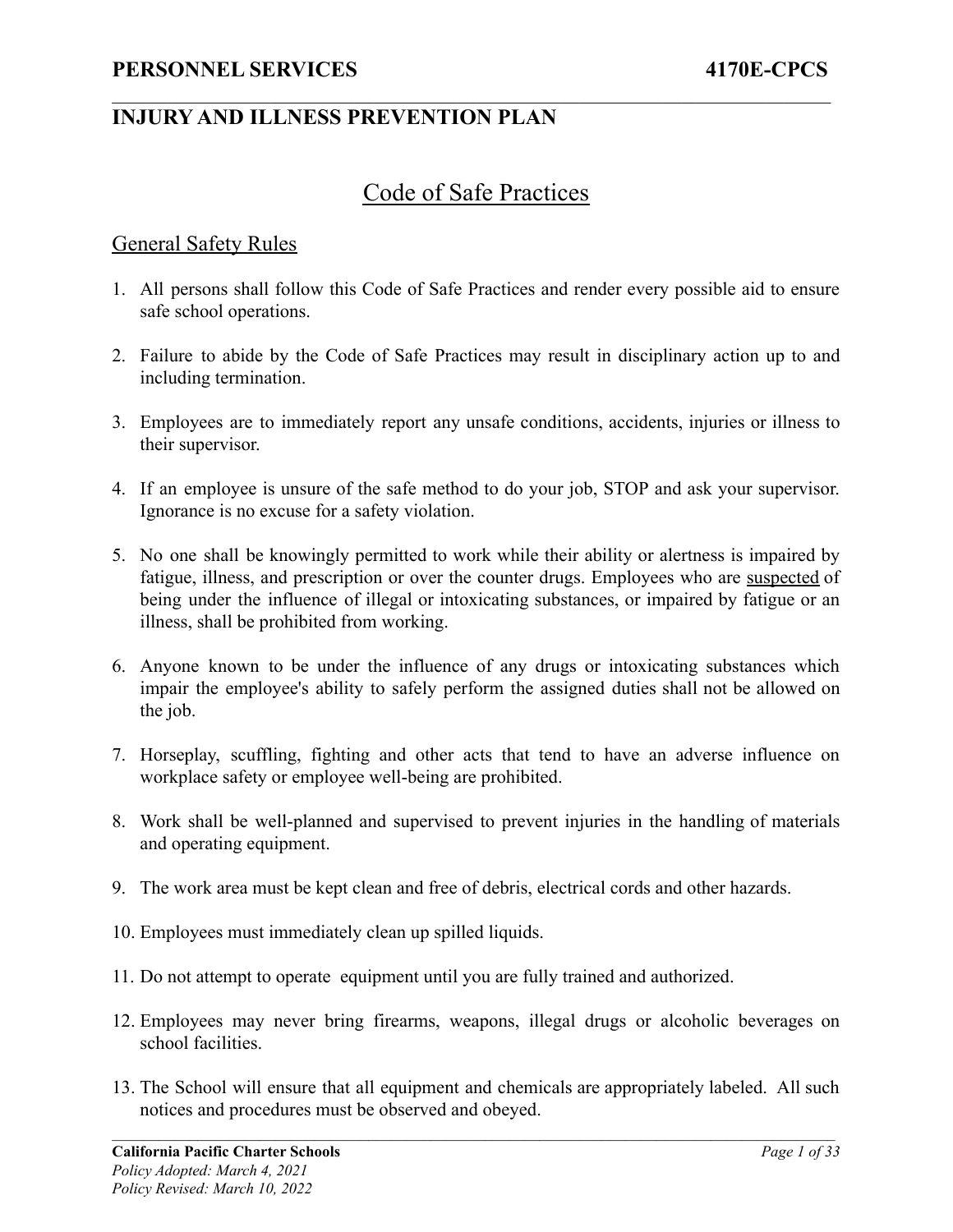14. Employees may not block exits, fire doors, aisles, fire extinguishers, first aid kits, emergency equipment, electrical panels, or traffic lanes.

 $\mathcal{L}_\mathcal{L} = \{ \mathcal{L}_\mathcal{L} = \{ \mathcal{L}_\mathcal{L} = \{ \mathcal{L}_\mathcal{L} = \{ \mathcal{L}_\mathcal{L} = \{ \mathcal{L}_\mathcal{L} = \{ \mathcal{L}_\mathcal{L} = \{ \mathcal{L}_\mathcal{L} = \{ \mathcal{L}_\mathcal{L} = \{ \mathcal{L}_\mathcal{L} = \{ \mathcal{L}_\mathcal{L} = \{ \mathcal{L}_\mathcal{L} = \{ \mathcal{L}_\mathcal{L} = \{ \mathcal{L}_\mathcal{L} = \{ \mathcal{L}_\mathcal{$ 

- 15. Employees may not leave tools, materials, or other objects on the floor that might cause others to trip and fall.
- 16. Employees may not distract others while working. If conversation is necessary while performing duties involving risk to safety, make sure eye contact is made prior to communicating.
- 17. Employees shall ensure that all guards and other protective devices (i.e. shredder guard) are in proper places and adjusted, and shall report deficiencies promptly to the supervisor.
- 18. Employees shall cleanse thoroughly after handling hazardous substances, and follow special instructions from authorized sources.

#### Building Safety

- 1. Be aware of unknown persons loitering in parking areas, walkways, entrances and exits and service areas.
- 2. Report any suspicious persons or activities to school administration.
- 3. All employee desks or offices should be secured at the end of the day.
- 4. When an employee is called away from their work area for an extended length of time, valuable or personal articles should be stowed out of sight and computer screens must be locked.
- 5. Employees must immediately notify school administration when keys are missing or if security access codes or passes have been breached.

#### Fire Prevention and Housekeeping

- 1. Employees must always take precautions to prevent fires.
- 2. All discharged, damaged or missing equipment is to be immediately reported to a supervisor. Tampering with fire equipment is prohibited.
- 3. Access to fire extinguishers must be kept clear at all times in School offices. Supervisors and staff must make note of the location of the nearest fire extinguisher in the work area.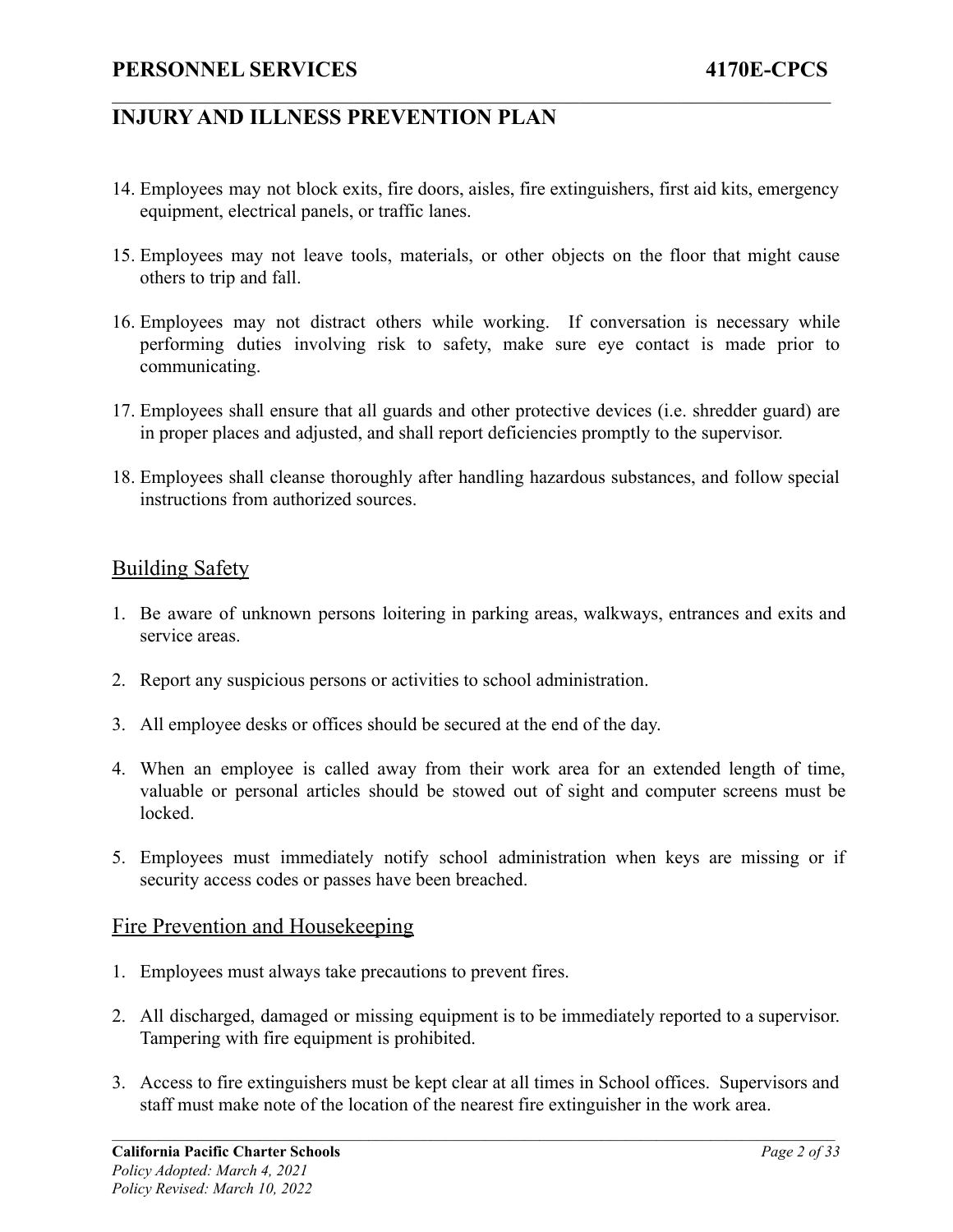### **INJURY AND ILLNESS PREVENTION PLAN**

- 4. Smoking is prohibited within twenty (20) feet from School offices or events.
- 5. In case of fire, employees shall consider the safety of themselves and other individuals before saving property.

 $\mathcal{L}_\mathcal{L} = \{ \mathcal{L}_\mathcal{L} = \{ \mathcal{L}_\mathcal{L} = \{ \mathcal{L}_\mathcal{L} = \{ \mathcal{L}_\mathcal{L} = \{ \mathcal{L}_\mathcal{L} = \{ \mathcal{L}_\mathcal{L} = \{ \mathcal{L}_\mathcal{L} = \{ \mathcal{L}_\mathcal{L} = \{ \mathcal{L}_\mathcal{L} = \{ \mathcal{L}_\mathcal{L} = \{ \mathcal{L}_\mathcal{L} = \{ \mathcal{L}_\mathcal{L} = \{ \mathcal{L}_\mathcal{L} = \{ \mathcal{L}_\mathcal{$ 

- 6. Work areas must be kept free of debris. Useless or unnecessary material must be removed from the work area to help reduce tripping hazards that could impede evacuation.
- 7. Employees must maintain awareness of potential hazards when walking about the work site.
- 8. Employees must keep materials and equipment out of walkways and stairways at all times.
- 9. Sharp wires or protruding nails must be reported to the supervisor.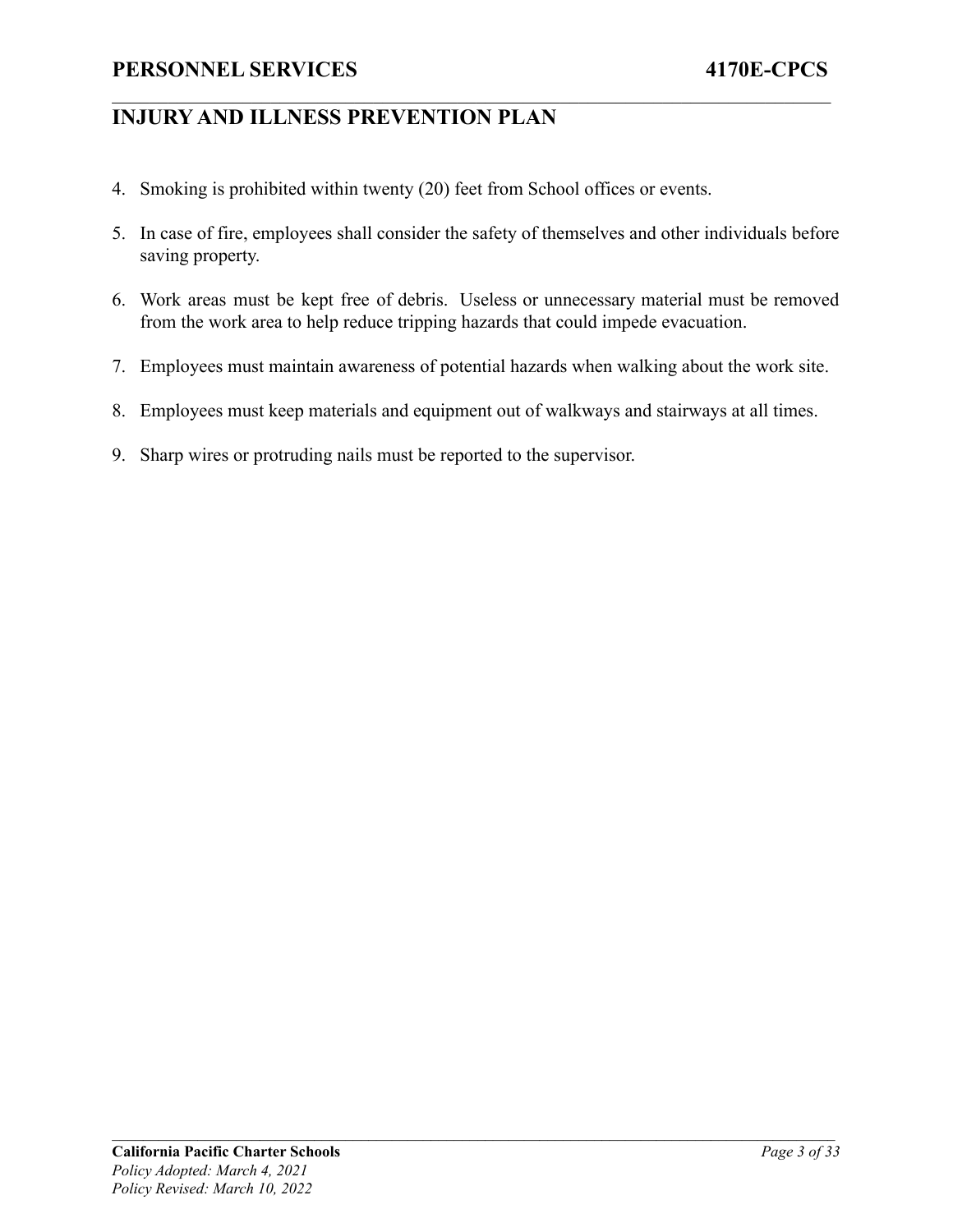### <span id="page-7-0"></span>**INJURY AND ILLNESS PREVENTION PLAN**

### General Duties and Responsibilities for Safety

 $\mathcal{L}_\mathcal{L} = \{ \mathcal{L}_\mathcal{L} = \{ \mathcal{L}_\mathcal{L} = \{ \mathcal{L}_\mathcal{L} = \{ \mathcal{L}_\mathcal{L} = \{ \mathcal{L}_\mathcal{L} = \{ \mathcal{L}_\mathcal{L} = \{ \mathcal{L}_\mathcal{L} = \{ \mathcal{L}_\mathcal{L} = \{ \mathcal{L}_\mathcal{L} = \{ \mathcal{L}_\mathcal{L} = \{ \mathcal{L}_\mathcal{L} = \{ \mathcal{L}_\mathcal{L} = \{ \mathcal{L}_\mathcal{L} = \{ \mathcal{L}_\mathcal{$ 

A safe working environment can only be achieved and maintained when there is active interest, participation, and accountability at all levels of the organization. To ensure this, the School delegates the following safety duties by job title. Please keep in mind that this is not an all-inclusive list. In some cases employees will need to perform safety duties outside their regular responsibilities to prevent accidents.

Executive management must plan, organize, and administer the program by establishing policy, setting goals and objectives, assigning responsibility, motivating subordinates, and monitoring results. Management will support and maintain an ongoing IIPP through the following:

- 1. Providing clear understanding and direction to all staff regarding the importance of safety through the development, implementation, monitoring and revision of policy and procedures.
- 2. Ensuring that adequate funds are budgeted for the purchase of necessary safety materials, safety equipment, proper personal protective equipment, adequate time for employee safety training, and maintenance of tools and equipment.
- 3. Overseeing development, implementation, and maintenance of the IIPP and other required safety programs.
- 4. Maintaining an organizational commitment to accident prevention by expecting safe conduct on the part of all supervisors and employees.
- 5. Holding all levels of management and employees accountable for accident prevention and safety.
- 6. Reviewing all accident investigations to determine corrective action.

<span id="page-7-1"></span>Supervisors play a key role in the prevention of accidents on the job. They have direct contact with the employees and know the safety requirements for various jobs. Safety responsibilities for these individuals include:

- 1. Enforce all safety rules in the IIPP and ensure safe work procedures.
- 2. Verify corrective action has been taken regarding safety hazards and accident investigations.
- 3. Conduct periodic documented inspections of the administrative office and employee work spaces to identify and correct unsafe actions and conditions that could cause accidents.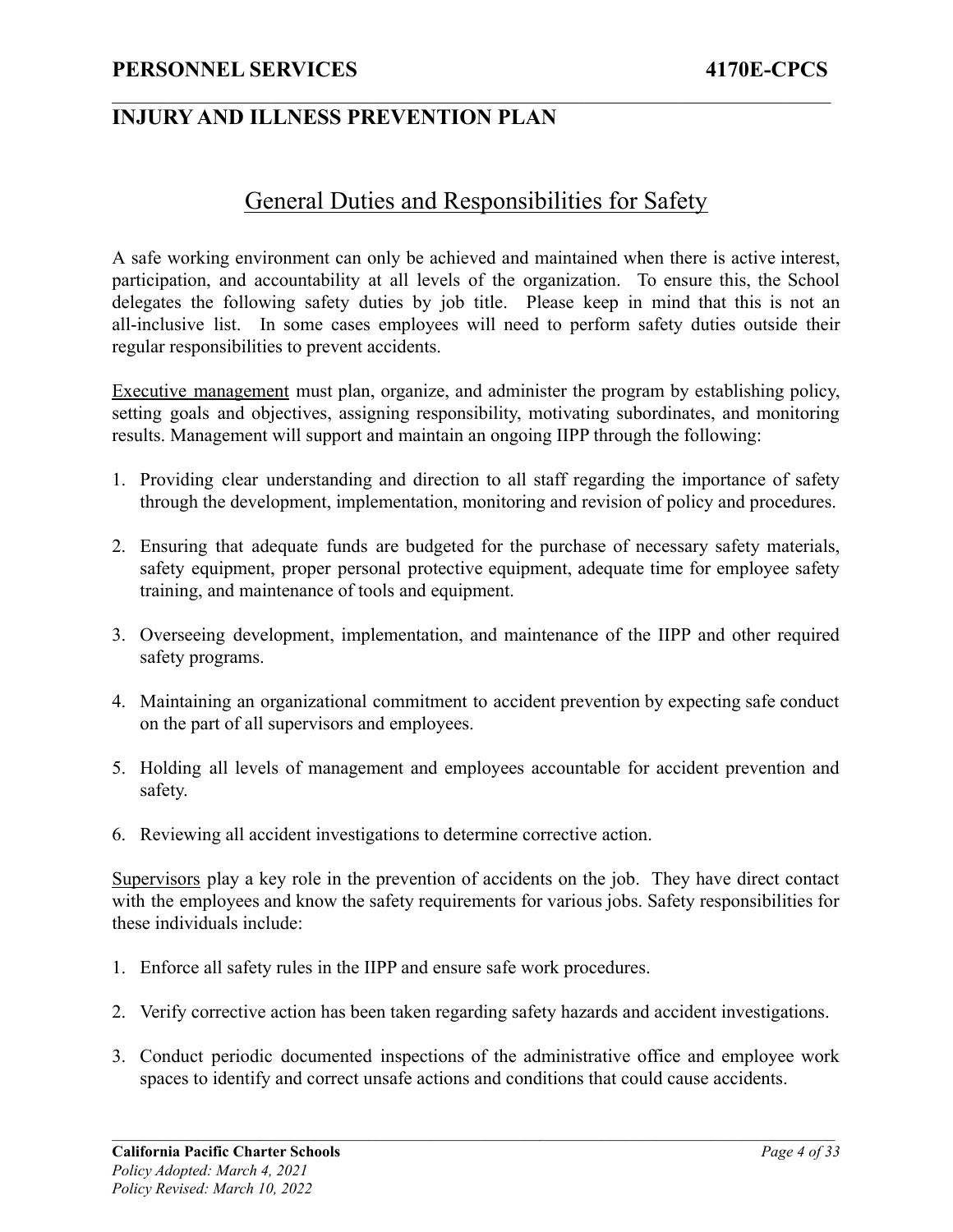4. Act as a leader in school safety policy and set a good example by following all safety rules.

 $\mathcal{L}_\mathcal{L} = \{ \mathcal{L}_\mathcal{L} = \{ \mathcal{L}_\mathcal{L} = \{ \mathcal{L}_\mathcal{L} = \{ \mathcal{L}_\mathcal{L} = \{ \mathcal{L}_\mathcal{L} = \{ \mathcal{L}_\mathcal{L} = \{ \mathcal{L}_\mathcal{L} = \{ \mathcal{L}_\mathcal{L} = \{ \mathcal{L}_\mathcal{L} = \{ \mathcal{L}_\mathcal{L} = \{ \mathcal{L}_\mathcal{L} = \{ \mathcal{L}_\mathcal{L} = \{ \mathcal{L}_\mathcal{L} = \{ \mathcal{L}_\mathcal{$ 

- 5. Become familiar with local, state, and federal safety regulations.
- 6. Correct unsafe acts and conditions that could cause accidents.
- 7. Communicate with all employees about safety and accident prevention activities.
- 8. Correct the cause of any accident as soon as possible.
- 9. Ascertain that first aid materials and fire extinguishers are maintained and used when conditions warrant its use.
- 10. Maintain good housekeeping conditions at all times.
- 11. Investigate all injuries and accidents to determine their cause and potential corrective action.
- 12. Ascertain that all injuries involving employees requiring medical attention are properly treated and promptly reported to the office.

Human Resources acts as a safety resource for the School, monitors staff training, is responsible for maintaining program records, and works with outside agencies regarding the safety program and its contents. Additional duties include:

- 1. Coordinate all loss prevention activities as a representative of management.
- 2. Act as a consultant to management in the implementation and administration of the policies set forth in this IIPP
- 3. Develop and implement loss prevention policies and procedures designed to ensure compliance with the applicable rules and regulations of all federal, state, and local agencies.
- 4. Review all accident reports to determine cause and preventability.
- 5. Conduct periodic reviews of the program and job spaces to evaluate performance, discuss problems and help solve them.
- 6. Consult with representatives from insurance companies in order that the IIPP aligns with loss control services.
- 7. Review workers' compensation claims and help supply the insurance carrier with information about injured employees in order to keep loss reserves as low as possible.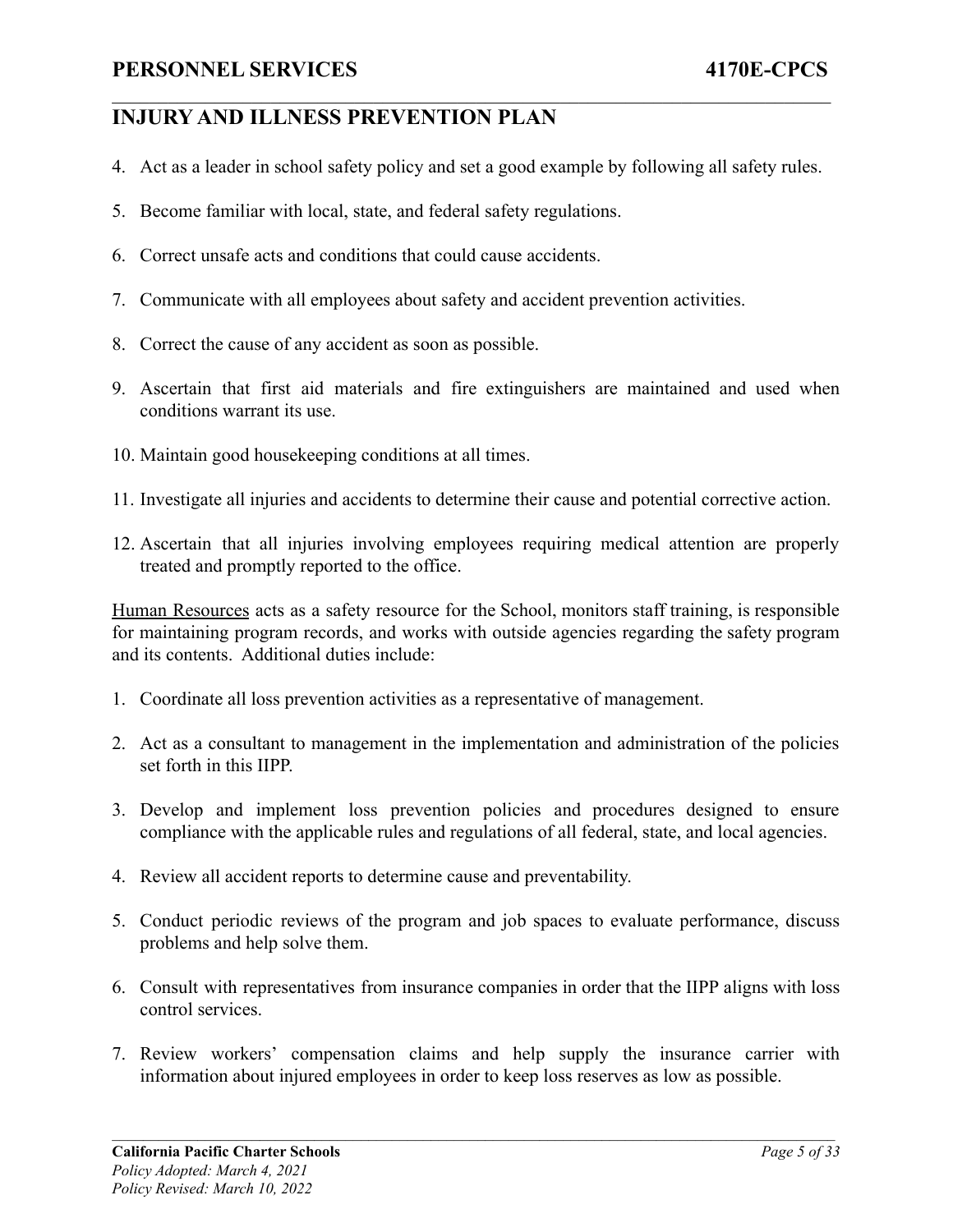### **INJURY AND ILLNESS PREVENTION PLAN**

Every employee is responsible for working safely, both for self-protection and for protection of fellow workers. Employees must also support the School's safety efforts. Specific employee safety responsibilities include:

 $\mathcal{L}_\mathcal{L} = \{ \mathcal{L}_\mathcal{L} = \{ \mathcal{L}_\mathcal{L} = \{ \mathcal{L}_\mathcal{L} = \{ \mathcal{L}_\mathcal{L} = \{ \mathcal{L}_\mathcal{L} = \{ \mathcal{L}_\mathcal{L} = \{ \mathcal{L}_\mathcal{L} = \{ \mathcal{L}_\mathcal{L} = \{ \mathcal{L}_\mathcal{L} = \{ \mathcal{L}_\mathcal{L} = \{ \mathcal{L}_\mathcal{L} = \{ \mathcal{L}_\mathcal{L} = \{ \mathcal{L}_\mathcal{L} = \{ \mathcal{L}_\mathcal{$ 

- 1. Asking a supervisor for assistance when unsure how to do any task safely.
- 2. Reading and abiding by all requirements of the IIPP.
- 3. Reporting all accidents and injuries, no matter how minor, to the supervisor immediately.
- 4. Reporting any safety hazards or defective equipment immediately to their supervisor.
- 5. Remaining clear of the possession or the influence of alcohol or controlled substances while on the premises.
- 6. Never engaging in horseplay or fighting.
- <span id="page-9-0"></span>7. Participating in, and actively supporting, the safety program.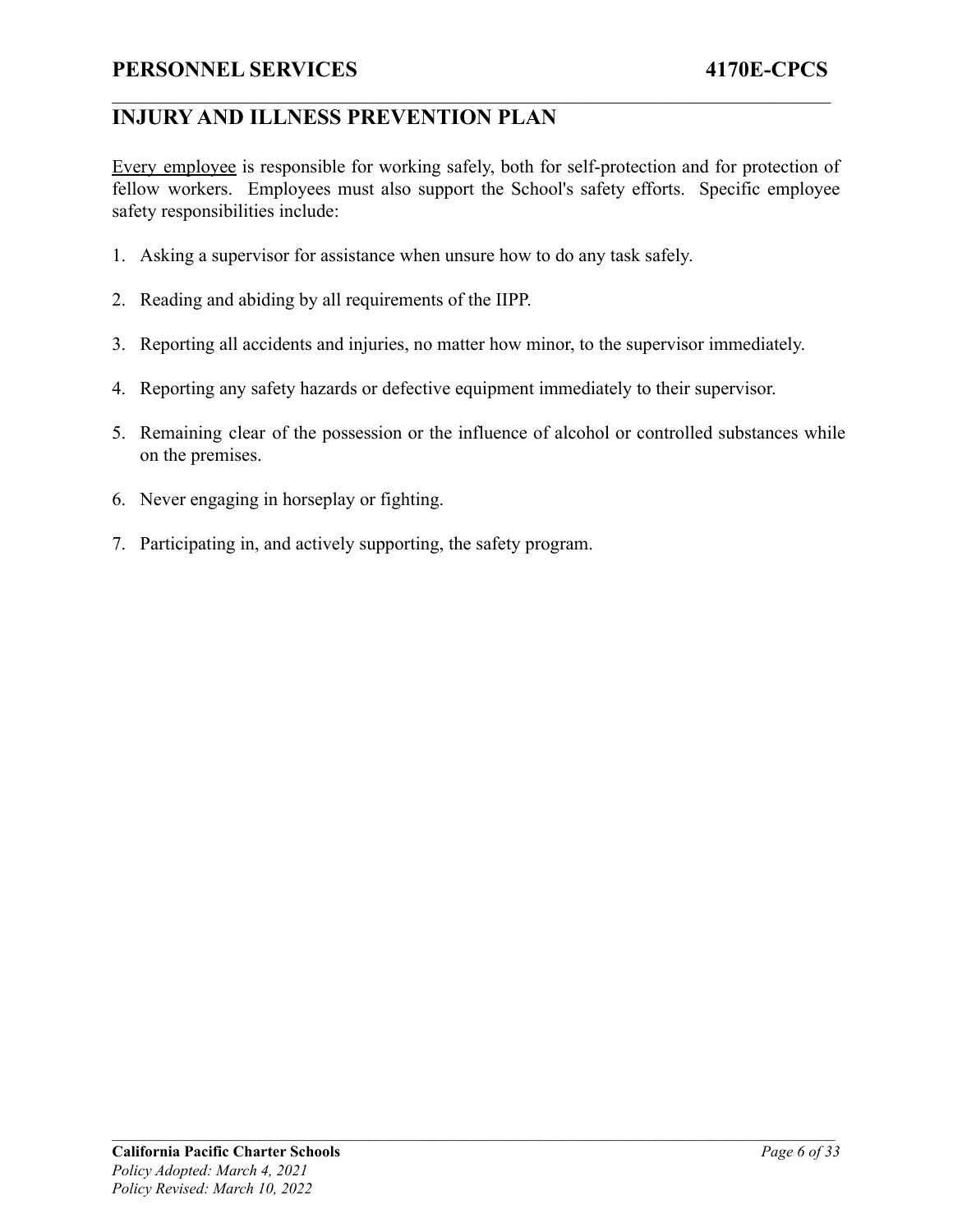# Office Safety

 $\mathcal{L}_\mathcal{L} = \{ \mathcal{L}_\mathcal{L} = \{ \mathcal{L}_\mathcal{L} = \{ \mathcal{L}_\mathcal{L} = \{ \mathcal{L}_\mathcal{L} = \{ \mathcal{L}_\mathcal{L} = \{ \mathcal{L}_\mathcal{L} = \{ \mathcal{L}_\mathcal{L} = \{ \mathcal{L}_\mathcal{L} = \{ \mathcal{L}_\mathcal{L} = \{ \mathcal{L}_\mathcal{L} = \{ \mathcal{L}_\mathcal{L} = \{ \mathcal{L}_\mathcal{L} = \{ \mathcal{L}_\mathcal{L} = \{ \mathcal{L}_\mathcal{$ 

Office accidents can and do happen. To prevent them, the School has developed the following rules for the office staff. The School will also endeavor to include office employees in periodic safety meetings. If at any time an employee believes there is a safety hazard, they must notify their supervisor immediately.

- 1. Report all accidents and injuries, no matter how minor, to your supervisor immediately.
- 2. Correct or report any safety hazards that you observe.
- 3. Clean up any spilled material that may present a slipping hazard.
- 4. Do not stretch any cords across aisles that may present a tripping hazard.
- 5. Do not climb on shelves or stand on chairs; you must use a step stool or ladder.
- 6. Keep all legs of the chair on the floor. Do not lean or tilt chairs back while sitting in them.
- 7. No one shall be in the possession of, or under the influence of, alcohol or other intoxicating substances while on the premises.
- 8. No horseplay will be tolerated.
- 9. Close file drawers when not in use. Do not open more than one file drawer at a time. This could cause the cabinet to tip.
- 10. Do not store heavy objects above your head that could fall on you in an earthquake.
- 11. Do not store flammable or combustible materials near heaters or other heat sources.
- 12. If you are unsure how to do any task safely, ask your supervisor.
- 13. Do not operate any equipment you are not trained and authorized to use.
- 14. Always follow safe lifting procedures when lifting any object and get help for heavy loads by doing the following:
	- Bend your knees, not your back.
	- Keep the load close to your body.
	- Keep your back straight.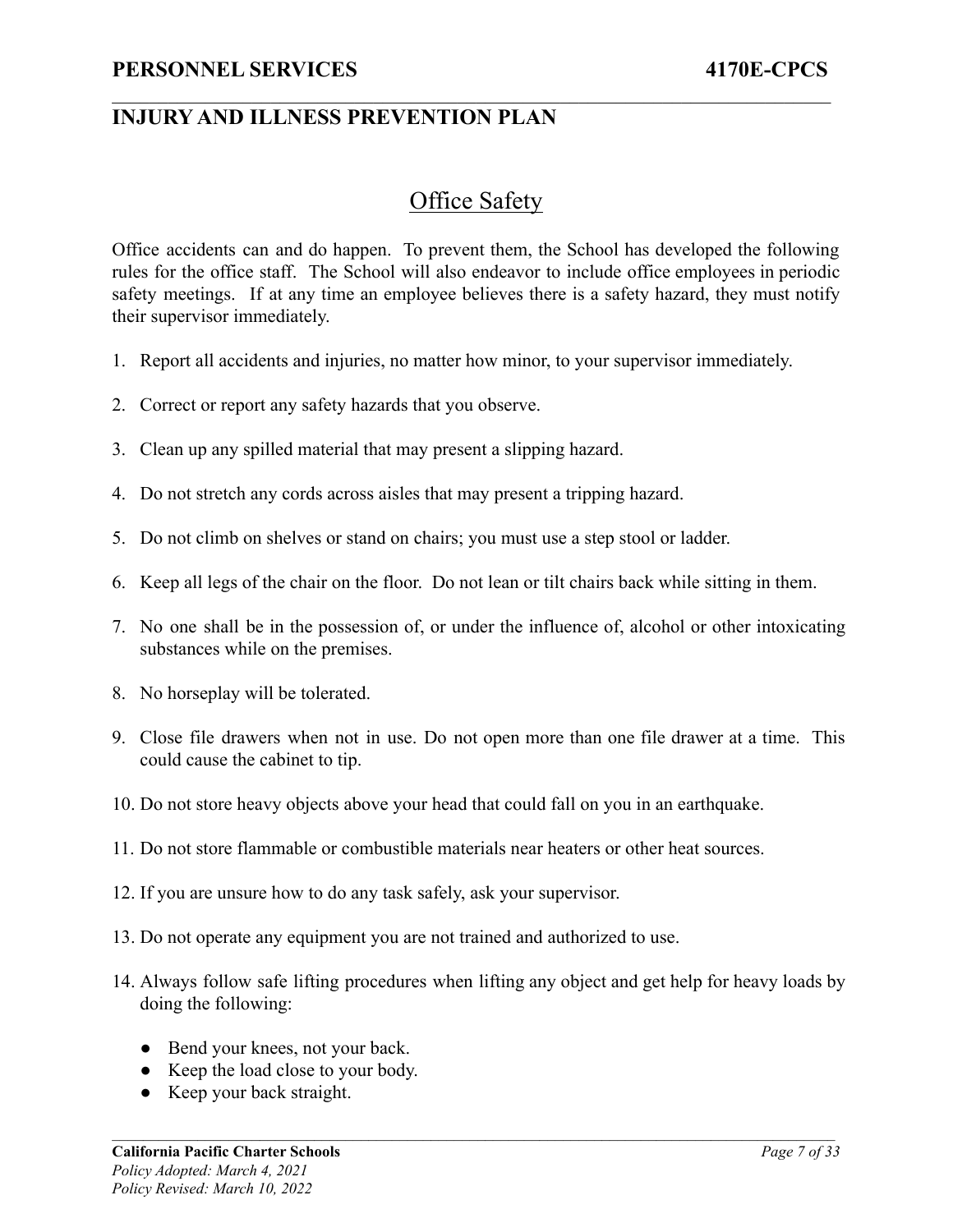### **INJURY AND ILLNESS PREVENTION PLAN**

- Lift with your legs.
- Do not lift and twist.
- <span id="page-11-0"></span>● Get a second person to help, or use equipment when lifting an object heavy objects.

 $\mathcal{L}_\mathcal{L} = \{ \mathcal{L}_\mathcal{L} = \{ \mathcal{L}_\mathcal{L} = \{ \mathcal{L}_\mathcal{L} = \{ \mathcal{L}_\mathcal{L} = \{ \mathcal{L}_\mathcal{L} = \{ \mathcal{L}_\mathcal{L} = \{ \mathcal{L}_\mathcal{L} = \{ \mathcal{L}_\mathcal{L} = \{ \mathcal{L}_\mathcal{L} = \{ \mathcal{L}_\mathcal{L} = \{ \mathcal{L}_\mathcal{L} = \{ \mathcal{L}_\mathcal{L} = \{ \mathcal{L}_\mathcal{L} = \{ \mathcal{L}_\mathcal{$ 

# Office Ergonomics

Studies have shown over the years that poorly designed and arranged work areas and repetitive motions can lead to a variety of injuries including carpal tunnel syndrome and tendonitis, which are often referred to as repetitive motion injuries ("RMI"). In order to minimize the possibility of developing an RMI, employees should consider the following risk factors:

- 1. The force used to perform a task;
- 2. Posture while performing tasks;
- 3. The number of repetitions performed in a given time period; and
- 4. Mechanical stresses such as hard surfaces.

#### Proper Adjustments to Office Equipment

The most significant RMI risk factor in office environments is poor body posture caused by improper workstation design or layout. Employees are encouraged to sit in a neutral position to minimize joint stress and the potential for an RMI. When sitting in a chair in neutral position, the employee's knees should be kept at a ninety-degree angle position, hands, arms and wrists are in line and parallel to the floor, feet rest completely on the floor (unless a footrest is used), the head faces forward, elbows are kept close to the body and bent at an angle of ninety to one hundred and twenty degrees, the employee's back is against the seat back of the chair, and thighs and hips rest comfortably on a seat parallel to the floor.

Employees are encouraged to contact Human Resources for support.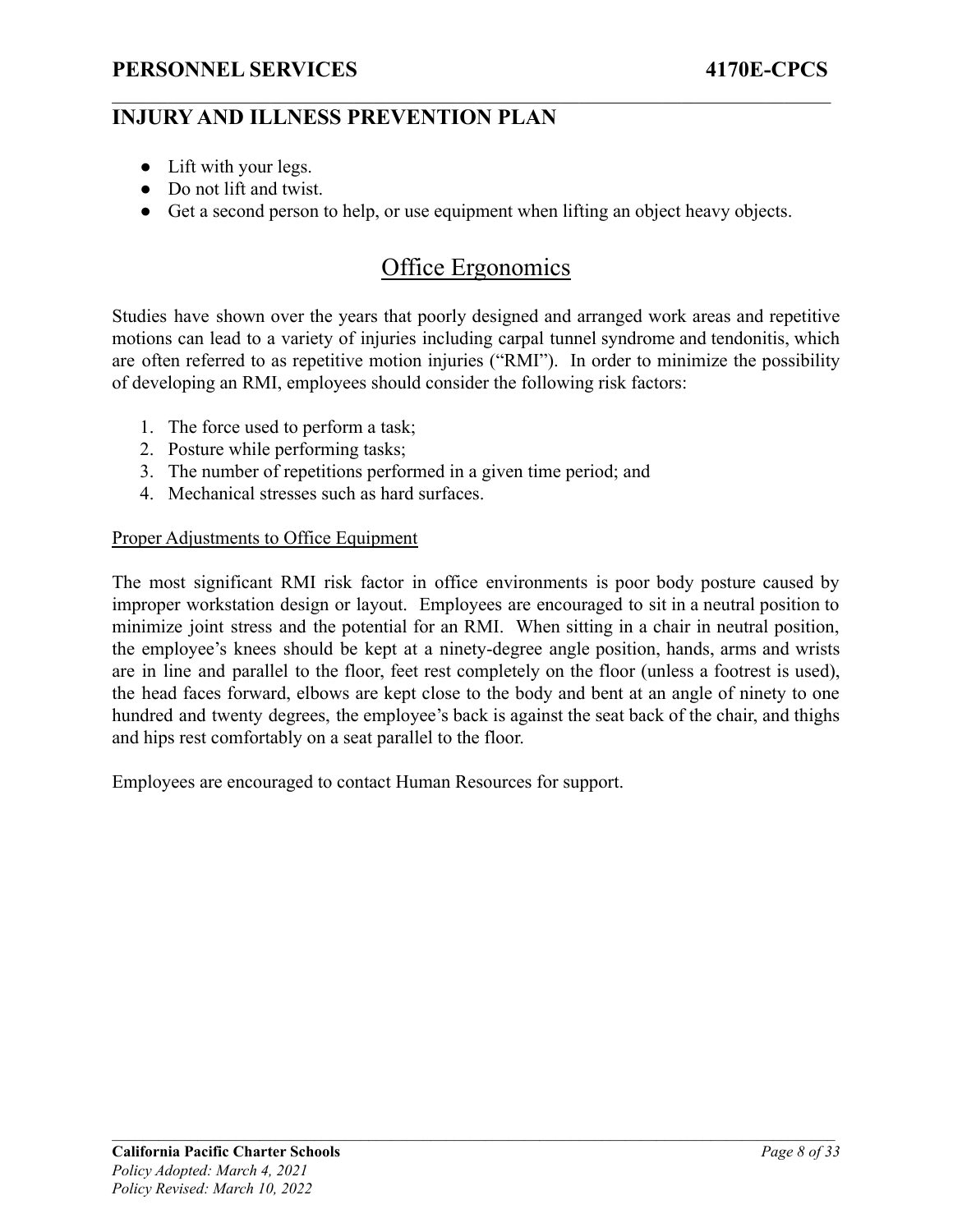### **INJURY AND ILLNESS PREVENTION PLAN**

### Hazardous Materials and Chemicals Communication Plan

 $\mathcal{L}_\mathcal{L} = \{ \mathcal{L}_\mathcal{L} = \{ \mathcal{L}_\mathcal{L} = \{ \mathcal{L}_\mathcal{L} = \{ \mathcal{L}_\mathcal{L} = \{ \mathcal{L}_\mathcal{L} = \{ \mathcal{L}_\mathcal{L} = \{ \mathcal{L}_\mathcal{L} = \{ \mathcal{L}_\mathcal{L} = \{ \mathcal{L}_\mathcal{L} = \{ \mathcal{L}_\mathcal{L} = \{ \mathcal{L}_\mathcal{L} = \{ \mathcal{L}_\mathcal{L} = \{ \mathcal{L}_\mathcal{L} = \{ \mathcal{L}_\mathcal{$ 

#### <span id="page-12-0"></span>Hazardous Material Inventory

Upon request, Human Resources will provide a list of any hazardous materials used in the School's operations or present in the School's offices. This list will contain the name of the product, the type of product (cleaner, disinfectant, solvent, adhesive etc.) and the name and address of the manufacturer. Any toxic chemicals that are prohibited from use at a public school shall be removed from the inventory.

#### <span id="page-12-1"></span>Safety Data Sheets ("SDS")

Copies of SDS for all hazardous substances to which our employees may be exposed will be kept in a binder in a central location at the School's office. These SDS are available to all employees, at any reasonable time, upon request. Copies of the most commonly used products will also be kept by the supervisor at the work site.

Human Resources will be responsible for reviewing incoming SDS for new and significant health/safety information. They will ensure that any new information is passed on to the affected employees.

Human Resources will also review all incoming SDS for completeness. If an SDS is missing or obviously incomplete, a new SDS will be requested from the manufacturer. The California Occupational Safety and Health Administration ("Cal/OSHA") will be notified if a complete SDS is not received and the manufacturer will not supply one.

New materials will not be introduced into the School office until a SDS has been received. The staff will obtain SDS for all new materials when they are first ordered.

#### <span id="page-12-2"></span>Container Labeling

All containers of hazardous substances must be correctly labeled and the label must be legible.

The label must contain:

- 1. The chemical name of the contents;
- 2. The appropriate hazard warnings; and
- 3. The name and address of the manufacturer.

All secondary containers will be labeled as to their contents with a reference to the original label.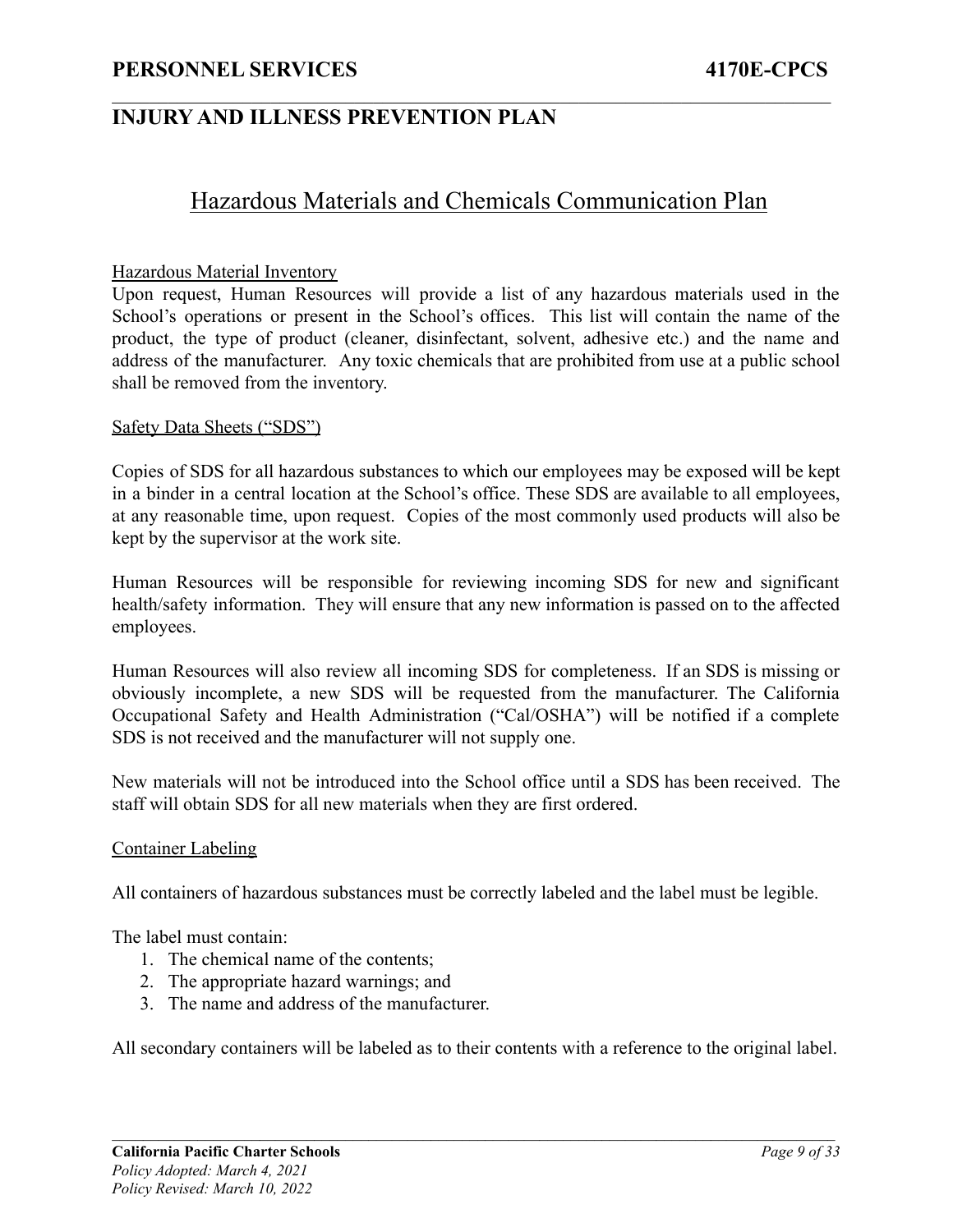#### <span id="page-13-0"></span>Employee Information and Training

All employees will be provided information and training relative to their use of any hazardous materials.

 $\mathcal{L}_\mathcal{L} = \{ \mathcal{L}_\mathcal{L} = \{ \mathcal{L}_\mathcal{L} = \{ \mathcal{L}_\mathcal{L} = \{ \mathcal{L}_\mathcal{L} = \{ \mathcal{L}_\mathcal{L} = \{ \mathcal{L}_\mathcal{L} = \{ \mathcal{L}_\mathcal{L} = \{ \mathcal{L}_\mathcal{L} = \{ \mathcal{L}_\mathcal{L} = \{ \mathcal{L}_\mathcal{L} = \{ \mathcal{L}_\mathcal{L} = \{ \mathcal{L}_\mathcal{L} = \{ \mathcal{L}_\mathcal{L} = \{ \mathcal{L}_\mathcal{$ 

The information and training will include:

- 1. The specific hazards;
- 2. Protective/safety measures which must be utilized; and
- 3. The measures the organization has taken to lessen the hazards

<span id="page-13-1"></span>Employee Rights Under the Hazardous Materials and Chemicals Communication Plan:

At any reasonable time, an employee has the right, upon request, to:

- 1. Access the SDS folder and the Hazardous Materials and Chemicals Communication Plan;
- 2. Receive a copy of any environmental sampling data collected in the workplace; and
- <span id="page-13-2"></span>3. See their employment medical records.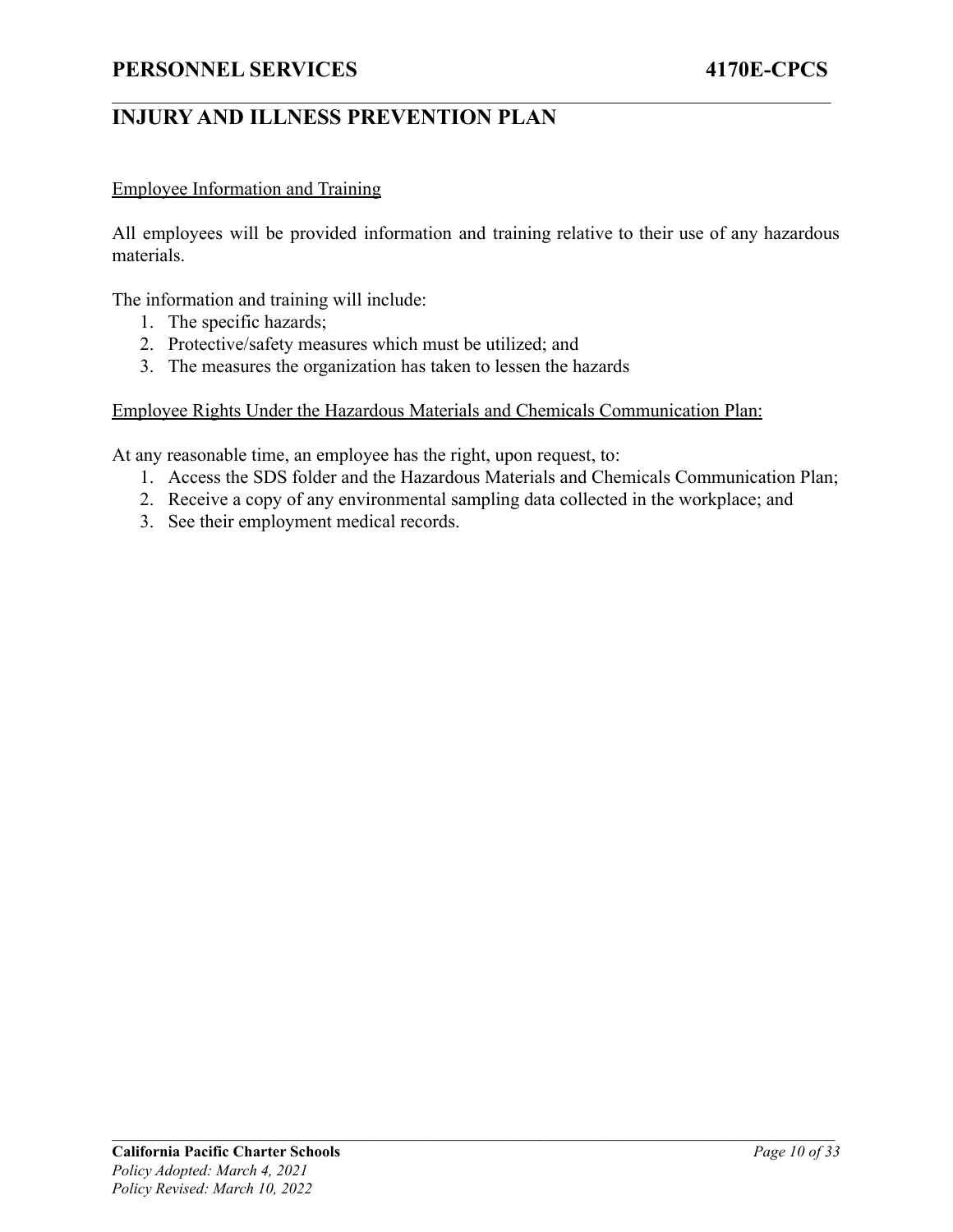### **INJURY AND ILLNESS PREVENTION PLAN**

### Hazard Identification and Evaluation

 $\mathcal{L}_\mathcal{L} = \{ \mathcal{L}_\mathcal{L} = \{ \mathcal{L}_\mathcal{L} = \{ \mathcal{L}_\mathcal{L} = \{ \mathcal{L}_\mathcal{L} = \{ \mathcal{L}_\mathcal{L} = \{ \mathcal{L}_\mathcal{L} = \{ \mathcal{L}_\mathcal{L} = \{ \mathcal{L}_\mathcal{L} = \{ \mathcal{L}_\mathcal{L} = \{ \mathcal{L}_\mathcal{L} = \{ \mathcal{L}_\mathcal{L} = \{ \mathcal{L}_\mathcal{L} = \{ \mathcal{L}_\mathcal{L} = \{ \mathcal{L}_\mathcal{$ 

The following procedures are to assist in the identification and correction of hazards. These procedures are representative only and are not exhaustive of all the measures and methods that will be implemented to guard against injury from recognized and potential hazards in the workplace. As new hazards are identified and improved work procedures developed, they will be promptly incorporated into our IIPP.

#### Loss Analysis

Periodic loss analyses will be conducted by Human Resources. These will help identify areas of concern and potential job hazards. The results of these analyses will be communicated to management and employees through safety meetings and other appropriate means.

#### Accident Investigations

All accidents and injuries will be investigated in accordance with the guidelines contained in this program. Accident investigations will focus on all causal factors and corrective action including the identification and correction of hazards that may have contributed to the accident.

#### Employee Suggestions

Employees are encouraged to report any hazard they observe to their supervisor. No employee of the School will ever be disciplined or discharged for reporting any workplace hazard or unsafe condition in good faith. However, employees who do NOT report potential hazards or unsafe conditions that they are aware of will be subject to disciplinary action.

#### Outside Agencies

Several organizations may assist us in identifying hazards in our workplace. These include: safety officers from other contractors, insurance carrier safety and health consultants, private industry consultants, the fire department, or Cal/OSHA Consultation.

#### <span id="page-14-0"></span>Periodic Safety Inspections

Periodic safety inspections ensure that physical and mechanical hazards are under control and identify situations that may become potentially hazardous. Inspections shall include a review of the work habits of employees in all work areas. These inspections will be conducted by Human Resources or other designated individuals.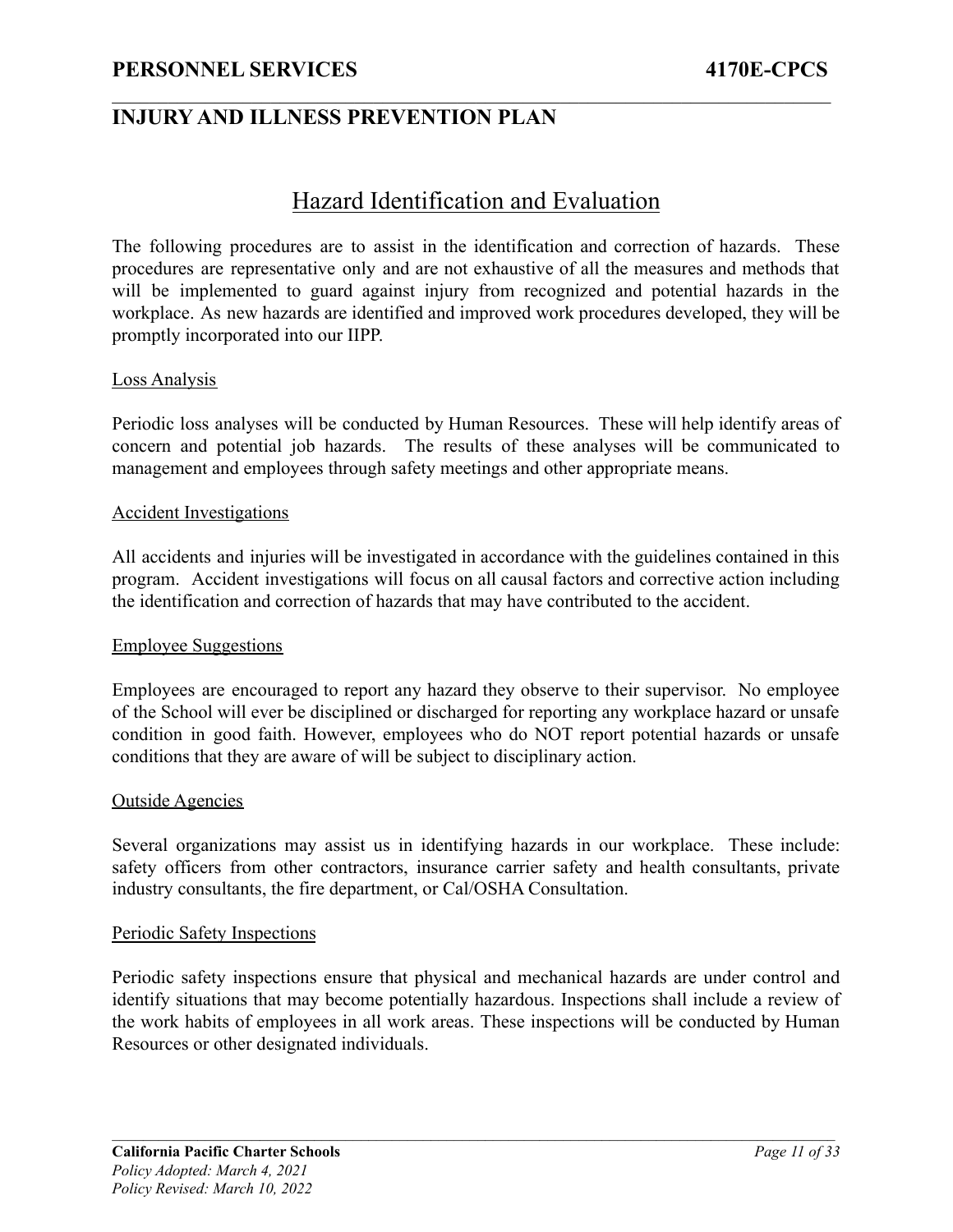### **INJURY AND ILLNESS PREVENTION PLAN**

Periodic safety inspections will be conducted:

- When new substances, process, procedures or equipment are used;
- When new or previously unrecognized hazards are identified; and
- Periodically by Human Resources.

#### <span id="page-15-0"></span>Documentation of Inspections

Safety inspections will be documented to include the following:

- 1. Date on which the inspection was performed;
- 2. The name and title of person who performed the inspection;
- 3. Any hazardous conditions noted or discovered and the steps or procedures taken to correct them; and

 $\mathcal{L}_\mathcal{L} = \{ \mathcal{L}_\mathcal{L} = \{ \mathcal{L}_\mathcal{L} = \{ \mathcal{L}_\mathcal{L} = \{ \mathcal{L}_\mathcal{L} = \{ \mathcal{L}_\mathcal{L} = \{ \mathcal{L}_\mathcal{L} = \{ \mathcal{L}_\mathcal{L} = \{ \mathcal{L}_\mathcal{L} = \{ \mathcal{L}_\mathcal{L} = \{ \mathcal{L}_\mathcal{L} = \{ \mathcal{L}_\mathcal{L} = \{ \mathcal{L}_\mathcal{L} = \{ \mathcal{L}_\mathcal{L} = \{ \mathcal{L}_\mathcal{$ 

4. Signature of the person who performed the inspection.

All reports shall be kept on file for a minimum of two (2) years.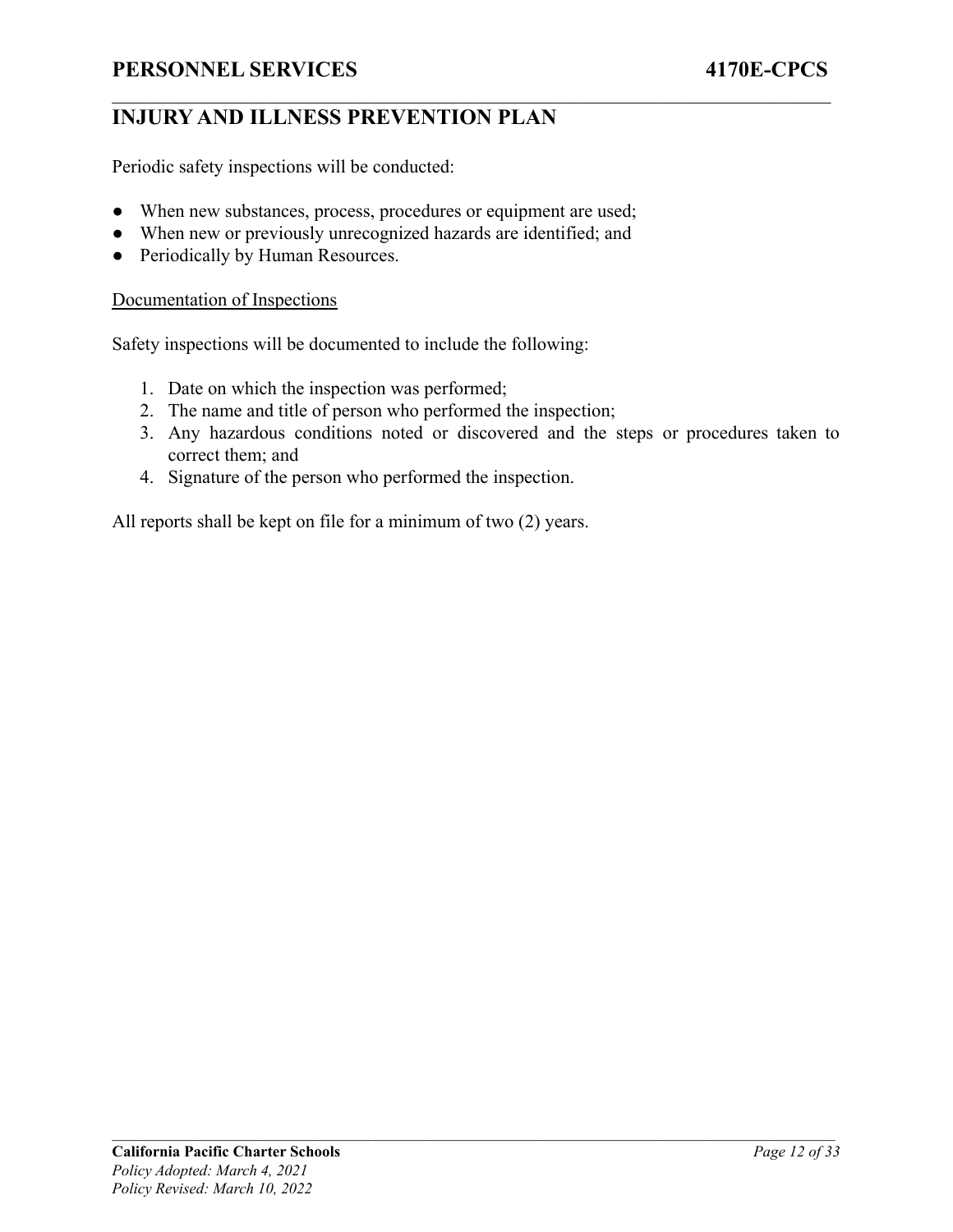### Hazard Correction

<span id="page-16-0"></span> $\mathcal{L}_\mathcal{L} = \{ \mathcal{L}_\mathcal{L} = \{ \mathcal{L}_\mathcal{L} = \{ \mathcal{L}_\mathcal{L} = \{ \mathcal{L}_\mathcal{L} = \{ \mathcal{L}_\mathcal{L} = \{ \mathcal{L}_\mathcal{L} = \{ \mathcal{L}_\mathcal{L} = \{ \mathcal{L}_\mathcal{L} = \{ \mathcal{L}_\mathcal{L} = \{ \mathcal{L}_\mathcal{L} = \{ \mathcal{L}_\mathcal{L} = \{ \mathcal{L}_\mathcal{L} = \{ \mathcal{L}_\mathcal{L} = \{ \mathcal{L}_\mathcal{$ 

The following procedures will be used to evaluate, prioritize and correct identified safety hazards. Hazards will be corrected in order of priority, with the most serious hazards being corrected first.

#### Hazard Evaluation

Factors that will be considered when evaluating hazards include:

- Potential severity (the potential for serious injury, illness or fatality);
- Likelihood of exposure (the probability of the employee coming into contact with the hazard);
- Frequency of exposure (how often employees come into contact with the hazard);
- Number of employees exposed;
- Possible corrective actions (what can be done to minimize or eliminate the hazard); and
- Time necessary to correct (the time necessary to minimize or eliminate the hazard).

#### <span id="page-16-1"></span>Techniques for Correcting Hazards

- **1. Engineering Controls**: Could include machine and equipment handling. These are the first and preferred methods of control.
- **2. Administrative Controls**: The next most desirable method would include rotation of employees or limiting exposure time.
- **3. Personal Protective Equipment**: These are often the least effective controls for hazards and should be relied upon only when other controls are impractical.

#### <span id="page-16-2"></span>Documentation of Corrective Action

Designated staff will prepare and submit a Monthly Site Safety Checklist to document any hazards. All corrective action taken to mitigate hazards will be documented. All hazards noted on safety inspections will be rechecked on each subsequent inspection and notations made as to their status.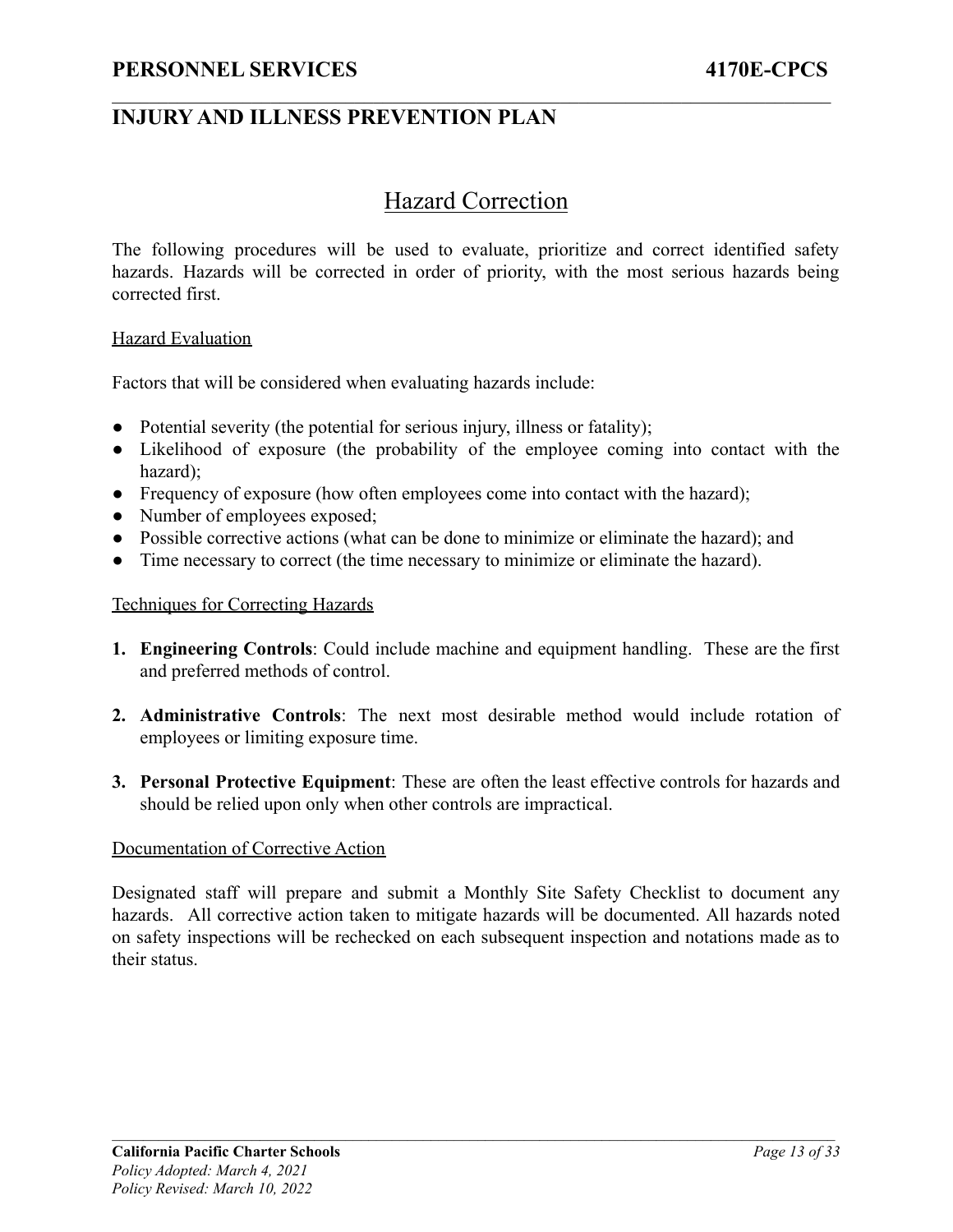### Bloodborne Pathogen Exposure Control Plan

<span id="page-17-0"></span> $\mathcal{L}_\mathcal{L} = \{ \mathcal{L}_\mathcal{L} = \{ \mathcal{L}_\mathcal{L} = \{ \mathcal{L}_\mathcal{L} = \{ \mathcal{L}_\mathcal{L} = \{ \mathcal{L}_\mathcal{L} = \{ \mathcal{L}_\mathcal{L} = \{ \mathcal{L}_\mathcal{L} = \{ \mathcal{L}_\mathcal{L} = \{ \mathcal{L}_\mathcal{L} = \{ \mathcal{L}_\mathcal{L} = \{ \mathcal{L}_\mathcal{L} = \{ \mathcal{L}_\mathcal{L} = \{ \mathcal{L}_\mathcal{L} = \{ \mathcal{L}_\mathcal{$ 

Human Resources, or designee, shall establish and maintain the following Exposure Control Plan designed to protect employees from possible infection due to contact with bloodborne pathogens, including human immunodeficiency virus (HIV) and hepatitis B virus (HBV). This plan will be reviewed annually and made available to staff. The School will use work practice controls to eliminate or minimize employee exposure, and will regularly examine and update those controls.

A bloodborne pathogen means pathogenic microorganisms that are present in human blood and can cause disease in humans (OSHA Regulations Standard 29 CFR).

Occupational exposure is defined as any "reasonably anticipated skin, eye, mucous membrane, or parenteral contact with blood or potentially infectious materials that may result from the performance of an employee's duties." (8 CCR 5193)

Examples of school job classifications in which employees may experience occupational exposure include teachers and paraeducators. These employees are potentially occupationally exposed because they may provide first aid or may clean up spills or equipment that is contaminated.

All personnel will have completed the SafeSchools Bloodborne Pathogens course in order to prevent exposure. School staff who are potentially occupationally exposed to bloodborne pathogens will be provided with training so they learn how to avoid becoming exposed, be given personal protective equipment such as gloves or masks, and offered a Hepatitis B vaccine at no cost to them. Employees having contact with blood or other bodily fluids are required to wear disposable gloves, wash their hands with soap and water, and disinfect any equipment or work areas that are affected.

#### **Procedure**

Clean up of bodily fluids may be performed by staff, the student, or the parent/guardian as appropriate based on the circumstances. Staff should follow the protocol of the site where the cleanup is needed (test site, field trip, etc.) and must report any incident involving bodily fluids to their supervisor. Each staff member will be equipped with a first aid kit and will be replaced as necessary.

1. In the event of a serious injury resulting in the release of blood or other bodily fluids which could contain pathogens (e.g., HIV or HBV), the first step is to treat the injured party.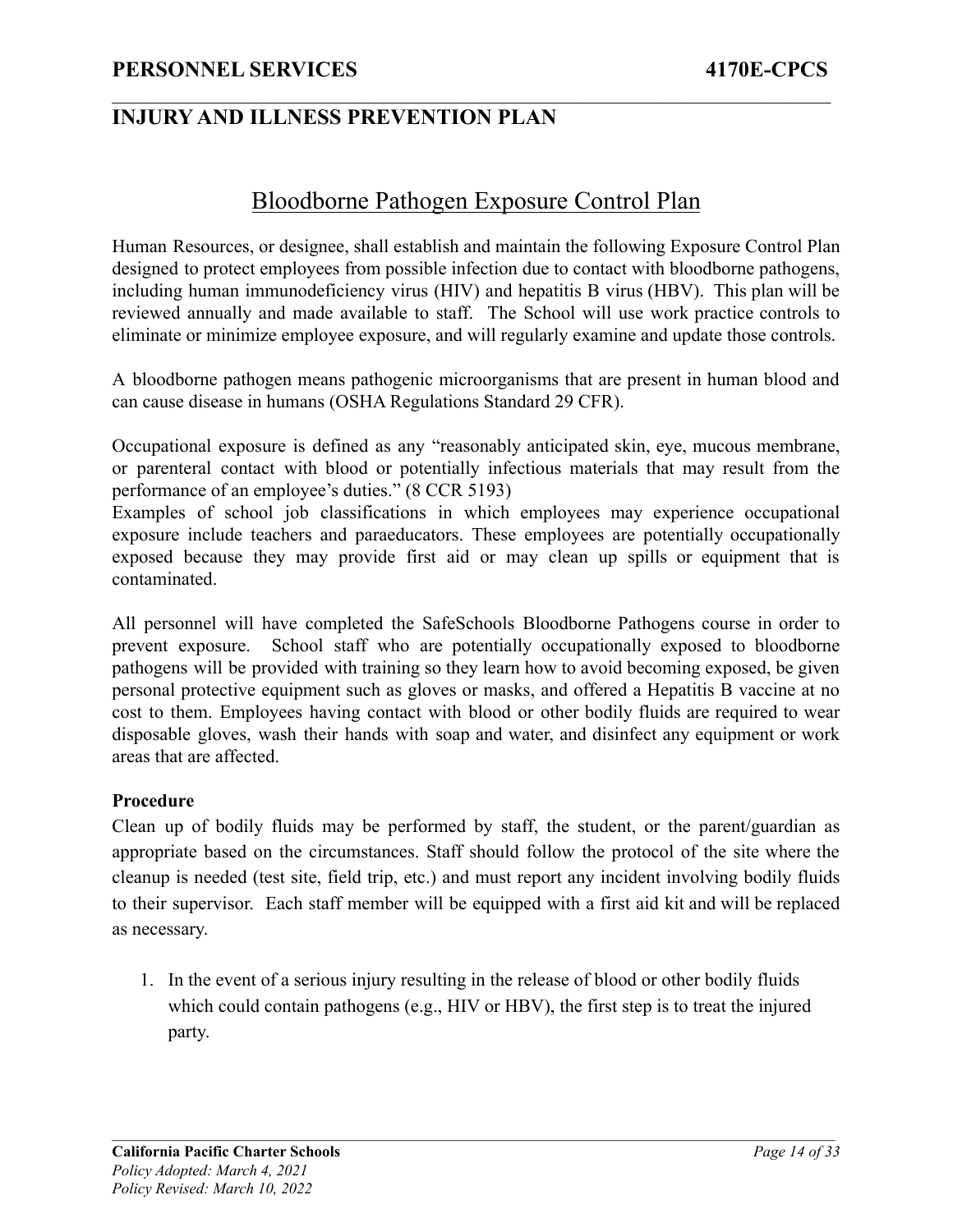2. Spilled body fluids should not be cleaned up without the appropriate protective equipment and materials specifically designated for such fluids. In the case where spilled body fluids need clean-up, this procedure must be followed:

 $\mathcal{L}_\mathcal{L} = \{ \mathcal{L}_\mathcal{L} = \{ \mathcal{L}_\mathcal{L} = \{ \mathcal{L}_\mathcal{L} = \{ \mathcal{L}_\mathcal{L} = \{ \mathcal{L}_\mathcal{L} = \{ \mathcal{L}_\mathcal{L} = \{ \mathcal{L}_\mathcal{L} = \{ \mathcal{L}_\mathcal{L} = \{ \mathcal{L}_\mathcal{L} = \{ \mathcal{L}_\mathcal{L} = \{ \mathcal{L}_\mathcal{L} = \{ \mathcal{L}_\mathcal{L} = \{ \mathcal{L}_\mathcal{L} = \{ \mathcal{L}_\mathcal{$ 

- If there is a need for a clean up in a public location, school personnel should first inquire if the site has designated an individual responsible.
- If there is not a responsible individual at a public location, the employee must notify the most senior school employee on duty. The employee should assess the situation to determine if clean up is needed, and the steps to complete the cleaning.
- Procedure to clean up the spilled fluids:
	- Prevent others from becoming exposed by securing the area.
	- Put on disposable gloves.
	- Wipe up the fluids with paper towels and place the soiled towels into a leak-proof plastic bag.
	- Spray surface(s) with an appropriate disinfectant cleaner and wipe the area with paper towels or use the solution provided in the Emergency First Responder pack. Follow the disinfectant product instructions for time on the surface and removal.
	- Place all potentially contaminated materials in a leak-proof plastic bag.
	- Sweep/mop-up any additional neutralized/absorbed fluids and place in the leak-proof plastic bag.
	- Disinfect all surfaces and equipment used in the clean-up.
	- Remove gloves from inside-out and place in the plastic bag. Do not reuse disposable gloves.
	- Secure the bag, place it in a second leak-proof plastic bag, and discard it in the trash.
	- Wash hands thoroughly in hot, soapy water for at least twenty  $(20)$ seconds.
	- Flush mucous membranes with water immediately or as soon as feasible following contact with potentially infectious materials.

3. After all activity is completed, an Incident Report is to be completed as necessary and submitted to Human Resources.

#### **Hepatitis B Vaccination**

The hepatitis B vaccination series shall be made available at no cost to all employees who have a risk of occupational exposure. The hepatitis B vaccination shall be made available unless the employee has previously received the complete vaccination series. Employees are to use their paid medical benefit through the School to access the vaccination. If the employee does not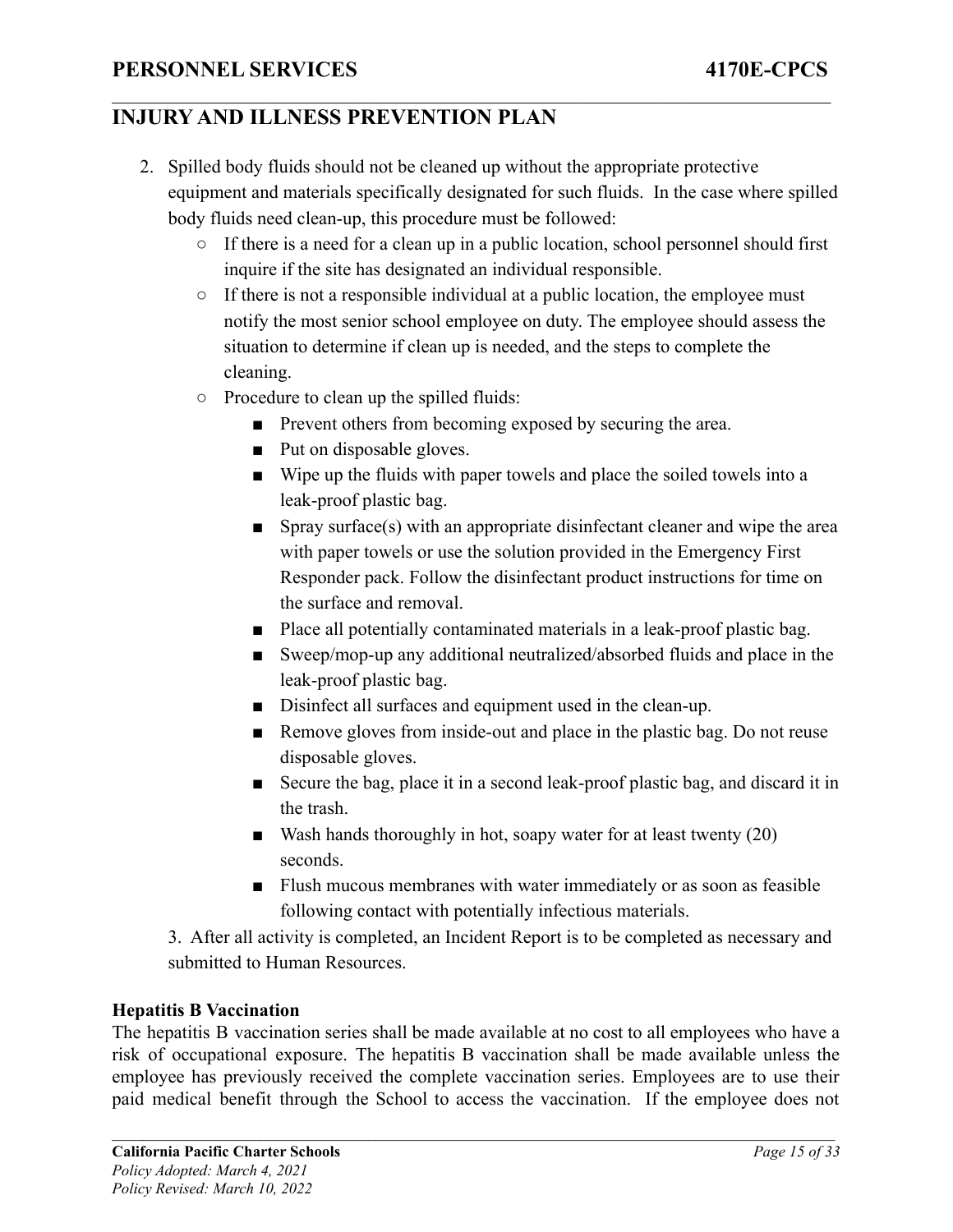### **INJURY AND ILLNESS PREVENTION PLAN**

qualify or does not utilize the paid medical benefits through the School, they should contact human resources for support.

 $\mathcal{L}_\mathcal{L} = \{ \mathcal{L}_\mathcal{L} = \{ \mathcal{L}_\mathcal{L} = \{ \mathcal{L}_\mathcal{L} = \{ \mathcal{L}_\mathcal{L} = \{ \mathcal{L}_\mathcal{L} = \{ \mathcal{L}_\mathcal{L} = \{ \mathcal{L}_\mathcal{L} = \{ \mathcal{L}_\mathcal{L} = \{ \mathcal{L}_\mathcal{L} = \{ \mathcal{L}_\mathcal{L} = \{ \mathcal{L}_\mathcal{L} = \{ \mathcal{L}_\mathcal{L} = \{ \mathcal{L}_\mathcal{L} = \{ \mathcal{L}_\mathcal{$ 

Employees who decline to accept the vaccination shall sign the Hepatitis B declination statement (Appendix B).

#### **Post-Exposure**

Any employee exposed to a bodily fluid while performing job responsibilities who has not received the Hepatitis B vaccine will be encouraged to receive the series within 24 hours of exposure.

### Safety Communication

<span id="page-19-0"></span>This section establishes procedures designed to develop and maintain employee involvement and interest in serving on safety committees to review and provide feedback on the School's Injury and Illness Prevention Program and School Safety Plans and procedures. These activities will also ensure effective communication between management and employees on safety related issues that is of prime importance to the School.

The following are some of the safety communication methods that may be used:

- 1. Periodic safety meetings with employees that encourage participation and open, two-way communication.
- 2. New employee safety orientation and provision of the Code of Safe Practices.
- 3. Written communications from management or human resources, including memos, postings, payroll stuffers, and newsletters.

Employees will be kept advised of highlights and changes relating to the safety plan. Management shall relay changes and improvements regarding the safety plan to employees, as appropriate. Employees will be involved in future developments and safety activities, by requesting their opinions and comments, as necessary.

All employee-initiated safety related suggestions shall be properly answered, either verbally or in writing, by the appropriate level of management. Unresolved issues shall be relayed to the administrative assistant for distribution to the appropriate manager.

All employees are encouraged to bring any safety concerns they may have to the attention of management. The School will not discriminate against any employee for raising safety issues or concerns.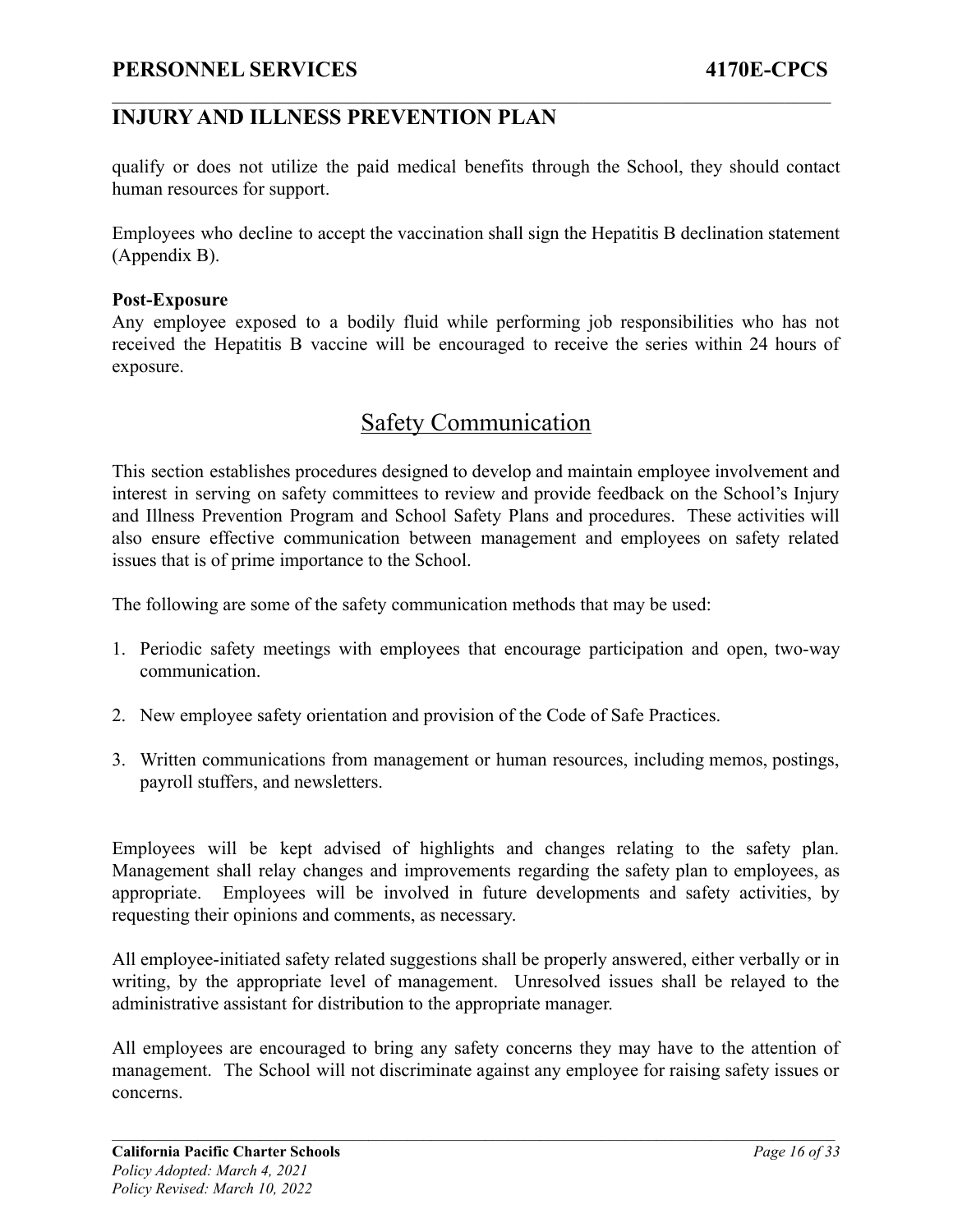The School also has a system of anonymous notification whereby employees who wish to inform the School's of workplace hazards without identifying themselves may do so by phoning or sending written notification to the following address:

 $\mathcal{L}_\mathcal{L} = \{ \mathcal{L}_\mathcal{L} = \{ \mathcal{L}_\mathcal{L} = \{ \mathcal{L}_\mathcal{L} = \{ \mathcal{L}_\mathcal{L} = \{ \mathcal{L}_\mathcal{L} = \{ \mathcal{L}_\mathcal{L} = \{ \mathcal{L}_\mathcal{L} = \{ \mathcal{L}_\mathcal{L} = \{ \mathcal{L}_\mathcal{L} = \{ \mathcal{L}_\mathcal{L} = \{ \mathcal{L}_\mathcal{L} = \{ \mathcal{L}_\mathcal{L} = \{ \mathcal{L}_\mathcal{L} = \{ \mathcal{L}_\mathcal{$ 

ATTN: Human Resources California Pacific Charter Schools 100 East San Marcos Blvd., Suite 350, San Marcos, CA 92069 Phone: (760) 494-9646 Fax: (760) 290-7022

# Employee Safety Training

<span id="page-20-0"></span>The School is committed to instructing all employees in safe and healthful work practices. Awareness of potential hazards, as well as knowledge of how to control them, is critical to maintaining a safe and healthful work environment and preventing injuries. To achieve this goal, we will provide training to each employee on general safety issues and safety procedures specific to that employee's work assignment.

Such training provides the following benefits:

- Makes employees aware of job hazards;
- Teaches employees to perform jobs safely;
- Promotes two (2) way communication;
- Encourages safety suggestions;
- Creates interest in the safety program; and
- Fulfills Cal/OSHA requirements.

Every new employee will be given instruction by their supervisor in the general safety requirements of their job. A copy of our Code of Safe Practices shall also be provided to each employee.

Managers, supervisors, and employees will be trained on various accident prevention topics.

Employee training will be provided at the following times:

- 1. All employees will receive safety trainings per board policy.
- 2. All new employees will be given a copy of this IIPP (which includes our Code of Safe Practices) and the School's Safety plan, and will be required to read and sign for them.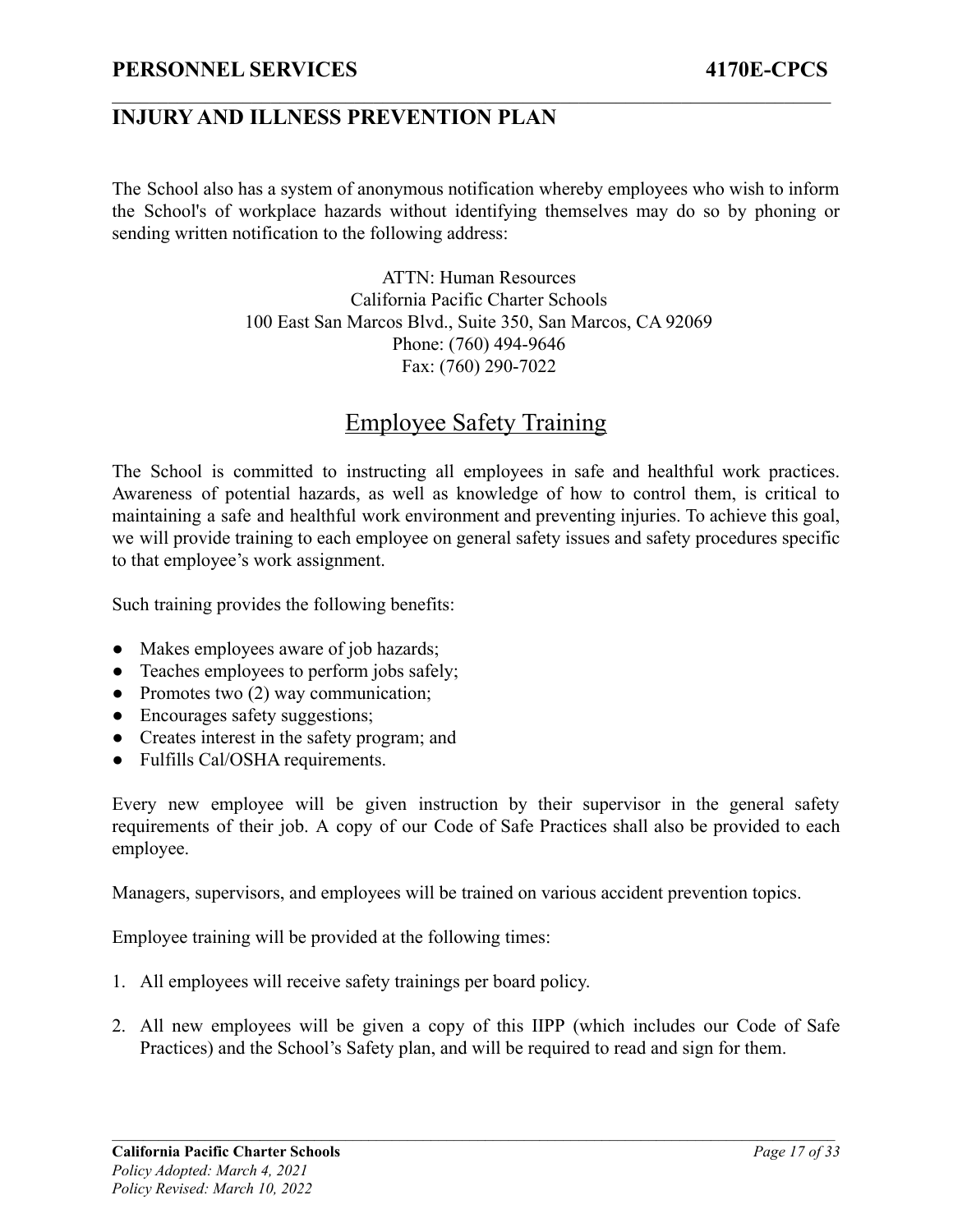### **INJURY AND ILLNESS PREVENTION PLAN**

3. If applicable, all employees given a new job assignment for which training has not been previously provided will be trained.

 $\mathcal{L}_\mathcal{L} = \{ \mathcal{L}_\mathcal{L} = \{ \mathcal{L}_\mathcal{L} = \{ \mathcal{L}_\mathcal{L} = \{ \mathcal{L}_\mathcal{L} = \{ \mathcal{L}_\mathcal{L} = \{ \mathcal{L}_\mathcal{L} = \{ \mathcal{L}_\mathcal{L} = \{ \mathcal{L}_\mathcal{L} = \{ \mathcal{L}_\mathcal{L} = \{ \mathcal{L}_\mathcal{L} = \{ \mathcal{L}_\mathcal{L} = \{ \mathcal{L}_\mathcal{L} = \{ \mathcal{L}_\mathcal{L} = \{ \mathcal{L}_\mathcal{$ 

- 4. Whenever new substances, processes, procedures or equipment that represent a new hazard are introduced into the workplace.
- 5. Whenever the School is made aware of a new or previously unrecognized hazard.
- 6. Whenever management believes that additional training is necessary.
- 7. After all serious accidents.
- 8. When employees are not following safe work rules or procedures.

Training topics may include, but not be limited to:

- Employee's safety responsibility;
- General safety rules;
- Code of Safe Practices;
- Safe job procedures;
- Ergonomics;
- Safe lifting;
- Emergency procedures; and
- Contents of safety program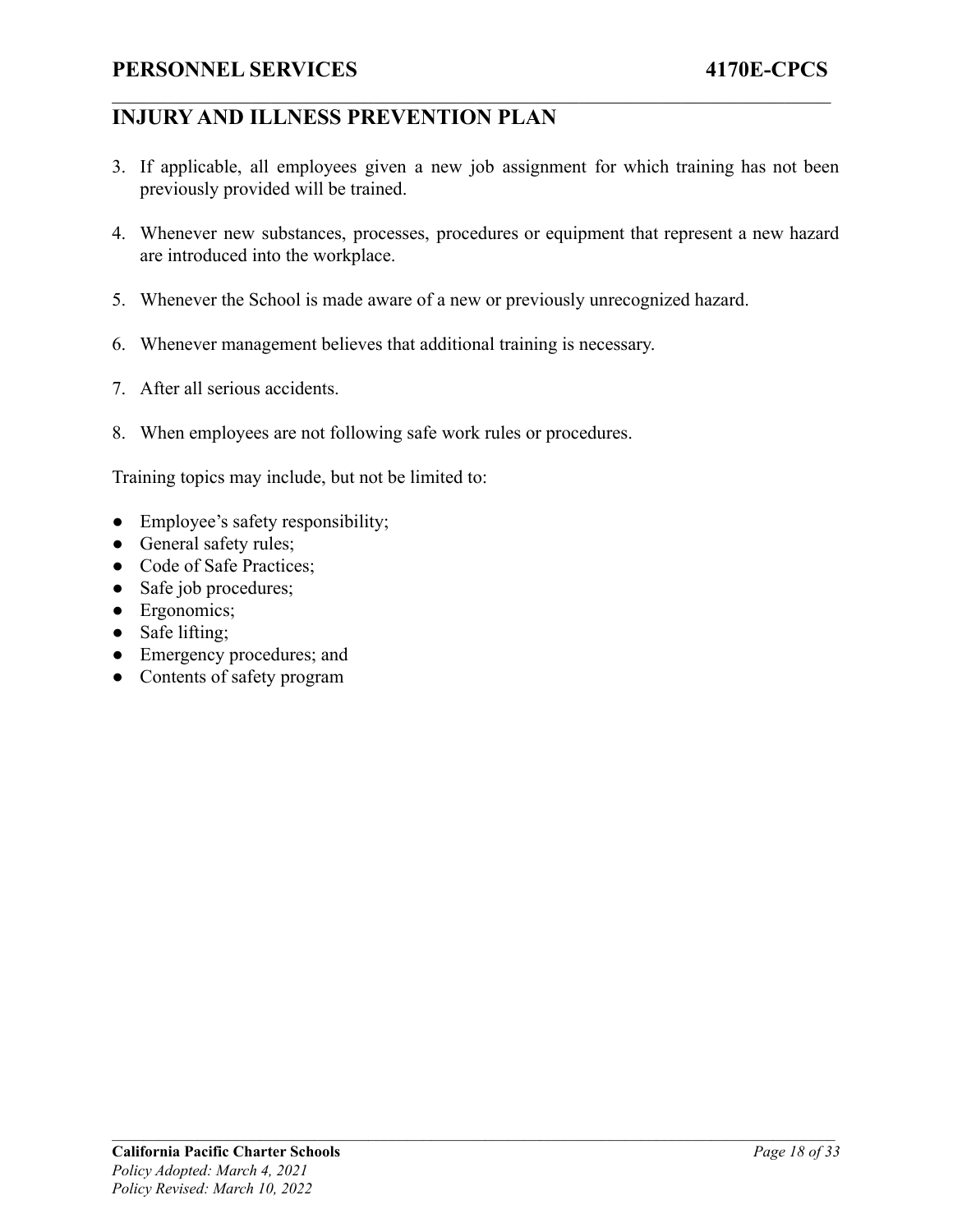### <span id="page-22-0"></span>**INJURY AND ILLNESS PREVENTION PLAN**

### Emergency Medical Services and First Aid

 $\mathcal{L}_\mathcal{L} = \{ \mathcal{L}_\mathcal{L} = \{ \mathcal{L}_\mathcal{L} = \{ \mathcal{L}_\mathcal{L} = \{ \mathcal{L}_\mathcal{L} = \{ \mathcal{L}_\mathcal{L} = \{ \mathcal{L}_\mathcal{L} = \{ \mathcal{L}_\mathcal{L} = \{ \mathcal{L}_\mathcal{L} = \{ \mathcal{L}_\mathcal{L} = \{ \mathcal{L}_\mathcal{L} = \{ \mathcal{L}_\mathcal{L} = \{ \mathcal{L}_\mathcal{L} = \{ \mathcal{L}_\mathcal{L} = \{ \mathcal{L}_\mathcal{$ 

The School will ensure the availability of emergency medical services for its employees at all times.

#### <span id="page-22-1"></span>First-Aid Kits

Every work site shall have access to at least one first-aid kit. The first-aid kit will be inspected regularly to ensure that it is well stocked, in sanitary condition, and any used items are promptly replaced. The contents of the first-aid kit shall be arranged to be quickly found and remain sanitary. First-aid dressings shall be sterile and in individually sealed packages.

At a minimum, the following first-aid supplies will be kept in the administration office and made available to staff as needed.

#### **Recommended Supplies**

Adhesive dressings Adhesive tape rolls, 1-inch wide Eye dressing packet 1-inch gauze bandage roll or compress 2-inch gauze bandage roll or compress 4-inch gauze bandage roll or compress Sterile gauze pads, 2-inch square Sterile gauze pads, 4-inch square Sterile surgical pads suitable for pressure dressings Triangular bandages Cotton-tipped applicators\* Appropriate record forms\* First-aid textbook, IIPP or equivalent\*

\**To be available but not necessarily within the first-aid kit.*

#### <span id="page-22-2"></span>First Aid

Proper equipment for the prompt transportation of the injured or ill person to a physician or hospital where emergency care is provided, or an effective communication system for contacting hospitals or other emergency medical facilities, physicians, ambulance and fire services, shall also be furnished. The telephone numbers of the following emergency services in the area shall be posted in the staff lounge: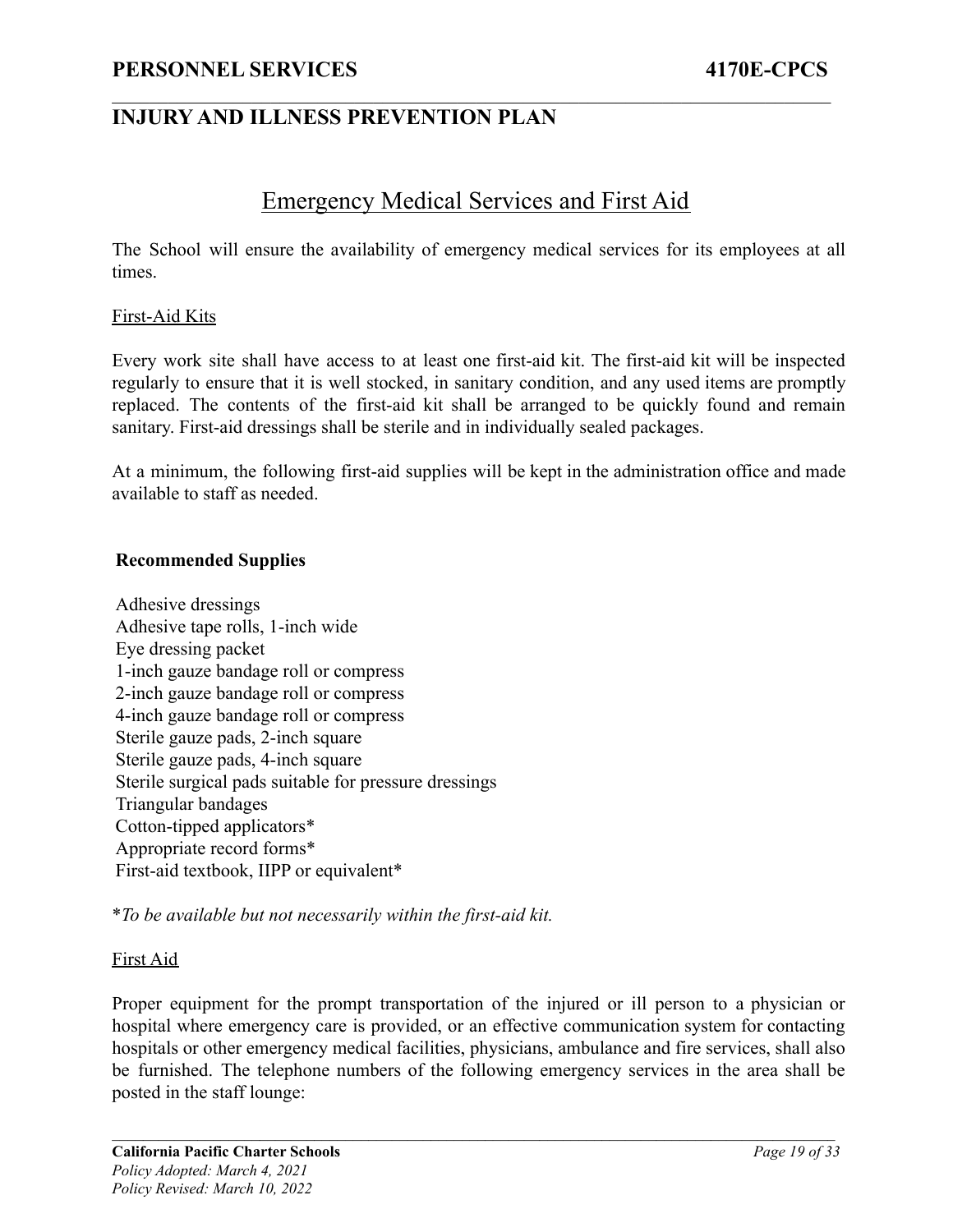### **INJURY AND ILLNESS PREVENTION PLAN**

- 1. Hospitals;
- 2. Ambulance services; and
- 3. Fire-protection services.

Prior to the commencement of work at any site, Human Resources shall locate the nearest preferred medical facility and establish transportation or communication methods in the event of an employee injury. Each employee shall be informed of the procedures to follow in case of injury or illness through the new employee orientation program and Code of Safe Practices (see page 2).

 $\mathcal{L}_\mathcal{L} = \{ \mathcal{L}_\mathcal{L} = \{ \mathcal{L}_\mathcal{L} = \{ \mathcal{L}_\mathcal{L} = \{ \mathcal{L}_\mathcal{L} = \{ \mathcal{L}_\mathcal{L} = \{ \mathcal{L}_\mathcal{L} = \{ \mathcal{L}_\mathcal{L} = \{ \mathcal{L}_\mathcal{L} = \{ \mathcal{L}_\mathcal{L} = \{ \mathcal{L}_\mathcal{L} = \{ \mathcal{L}_\mathcal{L} = \{ \mathcal{L}_\mathcal{L} = \{ \mathcal{L}_\mathcal{L} = \{ \mathcal{L}_\mathcal{$ 

#### <span id="page-23-0"></span>Accident Procedures

These procedures are to be followed in the event of an employee injury in the course of employment.

- **1. For severe accidents call 911 and request the Paramedics.**
- 2. **Employees must report all work-related injuries to their supervisor immediately, even if they do not feel that it requires medical attention.** Failure to do so may delay Workers' Compensation benefits, and the employee may face disciplinary action.
- 3. The supervisor should consult with the employee to determine whether or not outside medical attention is needed. When uncertainty exists on the part of any individual, the employee should be sent for professional medical care.
- 4. If medical attention is not desired or the employee refuses treatment, the employee must still fill out a Workers' Compensation Claim Form and Notice of Potential Eligibility DWC-1 form in case complications arise later.
- 5. In all cases of injury or illness, if the employee cannot transport themselves for any reason, the School will contact the employee's emergency contact for transportation or contact 9-1-1 if appropriate.
- 6. In the event of a serious accident involving hospitalization for more than twenty-four (24) hours, amputation, permanent disfigurement, loss of consciousness or death, phone contact should be made with the office at (888) 435-4445. Contact must also be made with the nearest Cal/OSHA office within eight (8) hours of the incident.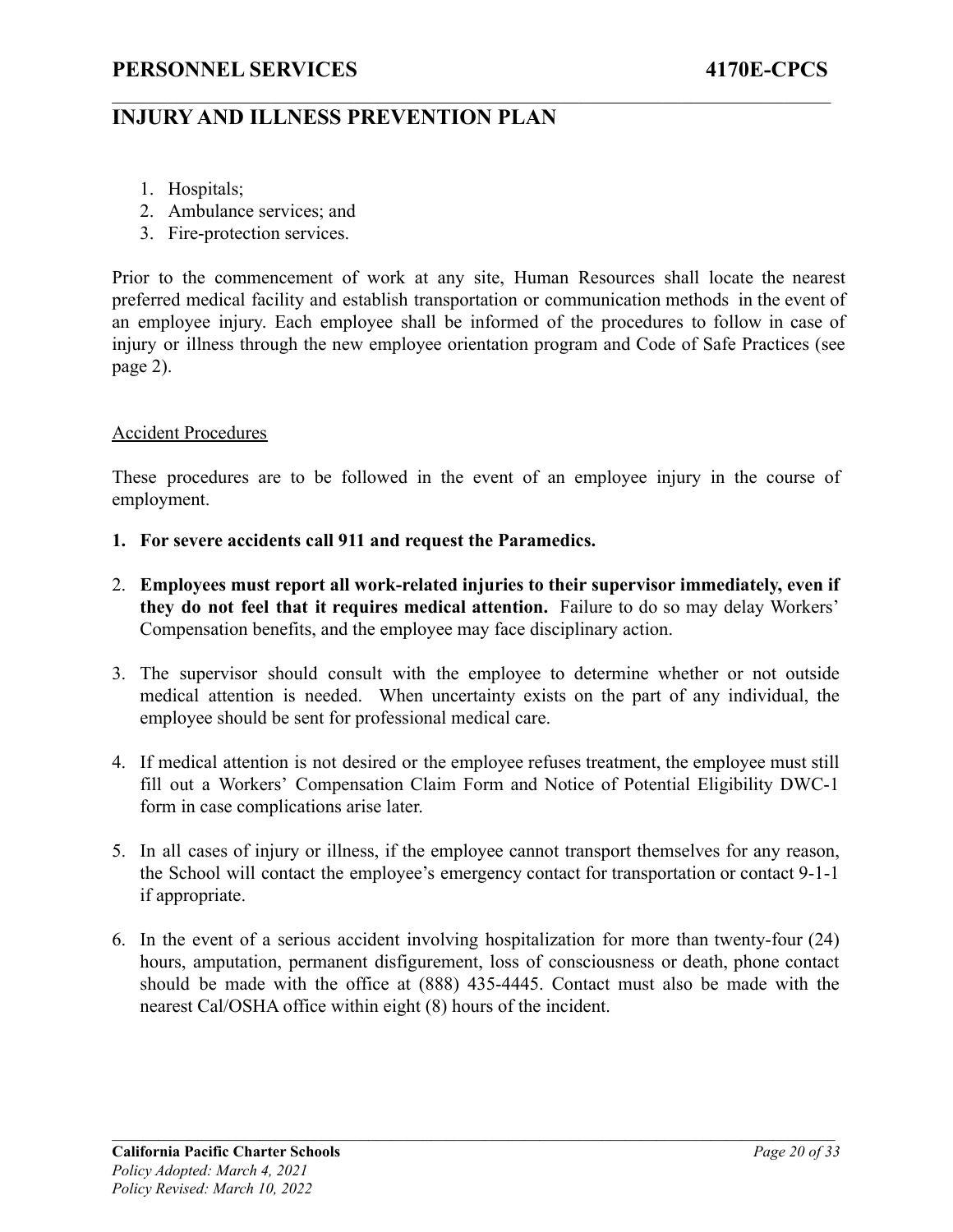### <span id="page-24-0"></span>**INJURY AND ILLNESS PREVENTION PLAN**

### Accident Investigation

 $\mathcal{L}_\mathcal{L} = \{ \mathcal{L}_\mathcal{L} = \{ \mathcal{L}_\mathcal{L} = \{ \mathcal{L}_\mathcal{L} = \{ \mathcal{L}_\mathcal{L} = \{ \mathcal{L}_\mathcal{L} = \{ \mathcal{L}_\mathcal{L} = \{ \mathcal{L}_\mathcal{L} = \{ \mathcal{L}_\mathcal{L} = \{ \mathcal{L}_\mathcal{L} = \{ \mathcal{L}_\mathcal{L} = \{ \mathcal{L}_\mathcal{L} = \{ \mathcal{L}_\mathcal{L} = \{ \mathcal{L}_\mathcal{L} = \{ \mathcal{L}_\mathcal{$ 

The supervisor or other designated individual will investigate all work-related accidents in a timely manner. This includes minor incidents and "near accidents," as well as serious injuries. An accident is defined as any unexpected occurrence that results in injury to personnel, damage to equipment, facilities, or material, or interruption of normal operations.

#### <span id="page-24-1"></span>Responsibility for Accident Investigation

Immediately upon being notified of an accident, the supervisor with support from Human Resources shall conduct an investigation. The purpose of the investigation is to determine the cause of the accident and corrective action to prevent future recurrence, not to fix blame or find fault. An unbiased approach is necessary in order to obtain objective findings.

#### <span id="page-24-2"></span>The Purpose of Accident Investigations

- 1. To prevent or decrease the likelihood of similar accidents.
- 2. To identify and correct unsafe work practices and physical hazards. Accidents are often caused by a combination of these two factors.
- 3. To identify training needs. This makes training more effective by focusing on factors that are most likely to cause accidents.

#### <span id="page-24-3"></span>What Types of Incidents Do We Investigate?

- Fatalities
- Serious injuries
- Minor injuries
- Property damage

#### <span id="page-24-4"></span>Procedures for Investigation of Accidents

- 1. Visit the accident scene, as soon as possible, while facts and evidence are still fresh and before witnesses forget important details and to make sure hazardous conditions to which other employees or students/families could be exposed are corrected or have been removed.
- 2. Provide for needed first aid or medical services for the injured employee(s).
- 3. If possible, interview the injured worker at the scene of the accident and verbally "walk" them through a re-enactment. All interviews should be conducted as privately as possible. Interview all witnesses individually and talk with anyone who may have additional information regarding the incident.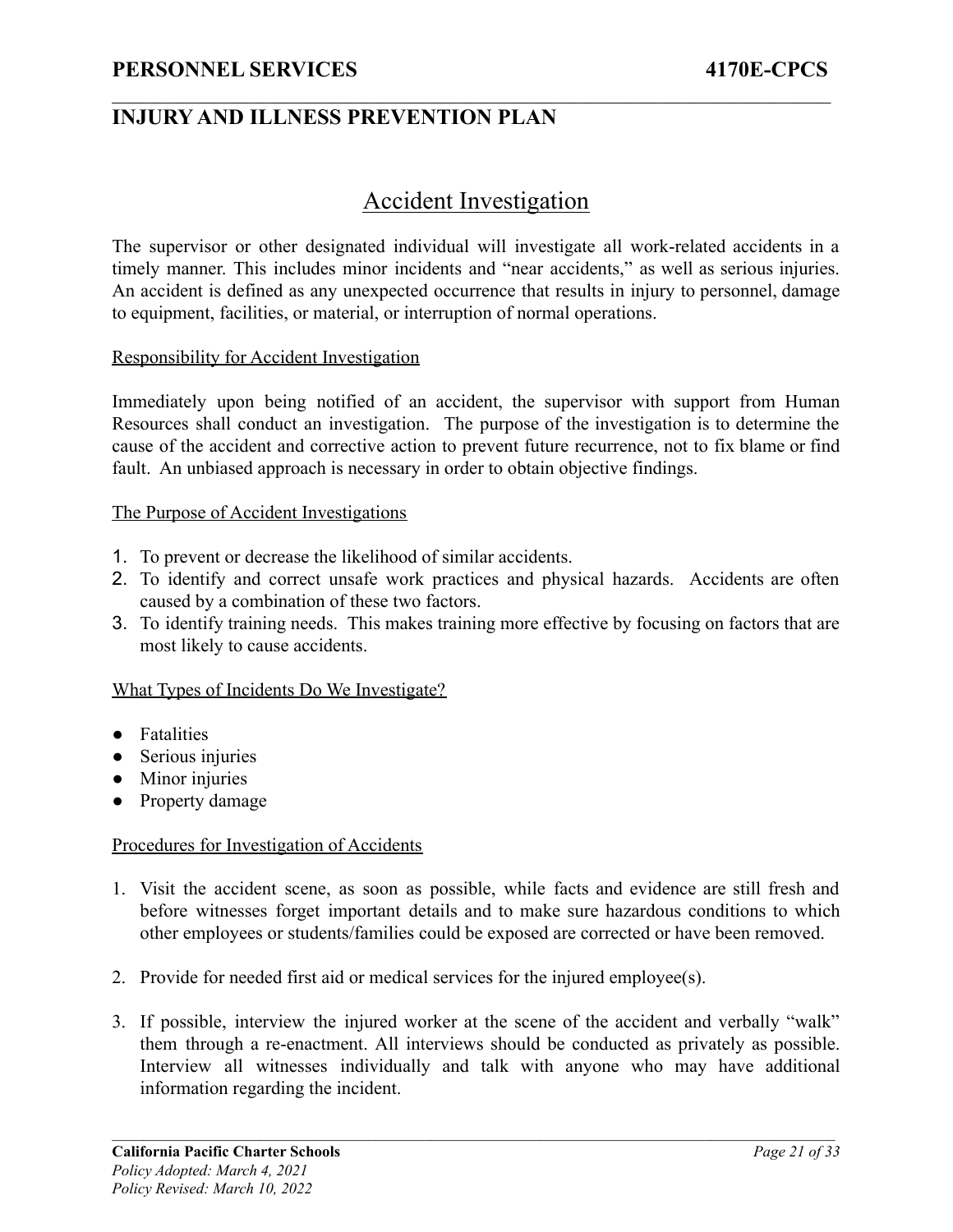4. Report the accident to the insurance carrier within twenty-four (24) hours. All serious accidents will be reported to the carrier as soon as possible.

 $\mathcal{L}_\mathcal{L} = \{ \mathcal{L}_\mathcal{L} = \{ \mathcal{L}_\mathcal{L} = \{ \mathcal{L}_\mathcal{L} = \{ \mathcal{L}_\mathcal{L} = \{ \mathcal{L}_\mathcal{L} = \{ \mathcal{L}_\mathcal{L} = \{ \mathcal{L}_\mathcal{L} = \{ \mathcal{L}_\mathcal{L} = \{ \mathcal{L}_\mathcal{L} = \{ \mathcal{L}_\mathcal{L} = \{ \mathcal{L}_\mathcal{L} = \{ \mathcal{L}_\mathcal{L} = \{ \mathcal{L}_\mathcal{L} = \{ \mathcal{L}_\mathcal{$ 

- 5. Consider taking signed statements in cases where facts are unclear or there is an element of controversy.
- 6. Thoroughly investigate the accident to identify all accident causes and contributing factors. Document details graphically. Use sketches, diagrams and photos as needed. Take measurements when appropriate.
- 7. All accidents involving death, disfigurement, amputation, loss of consciousness or hospitalization for more than twenty-four (24) hours must be reported to Cal/OSHA immediately.
- 8. Focus on causes and hazards. Develop an analysis of what happened, how it happened, and how it could have been prevented. Determine what caused the accident itself, not just the injury.
- 9. Every investigation will also include an action plan that includes an assessment of how such accidents can be prevented in the future.
- 10. In the event a third party or defective product contributed to the accident, save any evidence as it could be critical to the recovery of claim costs.

Accurate and prompt investigations ensure information is available, help to correct causes quickly, help identify all contributing factors, reflect management concern, and reduce the chance of recurrence.

#### Investigation Tips

The investigator should:

- Avoid placing blame or implying blame on any person involved in the incident.
- Prepare documentation such as photos and diagrams as appropriate.
- Be objective, interview witnesses and get the facts.
- Reconstruct the event without any bias.
- Use open-ended questions when interviewing witnesses.

#### <span id="page-25-0"></span>Questions to Ask

When investigating accidents, asking open-ended questions beginning with "who," "what," "when," "where," "why," and "how" will provide more information than closed-ended questions.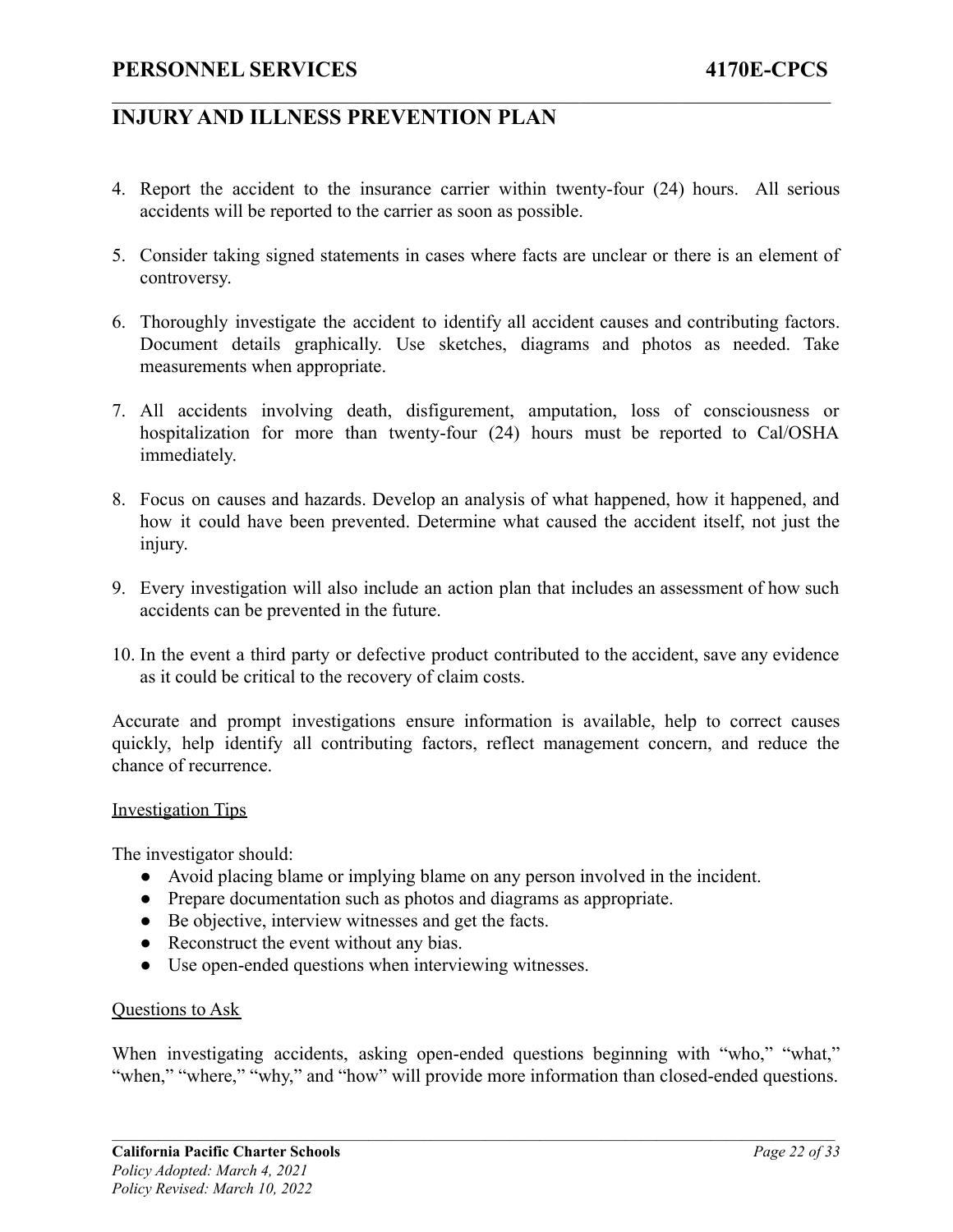Examples include:

- How did it happen?
- Why did it happen?
- How could it have been prevented?
- Who was involved?
- Who witnessed the incident?
- Where were the witnesses at the time of the incident?
- What was the injured worker doing?
- What was the employee working on?
- When did it happen?
- When was the accident reported?
- Where did it happen?
- Why was the employee assigned to do the job?

**The single, most important question that must be answered as the result of any investigation is: "What do you recommend be done (or have you done) to prevent this type of incident from recurring?"**

 $\mathcal{L}_\mathcal{L} = \{ \mathcal{L}_\mathcal{L} = \{ \mathcal{L}_\mathcal{L} = \{ \mathcal{L}_\mathcal{L} = \{ \mathcal{L}_\mathcal{L} = \{ \mathcal{L}_\mathcal{L} = \{ \mathcal{L}_\mathcal{L} = \{ \mathcal{L}_\mathcal{L} = \{ \mathcal{L}_\mathcal{L} = \{ \mathcal{L}_\mathcal{L} = \{ \mathcal{L}_\mathcal{L} = \{ \mathcal{L}_\mathcal{L} = \{ \mathcal{L}_\mathcal{L} = \{ \mathcal{L}_\mathcal{L} = \{ \mathcal{L}_\mathcal{$ 

<span id="page-26-0"></span>Once the Accident Investigation is Complete

- 1. The investigator will document the investigation and recommend corrective action.
- 2. Leadership and Human Resources will review the results of all investigations, prepare communication to staff, take corrective actions, and consider safety program modifications.
- 3. Information obtained through accident investigations may be used to update and improve the safety plan.

# COVID-19 Prevention Plan

<span id="page-26-1"></span>California Pacific Charter Schools ("CPCS" or "School") adopts this COVID-19 Prevention Plan ("CPP") in accordance with Cal-OSHA regulations. The following CPP outlines the School's plan to maximize workplace safety and health, and the steps the School takes to protect workers from being exposed to infectious diseases like the Novel Coronavirus (COVID-19).

#### **COMMUNICATION**

The School will do all of the following in a form readily understandable by employees:

- Ask employees to report to human resources, without fear of reprisal, COVID-19 symptoms, possible COVID-19 exposures and possible COVID-19 hazards at the workplace
- Describe procedures or policies for accommodating employees with medical or other conditions that put them at increased risk of severe COVID-19 illness.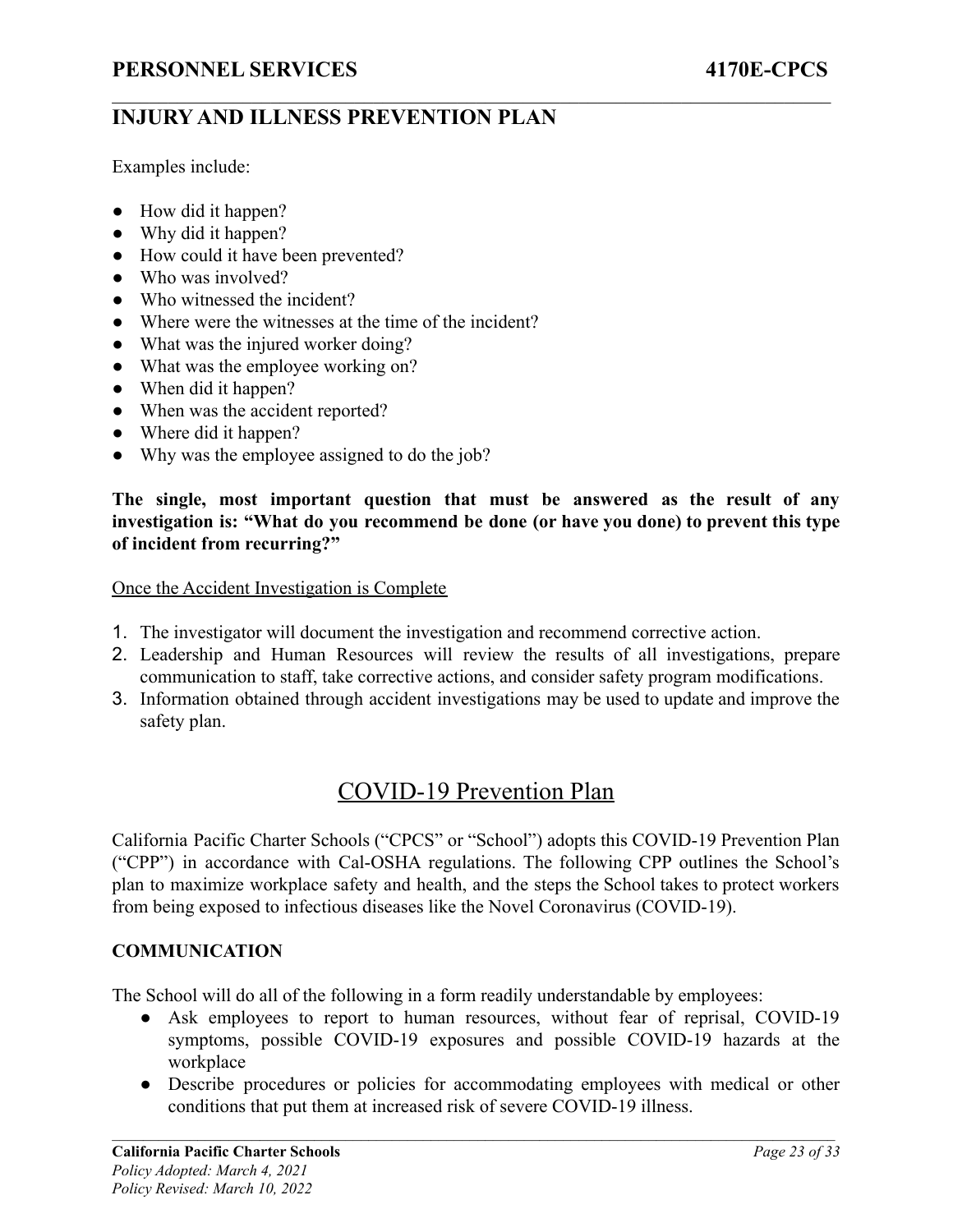• Provide information about access to COVID-19 testing. If testing is required, the School will inform affected employees of the reason for the COVID-19 testing and the subsequent procedures in the event of a positive test.

 $\mathcal{L}_\mathcal{L} = \{ \mathcal{L}_\mathcal{L} = \{ \mathcal{L}_\mathcal{L} = \{ \mathcal{L}_\mathcal{L} = \{ \mathcal{L}_\mathcal{L} = \{ \mathcal{L}_\mathcal{L} = \{ \mathcal{L}_\mathcal{L} = \{ \mathcal{L}_\mathcal{L} = \{ \mathcal{L}_\mathcal{L} = \{ \mathcal{L}_\mathcal{L} = \{ \mathcal{L}_\mathcal{L} = \{ \mathcal{L}_\mathcal{L} = \{ \mathcal{L}_\mathcal{L} = \{ \mathcal{L}_\mathcal{L} = \{ \mathcal{L}_\mathcal{$ 

● Communicate information about COVID-19 hazards and the employer's COVID-19 policies and procedures to employees and to other employers, persons, and entities within or in contact with the School's workplace.

#### **IDENTIFICATION AND EVALUATION OF HAZARDS**

Employees shall participate in the identification and evaluation of COVID-19 hazards.

#### **Identification**

- Employees must evaluate their own symptoms and complete the School's wellness check before reporting to in-person assignments.
- Employees with COVID-19 symptoms must contact human resources immediately and are not permitted to report to work until completing the appropriate quarantine or isolation period and receiving clearance from human resources.
- For staff with job responsibilities that must be completed in-person and cannot be performed remotely, the School will screen employees for COVID-19 symptoms prior to the start of their work day.
- In the event that there is an outbreak of three or more cases in an exposed workplace the following will apply:
	- The School will provide COVID-19 testing to all employees at the exposed workplace except for employees who were not present during the period of the outbreak identified by a local health department or the relevant 14-day period(s) under subsection (a) as applicable. COVID-19 testing will be provided at no cost to the employees during employees' working hours.
	- After the first two COVID-19 tests, the School will provide continuous COVID-19 testing for employees who remain at the workplace at least once per week, or more frequently, if recommended by the local health department.
	- The School will provide additional testing when deemed necessary by OSHA.

#### **Evaluation**

To prevent or reduce the risk of transmission of COVID-19 in the workplace, the following procedures will be implemented:

- The School will conduct periodic inspections as needed (every 30 days if during an active outbreak) to identify any unhealthy conditions, work practices, and work procedures related to COVID-19 and to ensure compliance with its COVID-19 policies and procedures.
- The School will conduct a workplace-specific evaluation of all interactions, areas, activities, processes, equipment, and materials that could potentially expose individuals to COVID-19 hazards.Where required by State and local health departments, specific workplace plans will be posted alerting employees and visitors of the measures that are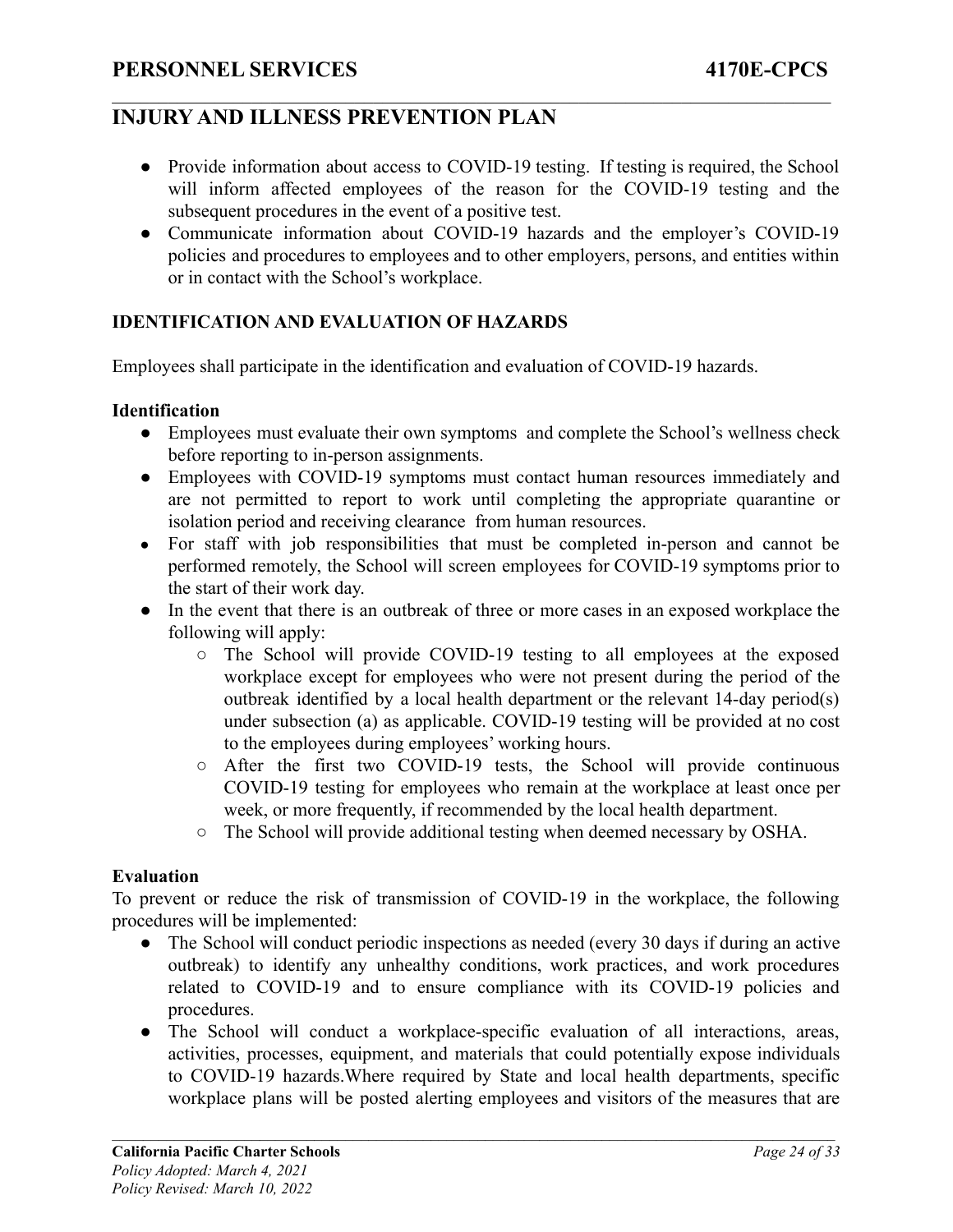needed to prevent the spread of COVID-19 within the establishment.

• When practicable, increased air circulation will be implemented by opening doors/windows.

 $\mathcal{L}_\mathcal{L} = \{ \mathcal{L}_\mathcal{L} = \{ \mathcal{L}_\mathcal{L} = \{ \mathcal{L}_\mathcal{L} = \{ \mathcal{L}_\mathcal{L} = \{ \mathcal{L}_\mathcal{L} = \{ \mathcal{L}_\mathcal{L} = \{ \mathcal{L}_\mathcal{L} = \{ \mathcal{L}_\mathcal{L} = \{ \mathcal{L}_\mathcal{L} = \{ \mathcal{L}_\mathcal{L} = \{ \mathcal{L}_\mathcal{L} = \{ \mathcal{L}_\mathcal{L} = \{ \mathcal{L}_\mathcal{L} = \{ \mathcal{L}_\mathcal{$ 

- Signage will be posted at the workplace entrance restricting those who have COVID-19 symptoms from entering.
- Signage will be placed in the restroom(s) and in the kitchen/lunchroom if applicable reminding employees to wash their hands with soap and water.
- $\bullet$
- Sanitizer will be readily available to employees throughout the workplace and provided to clean high touch areas like the copier touch screen, between uses.
- Soap and water or hand sanitizer will be available to employees to clean their hands.
- ●
- Breaks and lunch times may be staggered to accommodate fewer employees in designated areas at one time.
- ●
- ●
- ●
- Human Resources will monitor employee exposure and symptoms through a self-assessment system:
	- Upon learning an employee may have been exposed to COVID-19 or is experiencing symptoms, human resources will determine a course of action based upon the guidance of the CDC and local health officials.
	- If it is determined by human resources that the employee should be tested for COVID-19, the employee will be directed to a specific testing location. Employees will be encouraged to access testing through their regular health care provider if insured. CPCS will reimburse the employee for the cost of the examination should the employee have been exposed in the course of work.

#### **INVESTIGATING AND RESPONDING TO COVID-19 CASES IN THE WORKPLACE**

The School has established a procedure to investigate COVID-19 cases in the workplace. This includes procedures for verifying COVID-19 case status, receiving information regarding COVID-19 test results and onset of COVID-19 symptoms, and identifying and recording COVID-19 cases.

- Where there has been a COVID-19 case at the place of employment, the following steps will be taken:
	- a. Determine the day and time the COVID-19 case was last present and, to the extent possible, the date of the positive COVID-19 test(s) and/or diagnosis, and the date the COVID-19 case first had one or more COVID-19 symptoms, if any were experienced.
	- b. Determine who may have had a COVID-19 exposure. This requires an evaluation of the activities of the COVID-19 case and all locations at the workplace which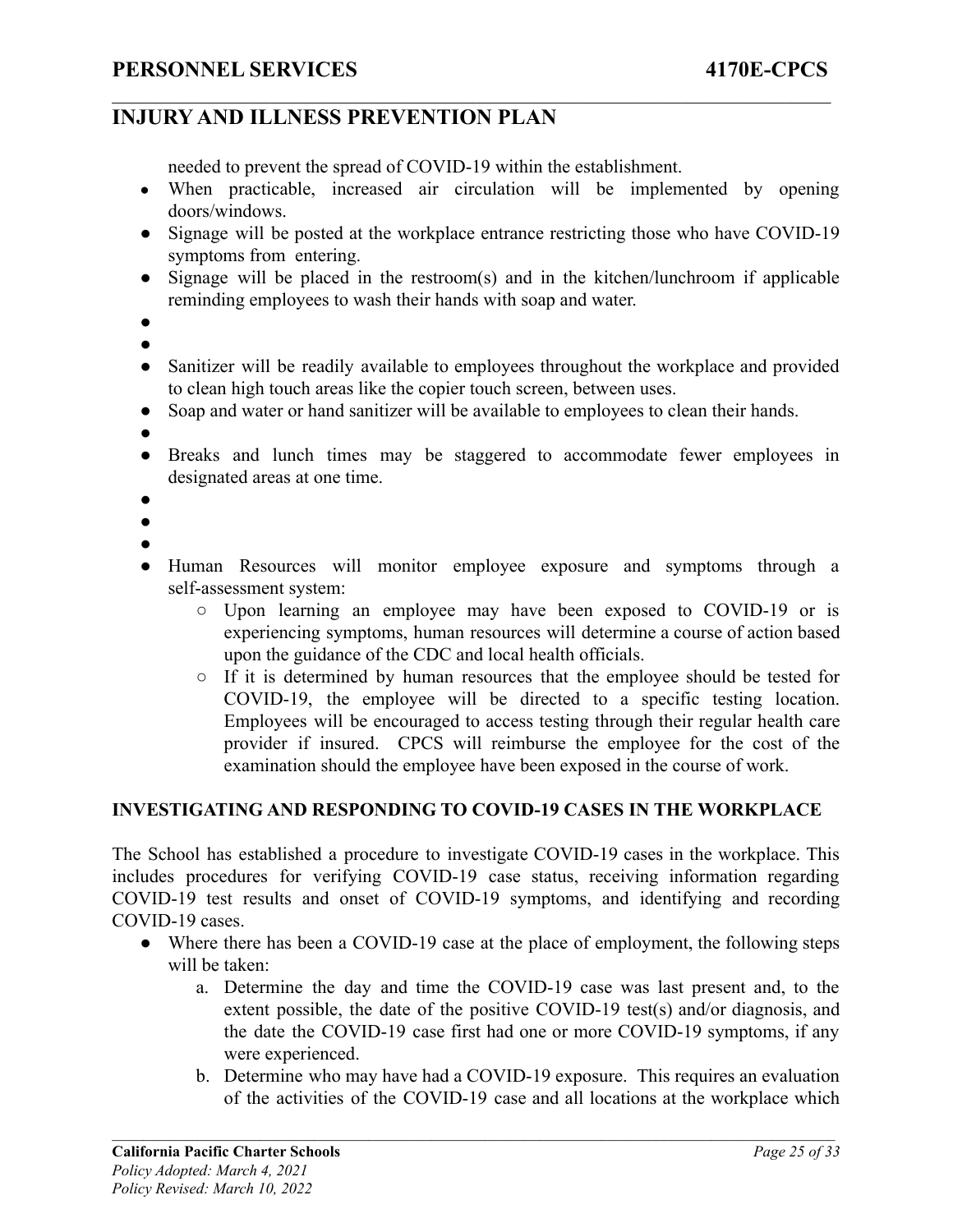may have been visited by the COVID-19 case during the high-risk exposure period.

- c. Provide notice of the potential COVID-19 exposure, within one business day, in a way that does not reveal any personal identifying information of the COVID-19 case, to the following:
	- All employees who may have had COVID-19 exposure

 $\mathcal{L}_\mathcal{L} = \{ \mathcal{L}_\mathcal{L} = \{ \mathcal{L}_\mathcal{L} = \{ \mathcal{L}_\mathcal{L} = \{ \mathcal{L}_\mathcal{L} = \{ \mathcal{L}_\mathcal{L} = \{ \mathcal{L}_\mathcal{L} = \{ \mathcal{L}_\mathcal{L} = \{ \mathcal{L}_\mathcal{L} = \{ \mathcal{L}_\mathcal{L} = \{ \mathcal{L}_\mathcal{L} = \{ \mathcal{L}_\mathcal{L} = \{ \mathcal{L}_\mathcal{L} = \{ \mathcal{L}_\mathcal{L} = \{ \mathcal{L}_\mathcal{$ 

- Community partners, vendors and other individuals present at the workplace during the high-risk exposure period.
- d. Offer COVID-19 testing at no cost to employees during their working hours to all employees who had potential COVID-19 exposure in the workplace and provide them with information on available resources and benefits.
- e. Investigate whether any workplace condition could have contributed to the risk of COVID-19 exposure and what could be done to reduce exposure to COVID-19 hazards.
- Personal identifying information or medical services provided to COVID-19 cases or persons with COVID-19 symptoms shall be kept confidential.
- The School shall ensure that all employee medical records are kept confidential and are not disclosed or reported without the employee's express written consent to any person within or outside the workplace, except when legally required.

#### **CORRECTION OF COVID-19 HAZARDS**

The School has implemented policies and/or procedures for correcting unsafe or unhealthy conditions, work practices, policies and procedures in a timely manner based on the severity of the hazard.

These include, but are not limited to, implementing controls and/or policies and procedures in response to the evaluations conducted, and implementing the controls outlined in the Evaluation section of this policy.

The School will implement procedures to reduce the transmission of COVID-19 based on the investigation and in compliance with local and state guidelines.

#### **TRAINING AND INSTRUCTION**

Notification shall be provided to parents advising them of health and safety requirements for students to return to in-person activities. Staff shall receive training and information on COVID-19 and preventative practices.

The School will provide effective training and instruction to employees that includes the following:

● A digital or printed copy of the policies and procedures designed to protect employees from COVID-19 hazards outlined in this document.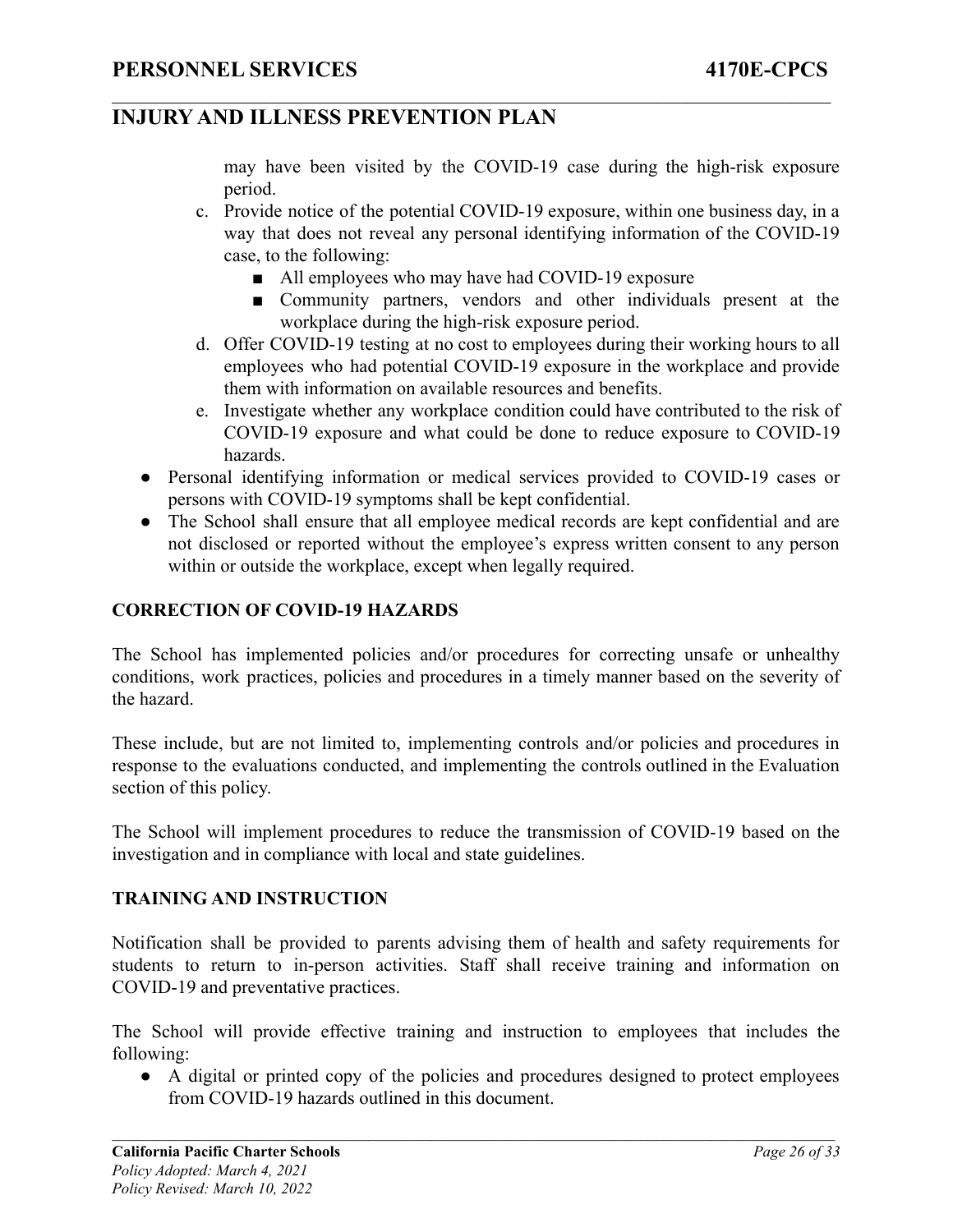● A digital or printed copy of COVID-19 related benefits to which the employee may be entitled under applicable federal, state and local laws.

 $\mathcal{L}_\mathcal{L} = \{ \mathcal{L}_\mathcal{L} = \{ \mathcal{L}_\mathcal{L} = \{ \mathcal{L}_\mathcal{L} = \{ \mathcal{L}_\mathcal{L} = \{ \mathcal{L}_\mathcal{L} = \{ \mathcal{L}_\mathcal{L} = \{ \mathcal{L}_\mathcal{L} = \{ \mathcal{L}_\mathcal{L} = \{ \mathcal{L}_\mathcal{L} = \{ \mathcal{L}_\mathcal{L} = \{ \mathcal{L}_\mathcal{L} = \{ \mathcal{L}_\mathcal{L} = \{ \mathcal{L}_\mathcal{L} = \{ \mathcal{L}_\mathcal{$ 

- $\Omega$
- Labor Code sections 3212.86 through 3212.88
- Local governmental requirements
- The School's leave policies
- Online COVID-19 training that includes the following information:
	- COVID-19 is an infectious disease that can be spread through the air when an infectious person talks or vocalizes, sneezes, coughs, or exhales.
	- COVID-19 may be transmitted when a person touches a contaminated object and then touches their eyes, nose, or mouth, although less common.
	- An infectious person may have no symptoms.
	- $\Omega$
	- The importance of frequent hand washing with soap and water for at least 20 seconds.
	- The importance of using hand sanitizer as a disinfectant when employees do not have immediate access to a sink or hand washing facility.
	- A list of COVID-19 symptoms, and the importance of not coming to work and obtaining a COVID-19 test if the employee has such symptoms.

#### **PHYSICAL DISTANCING**

For schools to safely reopen and allow students, teachers, and staff to reconvene in-person services, protective measures must be taken and all staff and offices shall be required to follow recommended sanitation protocols in accordance with published guidelines. Schools shall take measures to limit in-person access and detect sources of COVID-19 or other infectious diseases as needed.

- The school may implement methods to reduce exposure such as:
	- Telework or other remote work assignments;
	- Reducing the number of persons in an area at one time, including visitors;
	- Visual cues such as signs and floor markings to indicate where employees and others should be located or their direction and path of travel;
	- Staggered arrival, departure, work, and break times;
	- Adjusted work processes or procedures to allow greater distance between employees.

#### **FACE COVERINGS**

As per the guidance for schools and school-based programs per California Department of Public Health (CDPH), the use of face coverings is strongly encouraged for all staff and students when indoors Use of face coverings shall be consistent with the CDPH, and other local and state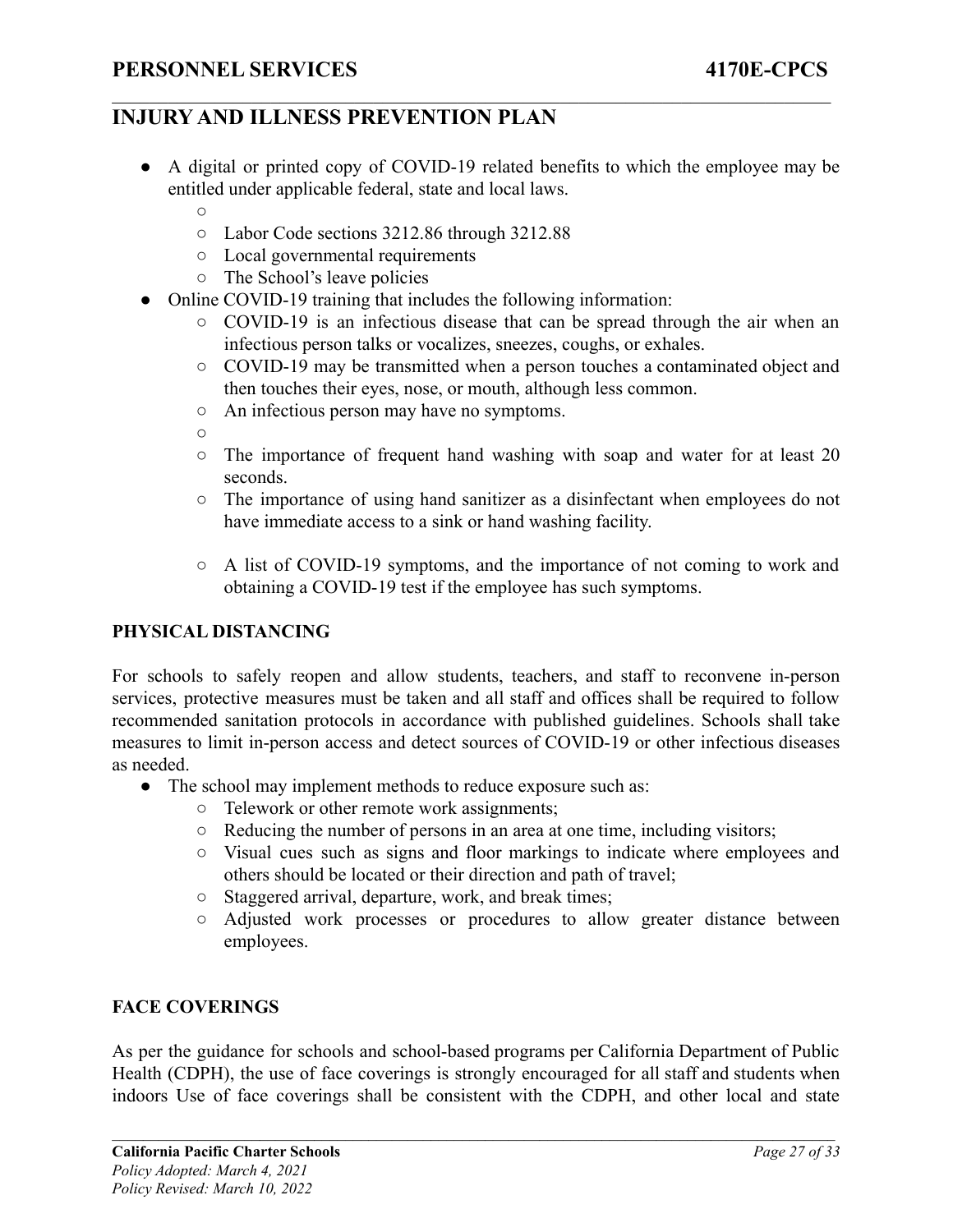### **INJURY AND ILLNESS PREVENTION PLAN**

school guidelines. If face masks are required, students who do not have personal face covering shall be provided with face coverings by the school at no cost. Guidelines shall be developed for the use of face coverings by all students including those with special needs and have identified medical concerns. Measures shall be taken to avoid and mitigate any unintended consequences of implementing any safety precautions.

 $\mathcal{L}_\mathcal{L} = \{ \mathcal{L}_\mathcal{L} = \{ \mathcal{L}_\mathcal{L} = \{ \mathcal{L}_\mathcal{L} = \{ \mathcal{L}_\mathcal{L} = \{ \mathcal{L}_\mathcal{L} = \{ \mathcal{L}_\mathcal{L} = \{ \mathcal{L}_\mathcal{L} = \{ \mathcal{L}_\mathcal{L} = \{ \mathcal{L}_\mathcal{L} = \{ \mathcal{L}_\mathcal{L} = \{ \mathcal{L}_\mathcal{L} = \{ \mathcal{L}_\mathcal{L} = \{ \mathcal{L}_\mathcal{L} = \{ \mathcal{L}_\mathcal{$ 

Personal protective equipment (PPE) shall be required for specific job functions and distributed to staff in accordance with board policies, and laws.

Students and staff who exhibit signs or symptoms or COVID-19 shall self-quarantine for five days and are further prevented from participating in any in-person activity or meeting until it is medically safe for them to return. Students who are unable to meet with staff as a result of COVID-19 shall continue to receive instruction and support remotely.

The School shall provide face coverings where required by orders from the State Department of Public Health or local health department.

- The School will ensure face coverings are clean and undamaged. Face shields are not a replacement for face masks, although they may be worn together for additional protection.
- The School will not prevent any employee from wearing a face covering when not required by this section, unless it would create a safety hazard, such as interfering with the safe operation of equipment, if applicable.
- The School will enforce measures to communicate to non-employees the face coverings expectations on their premises or when engaging with its employees as outlined in the Evaluation section of this policy.
- The School shall enforce COVID-19 policies and procedures to minimize employee exposure to COVID-19 hazards.

#### **SITE-SPECIFIC ADMINISTRATIVE CONTROLS AND PERSONAL PROTECTIVE EQUIPMENT**

Site-Specific Engineering Controls

- At fixed work locations, the School may install or utilize cleanable solid partitions that effectively reduce aerosol transmission between the employee and other persons.
- For the School offices with mechanical or natural ventilation, or both, the School will maximize the air quality to the extent feasible.

#### **Administrative Controls**

The School has implemented cleaning and disinfecting procedures, which would require:

● Identifying and regularly cleaning and disinfecting frequently touched surfaces and objects, such as doorknobs, elevator buttons, equipment, tools, handrails, handles, controls, and bathroom surfaces. The School will inform and regularly remind employees of cleaning and disinfecting protocols, including the planned frequency and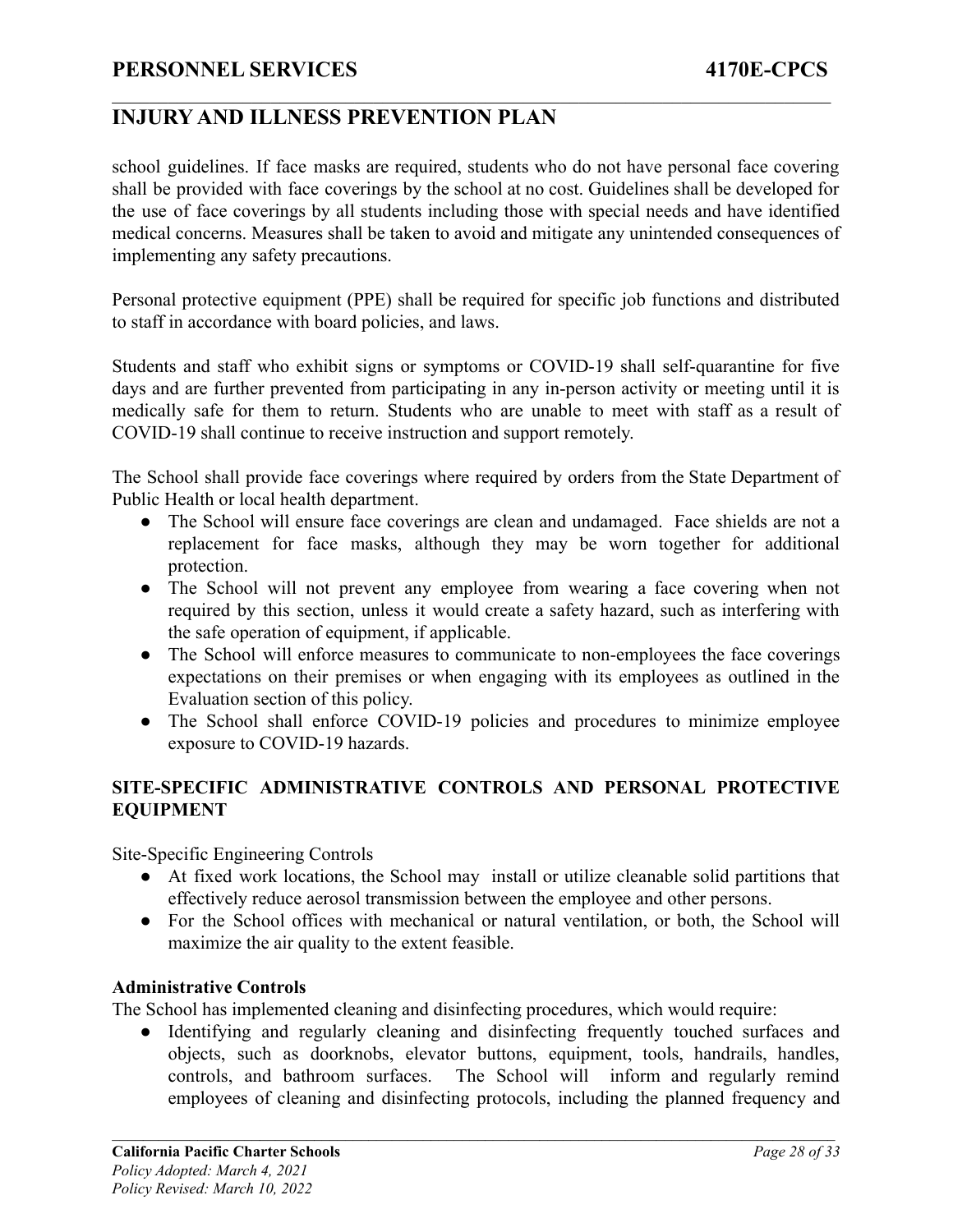scope of regular cleaning and disinfection. Sharing of personal protective equipment is prohibited, and to the extent feasible, items that employees come in regular contact with such as phones, headsets, desks, keyboards, writing materials, instruments, and tools. When it is not feasible to prevent sharing, sharing will be minimized and such items and equipment shall be disinfected between uses by different people.

 $\mathcal{L}_\mathcal{L} = \{ \mathcal{L}_\mathcal{L} = \{ \mathcal{L}_\mathcal{L} = \{ \mathcal{L}_\mathcal{L} = \{ \mathcal{L}_\mathcal{L} = \{ \mathcal{L}_\mathcal{L} = \{ \mathcal{L}_\mathcal{L} = \{ \mathcal{L}_\mathcal{L} = \{ \mathcal{L}_\mathcal{L} = \{ \mathcal{L}_\mathcal{L} = \{ \mathcal{L}_\mathcal{L} = \{ \mathcal{L}_\mathcal{L} = \{ \mathcal{L}_\mathcal{L} = \{ \mathcal{L}_\mathcal{L} = \{ \mathcal{L}_\mathcal{$ 

- Areas, materials and equipment used by a COVID-19 case during the high-risk exposure period will be cleaned and disinfected in a manner that does not create a hazard to employees.
- To protect employees from COVID-19 hazards, the School will evaluate its handwashing facilities, determine the need for additional facilities, encourage and allow time for employee handwashing, and provide employees with an effective hand sanitizer. The School shall encourage employees to wash their hands for at least 20 seconds each time. Provision or use of hand sanitizers with methyl alcohol is prohibited.

#### **Personal Protective Equipment**

• The School will continuously evaluate the need for personal protective equipment to prevent exposure to COVID-19 hazards, such as gloves, goggles, and face shields, and provide personal protective equipment that relate to the job the employee performs as needed.

#### **REPORTING, RECORDKEEPING, AND ACCESS**

- The School will report information about COVID-19 cases at the workplace to the local health department immediately, but no longer than 48 hours after the employer knows, or with diligent inquiry would have known, of three or more COVID-19 cases for guidance on preventing the further spread of COVID-19 within the workplace.
- The School will provide to the local health department the total number of COVID-19 cases, and for each COVID-19 case, the name, contact information, occupation, workplace location, business address, the hospitalization and/or fatality status, and North American Industry Classification System code of the workplace of the COVID-19 case, and any other information requested by the local health department. The School shall continue to give notice to the local health department of any subsequent COVID-19 cases at the workplace.
- The School will report immediately to their State's OSHA Division any COVID-19 related serious illness or death, as defined under section 330(h), or an employee occurring in a place of employment or in connection with any employment.
- The School will maintain records of the steps taken to implement the written COVID-19 Safe Reopening and Operation of Schools policy.
- The written COVID-19 Safe Reopening and Operation of Schools policy will be made available at the workplace to employees and to representatives of OSHA immediately upon request.
- The School will keep a record of and track all COVID-19 cases with:
	- Employee's name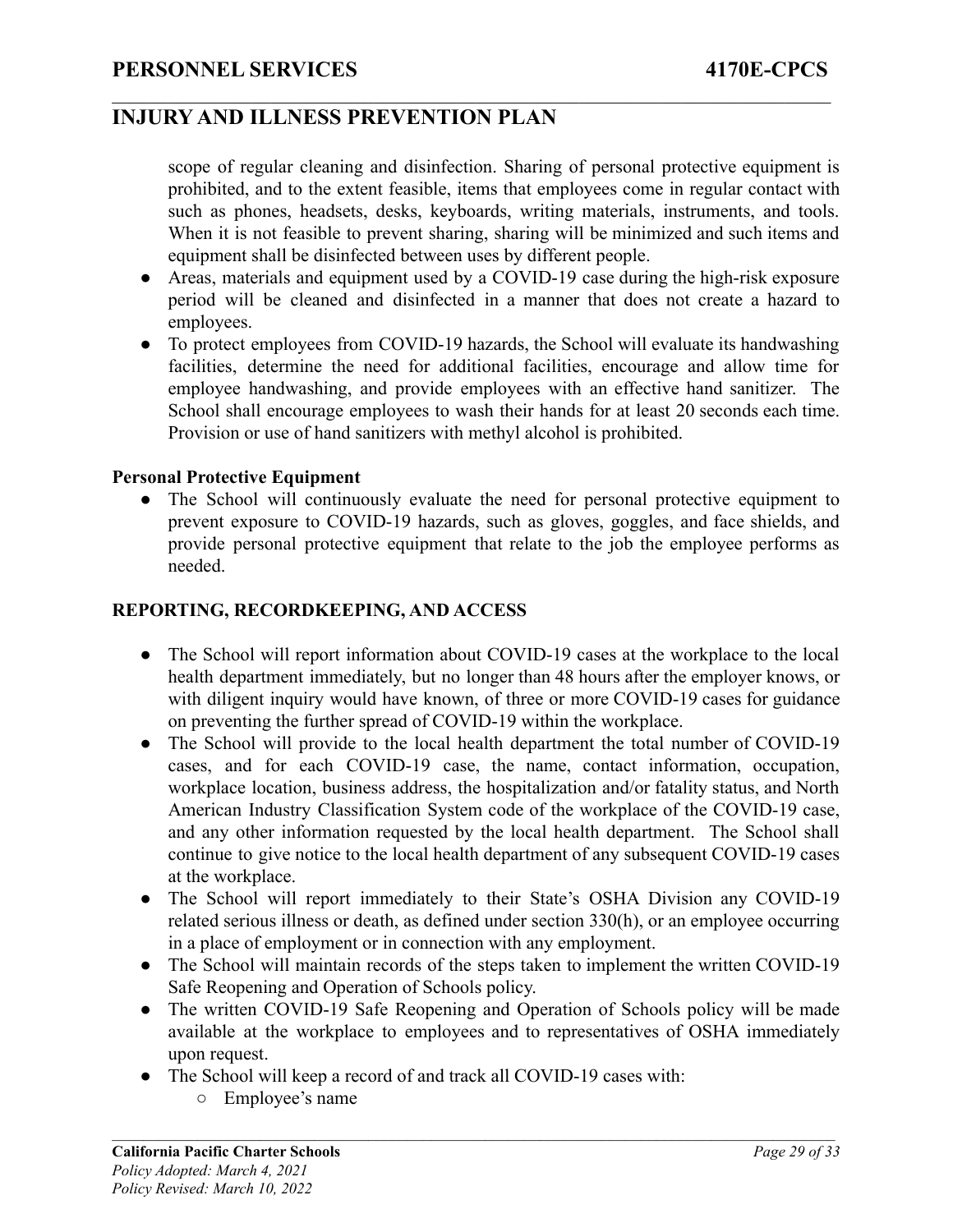- Contact information
- Occupation
- Location where the employee worked
- Date of the last day at the workplace
- Date of a positive COVID-19 test
- Medical information will be kept confidential.
- The information will be made available to employees or otherwise required by law, with personal identifying information removed.

 $\mathcal{L}_\mathcal{L} = \{ \mathcal{L}_\mathcal{L} = \{ \mathcal{L}_\mathcal{L} = \{ \mathcal{L}_\mathcal{L} = \{ \mathcal{L}_\mathcal{L} = \{ \mathcal{L}_\mathcal{L} = \{ \mathcal{L}_\mathcal{L} = \{ \mathcal{L}_\mathcal{L} = \{ \mathcal{L}_\mathcal{L} = \{ \mathcal{L}_\mathcal{L} = \{ \mathcal{L}_\mathcal{L} = \{ \mathcal{L}_\mathcal{L} = \{ \mathcal{L}_\mathcal{L} = \{ \mathcal{L}_\mathcal{L} = \{ \mathcal{L}_\mathcal{$ 

#### **EXCLUSION OF COVID-19 CASES**

The following describes how the School is to limit transmission of COVID-19 in the workplace.

- The School will ensure that COVID-19 cases are excluded from the workplace until the employee is safe to return, according to federal, state and local guidelines
- The School will exclude employees with COVID-19 exposure from the workplace for the necessary number of days based on current guidelines after the last known COVID-19 exposure to a positive COVID-19 case.
- For employees excluded from in-person work and otherwise able and available to work, the School will continue an employee's earnings and all other employee rights and benefits, including the employee's right to their job status. The School may use employer-provided employee sick leave benefits for this purpose and consider benefit payments from public sources in determining how to maintain earnings, rights and benefits, where permitted by law and when not covered by workers' compensation. These procedures will not apply:
	- To any period of time during which the employee is unable to work for reasons other than protecting persons at the workplace from possible COVID-19 transmission.
	- Where the employer demonstrated that the COVID-19 exposure is not work related.
- This section does not limit any other applicable law or school policy that provides greater protections.
- At the time of exclusion from in-person work, the School will provide the employee the information on available benefits.

#### **RETURN TO WORK CRITERIA**

Note that the following criteria is subject to change based on the current federal, state and local guidance.

- An employee with positive COVID-19 or with COVID-19 symptoms shall not return to work until all of the following have been met:
	- At least 24 hours have passed since fever of 100.4 or higher has resolved without the use of fever-reducing medications,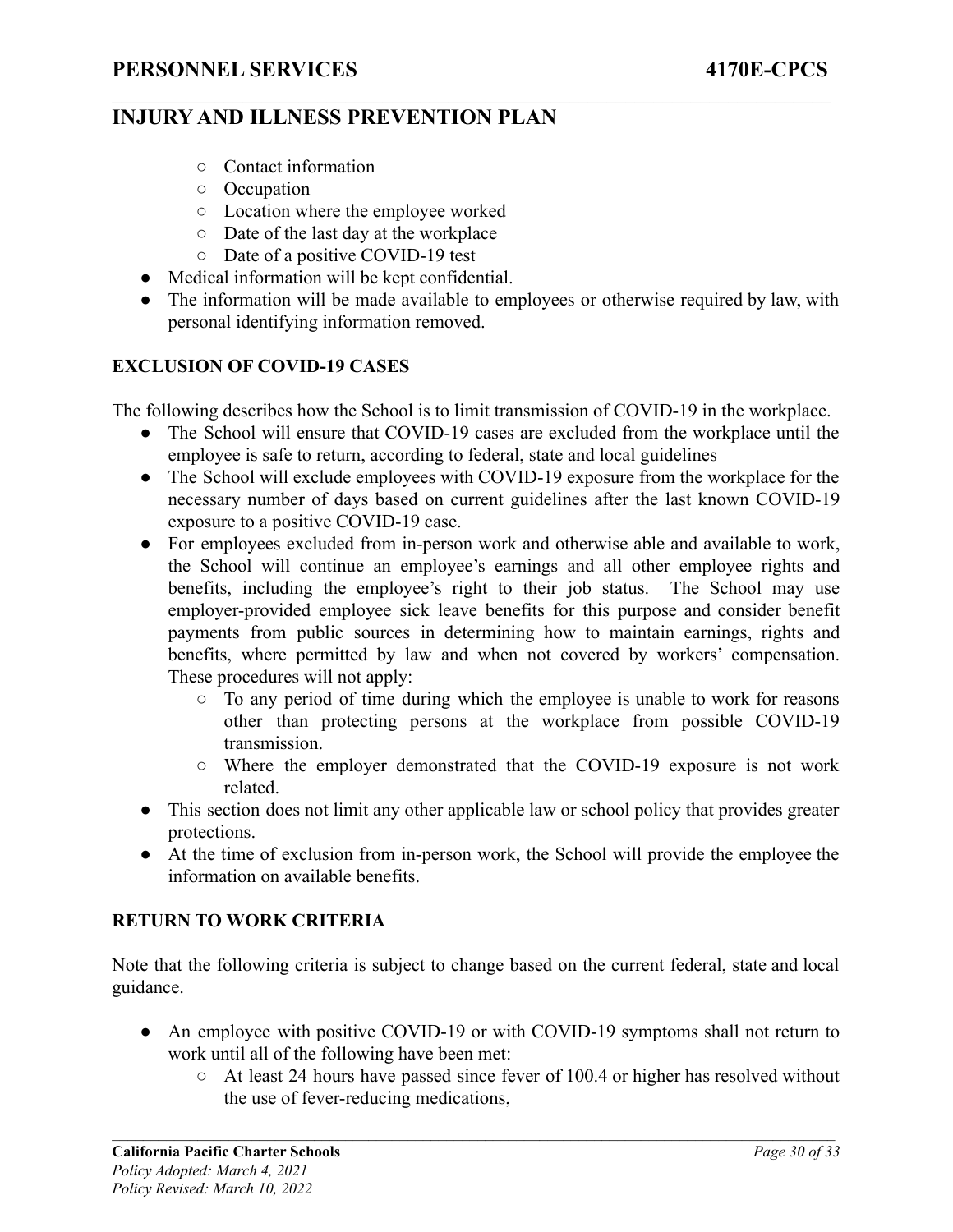- COVID-19 symptoms have improved, and
- At least 5 days have passed since COVID-19 symptoms first appeared.

 $\mathcal{L}_\mathcal{L} = \{ \mathcal{L}_\mathcal{L} = \{ \mathcal{L}_\mathcal{L} = \{ \mathcal{L}_\mathcal{L} = \{ \mathcal{L}_\mathcal{L} = \{ \mathcal{L}_\mathcal{L} = \{ \mathcal{L}_\mathcal{L} = \{ \mathcal{L}_\mathcal{L} = \{ \mathcal{L}_\mathcal{L} = \{ \mathcal{L}_\mathcal{L} = \{ \mathcal{L}_\mathcal{L} = \{ \mathcal{L}_\mathcal{L} = \{ \mathcal{L}_\mathcal{L} = \{ \mathcal{L}_\mathcal{L} = \{ \mathcal{L}_\mathcal{$ 

- COVID-19 cases who test positive but never developed COVID-19 symptoms shall not return to work until a minimum of 5 days have passed since the date of specimen collection of their first positive COVID-19 test.
- A negative COVID-19 test shall not be required for an employee to return to work.
- If an order to isolate or quarantine an employee is issued by a local or state health official, the employee shall not return to in-person work until the period of isolation or quarantine is complete and the order is lifted. If no period was specified, then the period shall be 5 days from the time the order to quarantine/isolate was effective.
- If there are no violations of local or state health officer orders for isolation or quarantine, OSHA may, upon request, allow employees to return to in-person work on the basis that the removal of an employee would create undue risk to the community's health and safety. In such cases the School shall develop, implement, and maintain effective control measures to prevent transmission in the workplace including providing isolation for the employee at the workplace.

Decisions concerning school closure, whether full or partial, shall be made in consultation with local health officials and in accordance with state guidelines.

It is the policy of the Board of Directors of the School that all teachers and staff shall be responsible for ensuring adherence to the policies of the School for the safe reopening and operation consistent with all laws, regulations, and policies.

# Enforcement of Safety Policies

<span id="page-34-0"></span>Employee compliance with the School's IIPP is mandatory and shall be considered a condition of employment.

#### Training Programs

Both new and continuing School staff will be trained on safe work practices per board policy. This will help ensure that all employees understand and abide by the School's safety policies.

#### **Retraining**

Employees that are observed performing unsafe acts or not following proper procedures or rules will be retrained. The supervisor may formally document safety concerns and the corrective action taken with the employee and include in the employee's personnel file.

#### <span id="page-34-1"></span>Disciplinary Action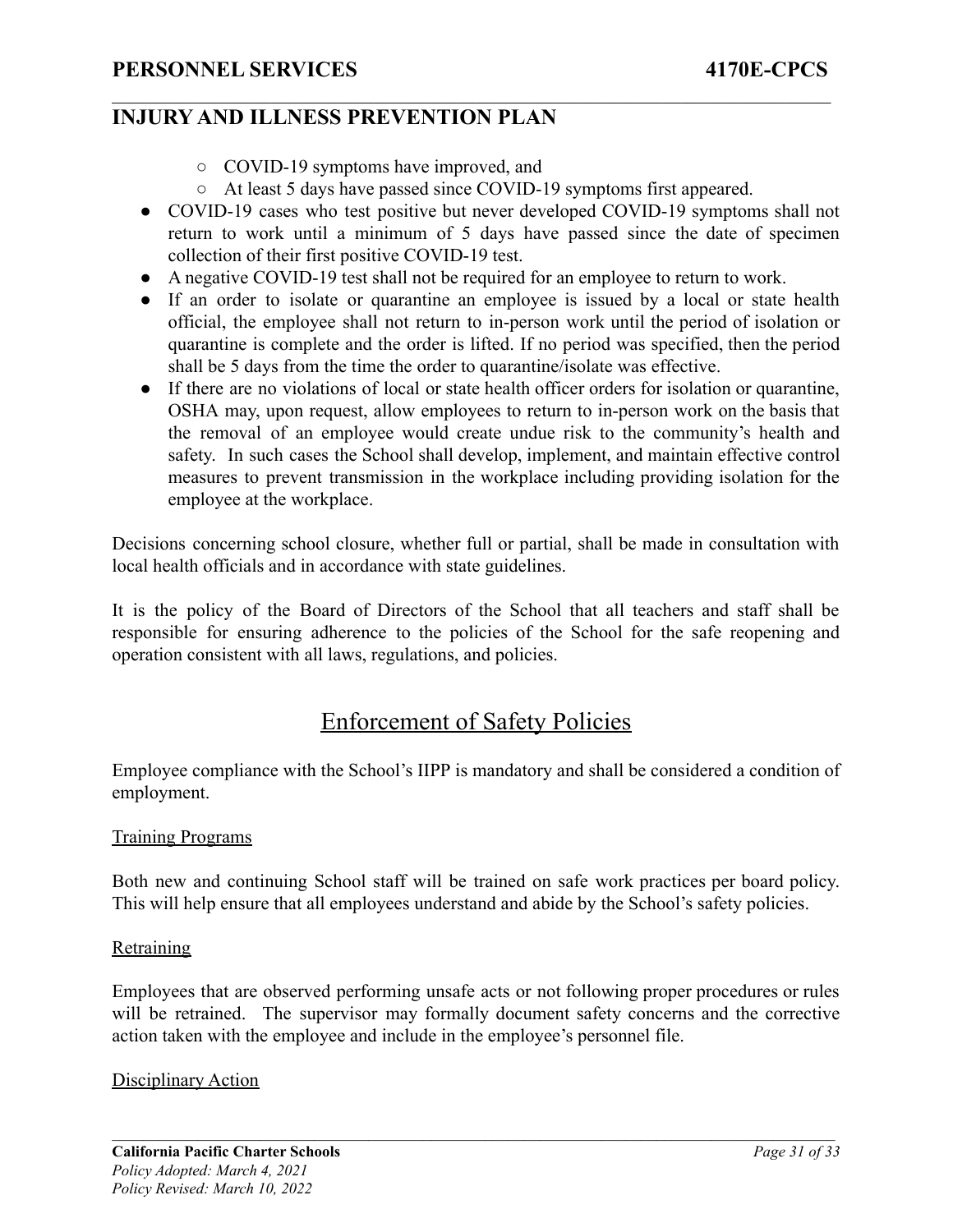### **INJURY AND ILLNESS PREVENTION PLAN**

Failure to adhere to safety policies and procedures established by the School can have a serious impact on everyone concerned. An unsafe act can threaten not only the health and wellbeing of the employee committing the unsafe act, but can also affect the safety of their coworkers and customers. Accordingly, any employee who violates any of the School's safety policies will be subject to disciplinary action.

 $\mathcal{L}_\mathcal{L} = \{ \mathcal{L}_\mathcal{L} = \{ \mathcal{L}_\mathcal{L} = \{ \mathcal{L}_\mathcal{L} = \{ \mathcal{L}_\mathcal{L} = \{ \mathcal{L}_\mathcal{L} = \{ \mathcal{L}_\mathcal{L} = \{ \mathcal{L}_\mathcal{L} = \{ \mathcal{L}_\mathcal{L} = \{ \mathcal{L}_\mathcal{L} = \{ \mathcal{L}_\mathcal{L} = \{ \mathcal{L}_\mathcal{L} = \{ \mathcal{L}_\mathcal{L} = \{ \mathcal{L}_\mathcal{L} = \{ \mathcal{L}_\mathcal{$ 

Failure to promptly report any on-the-job accident or injury, on the same day as it occurs, is considered a serious violation of the School's safety policies. Any employee who fails to immediately report a work-related accident or injury, no matter how minor, shall be subject to disciplinary action.

Employees may be disciplined for infractions of safety rules and unsafe work practices, not just those that result in an injury, if it is determined after an investigation that the employee did not act in compliance with the School's safety procedures. Disciplinary action will only be taken for safety violations. An employee will not be disciplined or retaliated against for filing a claim for Workers' Compensation.

Violations of safety rules and the Code of Safe Practices are to be considered equal to violations of other School policies. Discipline will be administered in a manner that is consistent with the School's Employee Handbook.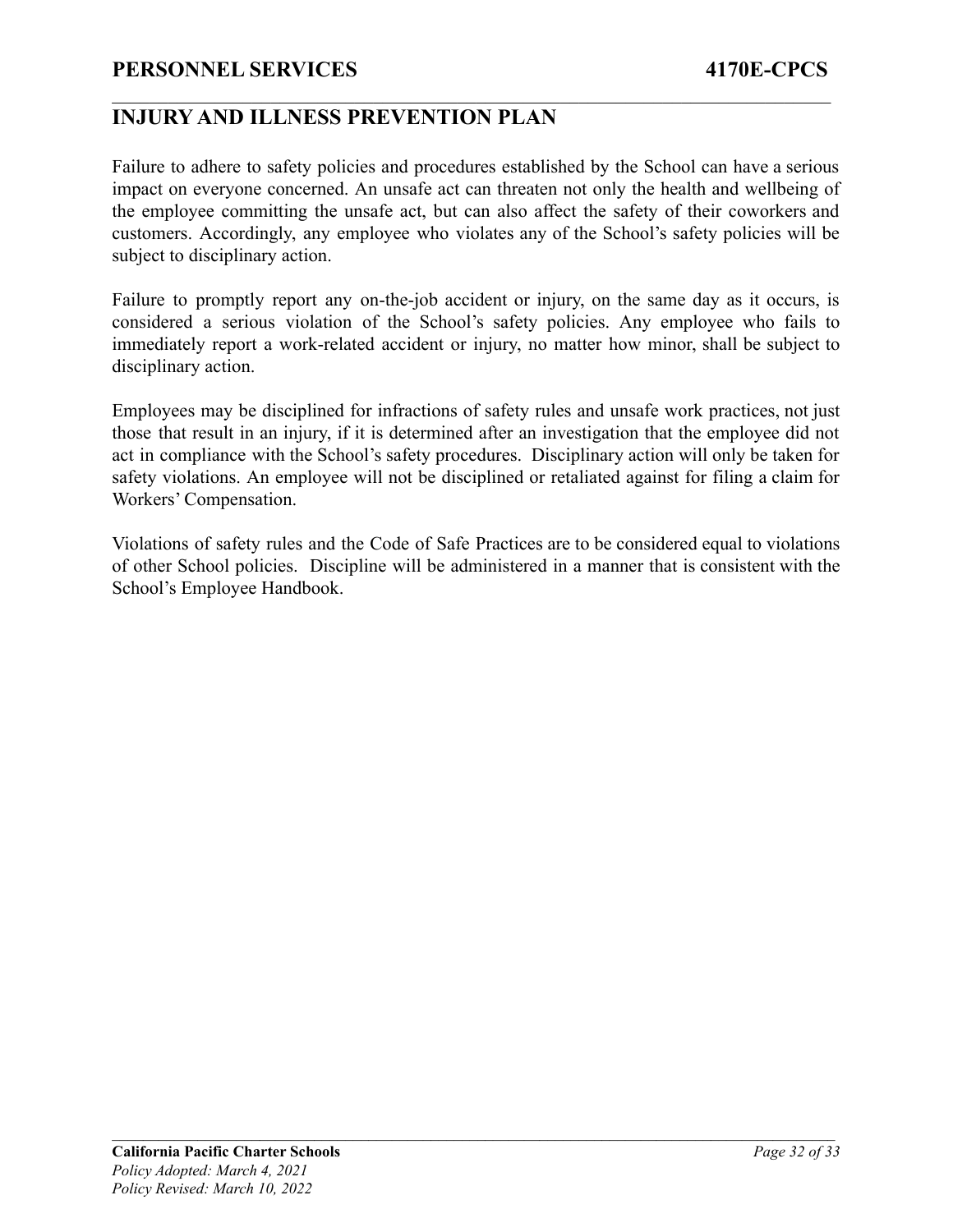# **APPENDIX A**

 $\mathcal{L}_\mathcal{L} = \{ \mathcal{L}_\mathcal{L} = \{ \mathcal{L}_\mathcal{L} = \{ \mathcal{L}_\mathcal{L} = \{ \mathcal{L}_\mathcal{L} = \{ \mathcal{L}_\mathcal{L} = \{ \mathcal{L}_\mathcal{L} = \{ \mathcal{L}_\mathcal{L} = \{ \mathcal{L}_\mathcal{L} = \{ \mathcal{L}_\mathcal{L} = \{ \mathcal{L}_\mathcal{L} = \{ \mathcal{L}_\mathcal{L} = \{ \mathcal{L}_\mathcal{L} = \{ \mathcal{L}_\mathcal{L} = \{ \mathcal{L}_\mathcal{$ 

# <span id="page-36-0"></span>ACKNOWLEDGMENT OF RECEIPT OF INJURY AND ILLNESS PREVENTION PLAN

The IIPP is included in the annual notice to employees and is provided to all new hires as part of the onboarding process.

PLEASE READ THE EMPLOYEE INJURY AND ILLNESS PREVENTION PLAN THEN SIGN THE ACKNOWLEDGMENT DOCUMENT.

This is to certify that I have received a copy of the California Pacific Charter Schools ("School") Illness and Injury Prevention Plan. I have read this document, understand it, and will comply with it while working for the School.

I understand that failure to abide by these rules may result in disciplinary action and possible termination of my employment with the School.

I also understand that I am to report any injury to my supervisor immediately and report all safety hazards.

I further understand that I have the following rights:

- I am not required to work in any area I feel is not safe.
- I am entitled to information on any hazardous material/chemical I am exposed to while working.
- I am entitled to see a copy of the Injury and Illness Prevention Plan.
- I will not be discriminated against for reporting safety concerns.

| <b>Employee Name:</b> |       |
|-----------------------|-------|
| Employee's Signature: | Date: |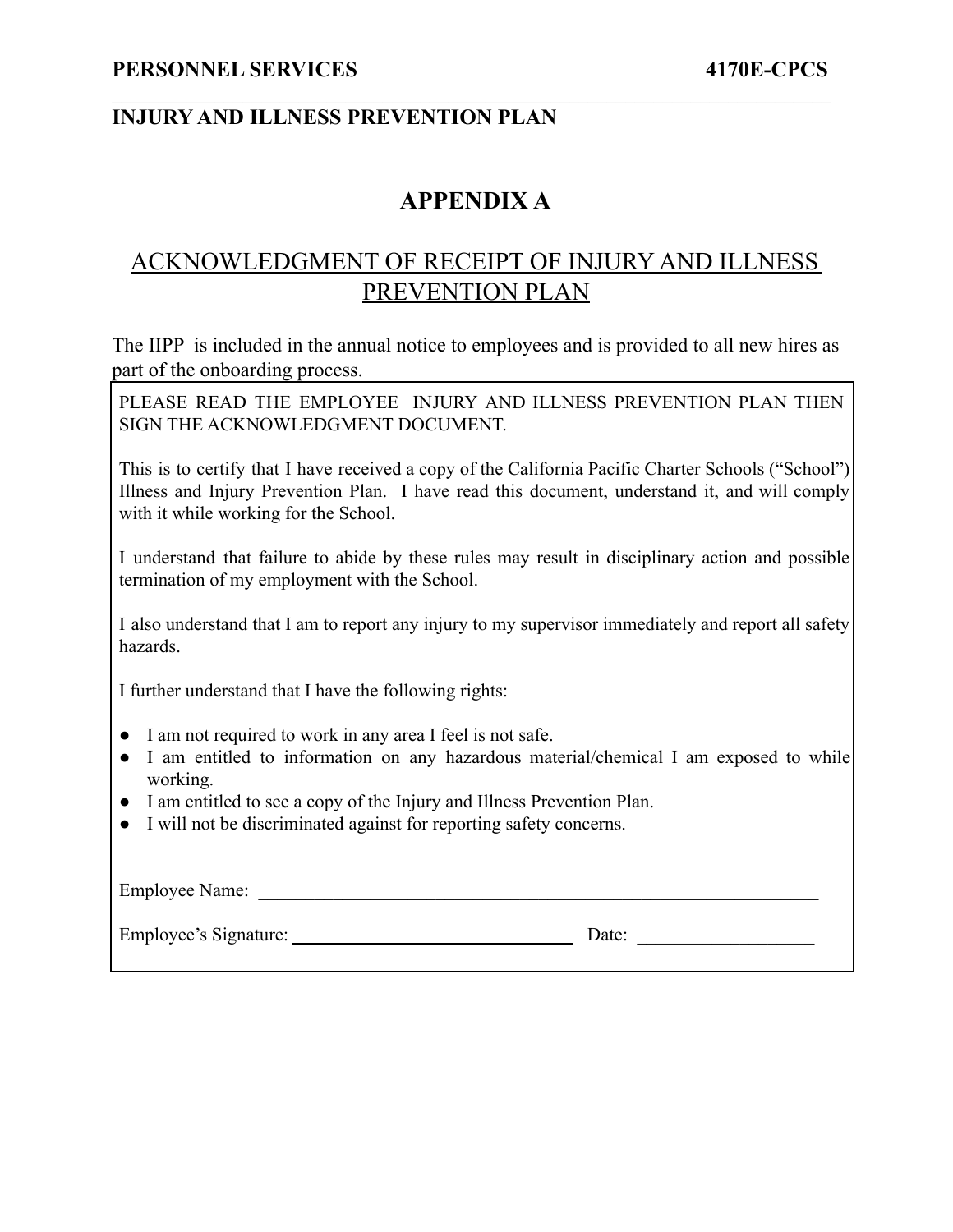# **APPENDIX B**

 $\mathcal{L}_\mathcal{L} = \{ \mathcal{L}_\mathcal{L} = \{ \mathcal{L}_\mathcal{L} = \{ \mathcal{L}_\mathcal{L} = \{ \mathcal{L}_\mathcal{L} = \{ \mathcal{L}_\mathcal{L} = \{ \mathcal{L}_\mathcal{L} = \{ \mathcal{L}_\mathcal{L} = \{ \mathcal{L}_\mathcal{L} = \{ \mathcal{L}_\mathcal{L} = \{ \mathcal{L}_\mathcal{L} = \{ \mathcal{L}_\mathcal{L} = \{ \mathcal{L}_\mathcal{L} = \{ \mathcal{L}_\mathcal{L} = \{ \mathcal{L}_\mathcal{$ 

### Hepatitis B Vaccination Declination Form

<span id="page-37-0"></span>EMPLOYEE NAME: \_\_\_\_\_\_\_\_\_\_\_\_\_\_\_\_\_\_\_\_\_\_\_\_\_\_\_\_\_\_

#### **By signing below, I acknowledge the following:**

I understand that due to my occupational exposure to blood or other potential infectious materials I may be at risk of acquiring Hepatitis B Virus ("HBV") infection. I have been given the opportunity to be vaccinated with Hepatitis B vaccine, at no charge to myself. However, I decline the Hepatitis B vaccination at this time. I understand that by declining this vaccine, I continue to be at risk of acquiring Hepatitis B, a serious disease. If in the future, I continue to have occupational exposure to blood or other potentially infectious materials and I want to be vaccinated with Hepatitis B vaccine, I can receive the vaccination series at no charge to me.

SIGNATURE: \_\_\_\_\_\_\_\_\_\_\_\_\_\_\_\_\_\_\_\_\_\_\_\_\_\_\_\_\_\_\_\_\_\_\_\_ DATE: \_\_\_\_\_\_\_\_\_\_\_\_\_\_\_\_\_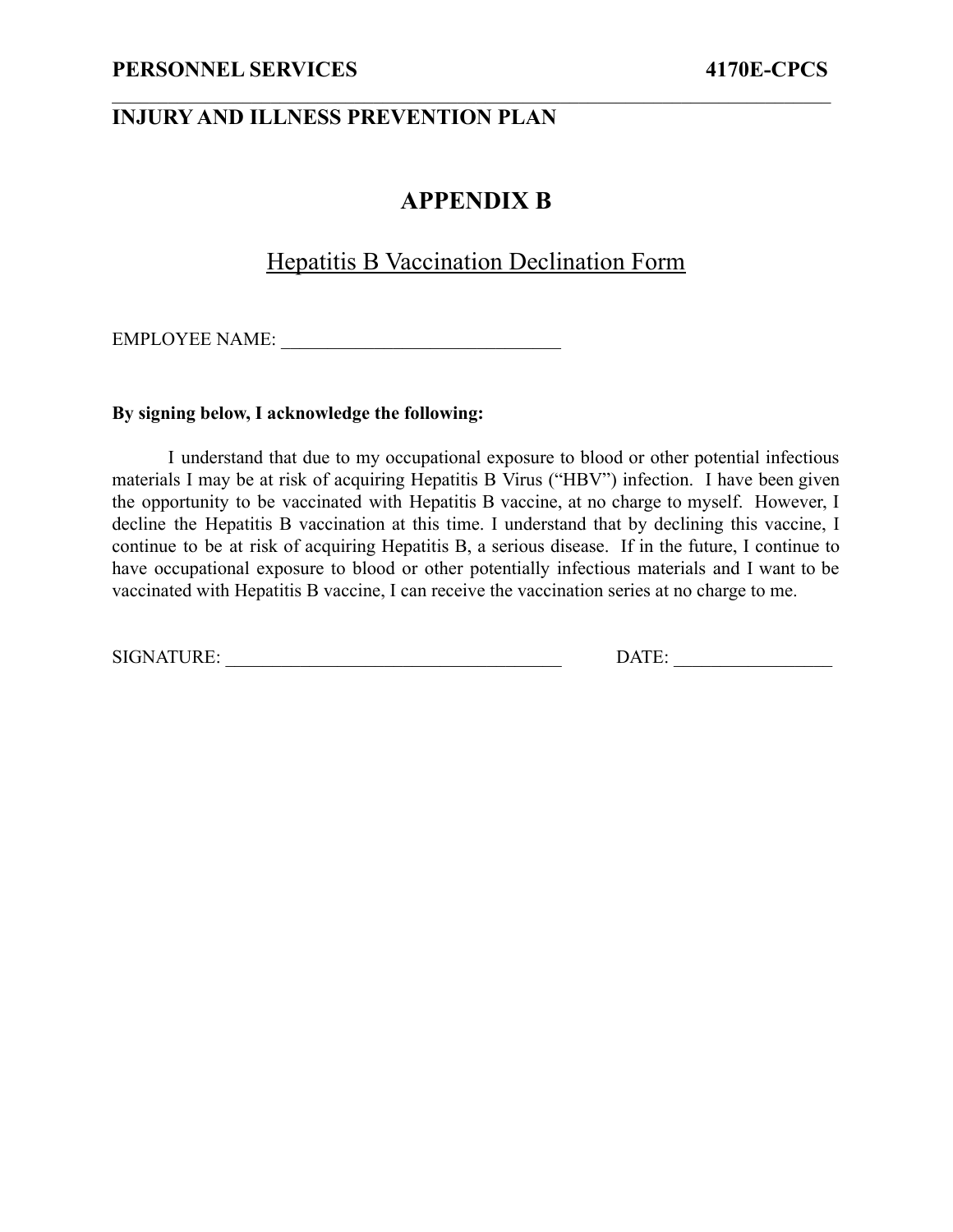### **INJURY AND ILLNESS PREVENTION PLAN**

## **APPENDIX C**

 $\mathcal{L}_\mathcal{L} = \{ \mathcal{L}_\mathcal{L} = \{ \mathcal{L}_\mathcal{L} = \{ \mathcal{L}_\mathcal{L} = \{ \mathcal{L}_\mathcal{L} = \{ \mathcal{L}_\mathcal{L} = \{ \mathcal{L}_\mathcal{L} = \{ \mathcal{L}_\mathcal{L} = \{ \mathcal{L}_\mathcal{L} = \{ \mathcal{L}_\mathcal{L} = \{ \mathcal{L}_\mathcal{L} = \{ \mathcal{L}_\mathcal{L} = \{ \mathcal{L}_\mathcal{L} = \{ \mathcal{L}_\mathcal{L} = \{ \mathcal{L}_\mathcal{$ 

### CODE OF SAFE PRACTICES GENERAL

<span id="page-38-0"></span>It is the School's policy that everything possible will be done to protect employees, students and visitors from accidents. Safety is a cooperative undertaking requiring participation by every employee. Failure by any employee to comply with safety rules will be grounds for discipline. Supervisors shall insist that employees observe all applicable School, State, and Federal safety rules and practices and take action as is necessary to obtain compliance.

To carry out this policy, employees SHALL:

1. Report unsafe conditions/equipment to supervisor or human resources.

2. Report accidents, injuries and illnesses to your supervisor or human resources.

3. Not be on the job under the influence of intoxicating liquor or drugs.

4. Refrain from horseplay and other acts that have an adverse influence on the safety or well being of other employees.

5. Not block means of egress in or out of the School or lock doors during working hours that would prevent individuals from being able to safely enter or exit the School in an emergency.

6. In the event of fire, sound the nearest alarm and evacuate the building.

7. Upon hearing the alarm bell, immediately evacuate the building and gather at the designated location. Remain there until the " ALL CLEAR " signal is given.

8. Cooperate with emergency personnel who respond to a fire or other emergency.

9. Not store any items in exit aisles, corridors, stairs, doorways and shall not block emergency equipment of any type.

10. Maintain all work areas in a safe, clean, neat and orderly manner.

11. Clean up all spills promptly.